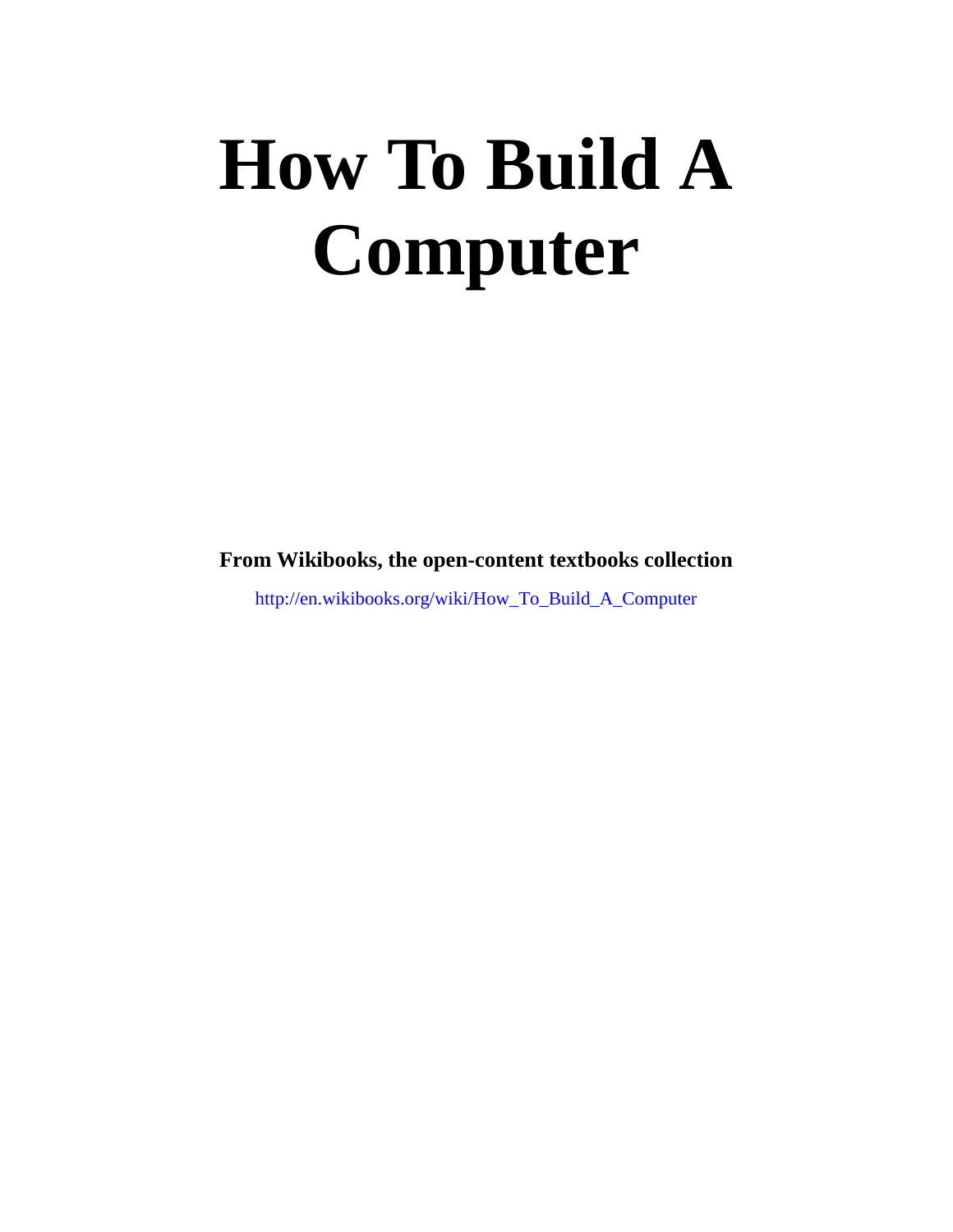### *Welcome to the wikibook on* **How To Build A Computer**



*Self-made AMD Athlon 64 3000+*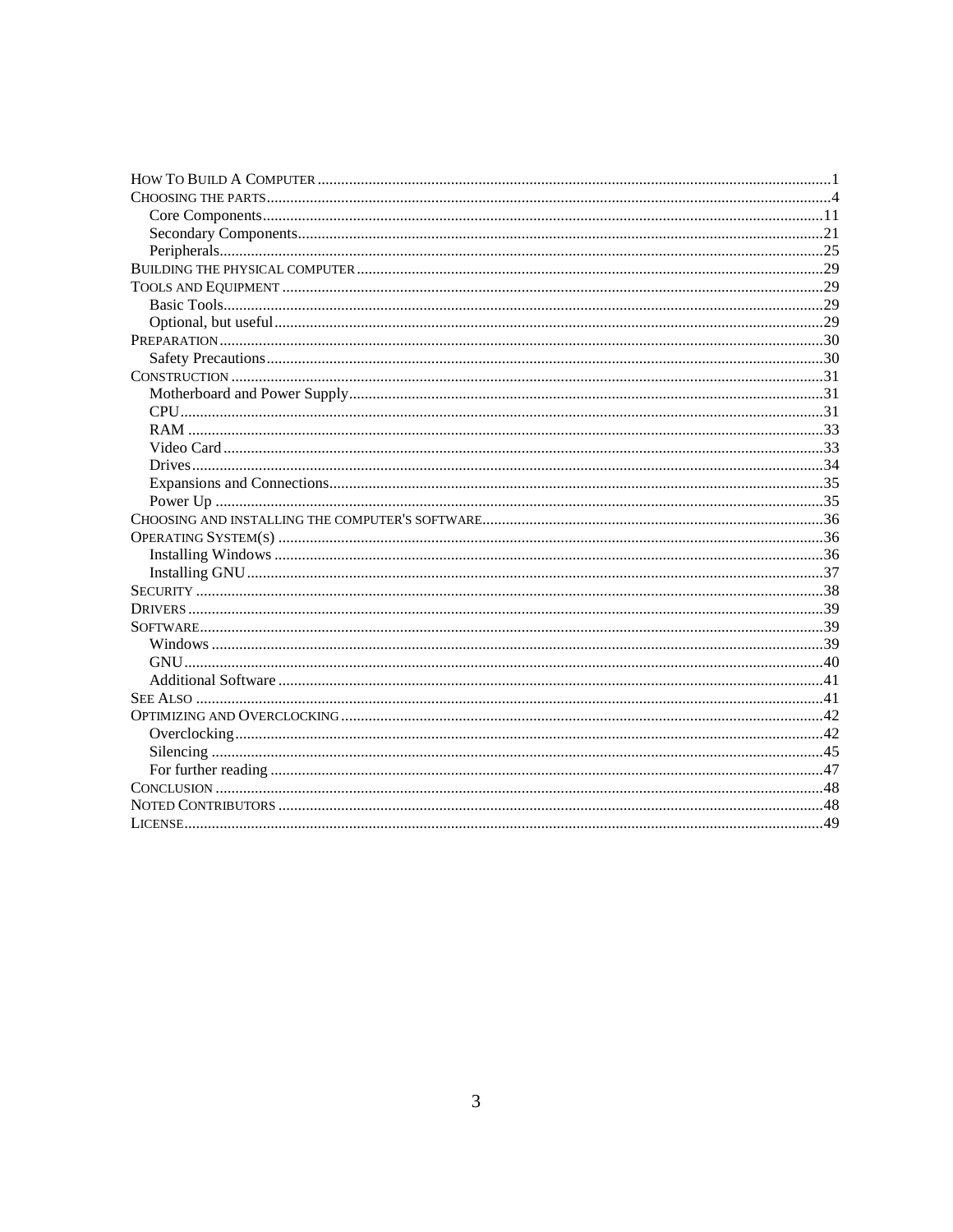# **Choosing the parts**

Before you jump onto the web and start spending lots of money on expensive computer parts, there are two important questions you should answer which will guide your purchases:

1. What are you going to use your new computer for?

2. Will parts be available to use from your old computer--or do you *want* to reuse parts from your old computer?

(Often, you will either want to hand your old computer down to someone else, in which case you must keep it functional, or it may be *so* old that you don't *want* to use any parts from it, because they will slow down your new machine too much.)

### **What Operating System am I going to use?**

Before you buy components, be sure that they are supported by the operating system you plan to use. Almost all current, commonly available devices have drivers available for current versions of Windows (generally, anything 2000, XP or newer); if you want to run an alternative operating system, you'll have to do some research -- many alternatives have extensive 'Hardware Compatibility Lists'.

### **Windows hardware support lists**

Most processors and motherboards based on the i386 or x86  $64$  architectures are supported by Windows XP. Put more simply, this means all available consumer processors (especially from AMD or Intel).

For other hardware

Microsoft Compatible http://www.microsoft.com/whdc/hcl/default.mspx/

### **BSDs hardware support lists**

- DesktopBSD, see FreeBSD 5.4/i386 http://www.freebsd.org/releases/5.4R/hardware-i386.html and FreeBSD 5.4/amd64 http://www.freebsd.org/releases/5.4R/hardware-amd64.html
- Dragonfly BSD http://wiki.dragonflybsd.org/index.php/Supported\_Hardware
- FreeBSD http://www.freebsd.org/platforms/
- NetBSD http://www.netbsd.org/Hardware/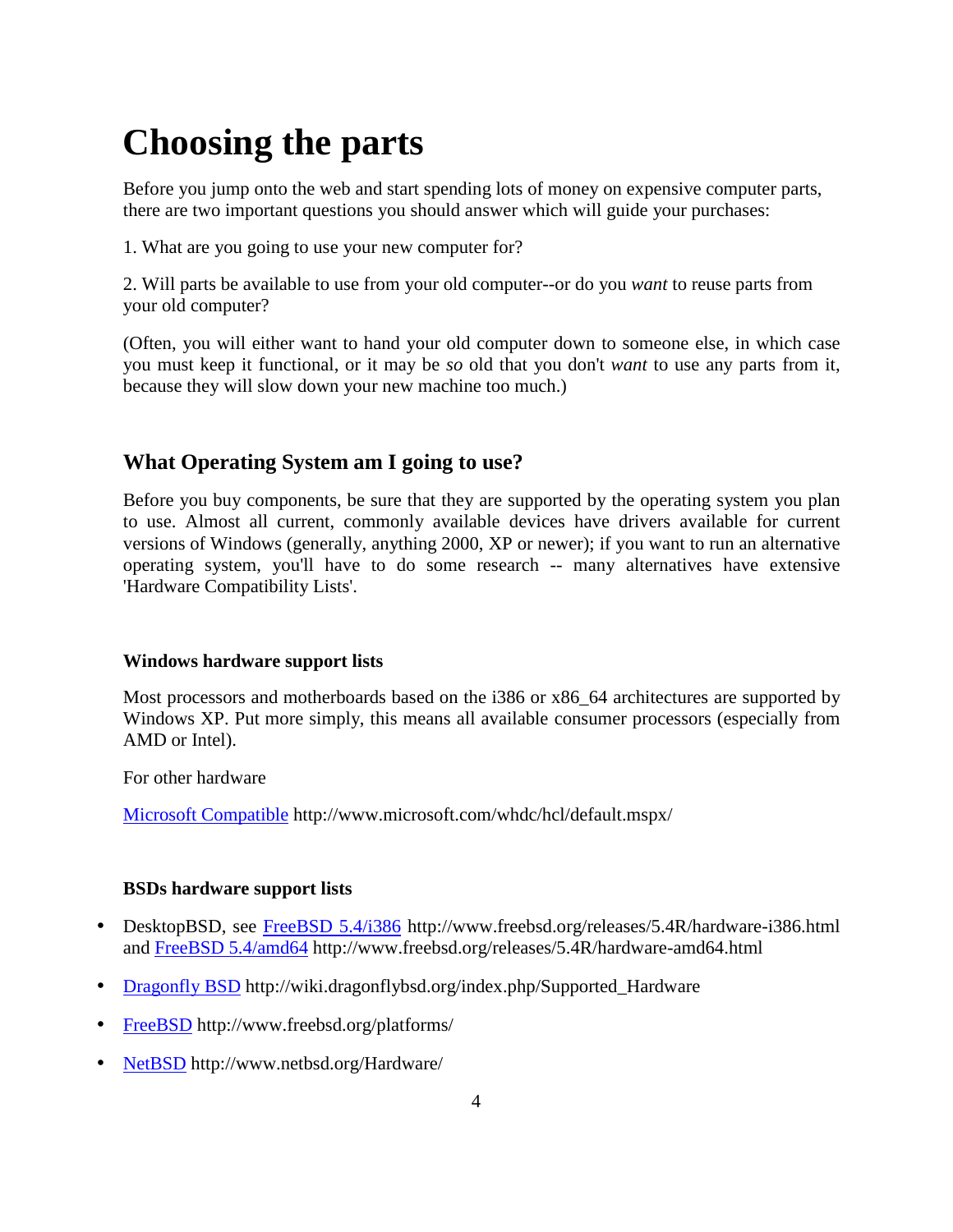- OpenBSD http://www.openbsd.org/plat.html
- PC-BSD, see FreeBSD 6.0/i386 http://www.freebsd.org/releases/6.0R/hardware-i386.html

### **What am I going to use my new computer for?**

If you're going to build a computer from scratch for a specific purpose, you'll want to keep that purpose in mind when choosing your components; don't just go to the store or an online shop and start buying components. First, decide what you want to use the computer for. The reason you have to consider this is that you may be able to save money by only specifying expensive, premium components where needed.

Many differing speeds of computer can offer Internet browsing and word-processing capabilities; however, one computer might be faster than another at such tasks. For an office computer, the main components for speed are the processor, memory (RAM), system bus, and hard drive. If the computer is for gaming, the addition of a high-end graphics accelerator expansion card also becomes a major area which greatly affects computing performance and speed.

### **Simple Web Surfer**

The most important tip is not to go overboard. Basic users can easily get by without the latest gadgets, and although it is easy to get caught up in the hype, you simply do not need to pay a significant amount of money for a computer intended for a new user. A computer used for web surfing and writing the occasional letter does not need to be powerful in any sense, as the speed limiting-steps are invariably the intenet connection speed and the speed you can type.

A worthwhile addition to any computer is a basic printer; printed webpages are portable and can be used when the computer is turned off, whether it be a recipe for use in the kitchen or road directions for use in the car. Also, almost everyone will need to print and send letters at times.

A dial-up (56kbps) modem is more than adequate for web browsing, but for users who want to do a lot of web browsing and dowloading large files, a faster modem such as DSL or cable might be preferable.

### **Server**

If you are going to use your computer as a server(for a lot of clients) you will need to buy lots of RAM and fast hard drives. Servers are more availably used in businesses for remote access from clients and kiosks.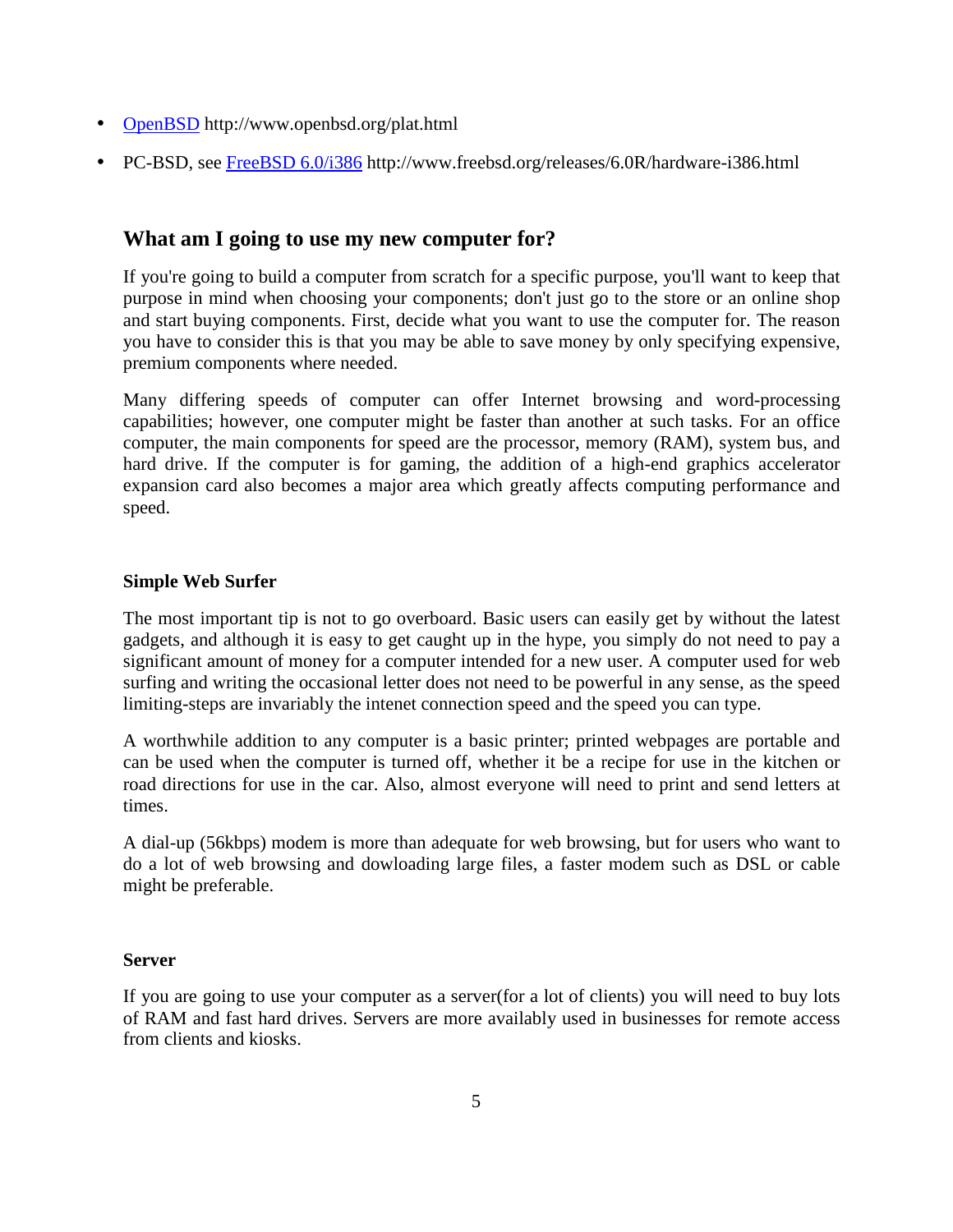#### **Office Computer**

For an office computer, you will not need much in the way of graphics or computational power, but you will want to spend more money on interface devices, such as an ergonomic keyboard, a nicer printer, and a larger monitor with a sharp picture, since you may be spending a lot of time using the computer and having to stare at the screen for long periods of time.

#### **Gaming Computer**

On the other hand, somebody who is going to be playing the latest games on their new computer is going to need a lot more graphics power. However, they may not want to spend much on computer peripherals such as scanners, printers, or webcameras, because they have no interest in such devices. Note that even if you have the fastest computer in the world a slow internet connection will make it useless for internet gaming.

### **Workstation**

Some may be more interested in processing large amounts of data. For instance, processing video, rendering, or running computer simulations. In this case the focus is primarily on CPU speed and a common choice is dual CPUs. Gobs of memory is secondary, and a fine RAID hard drive setup can be helpful. Choosing a good motherboard is critical. As is choosing the right amount of RAM (Random Access Memory). Most newer games require from 512MB-1GB of RAM

### **Entertainment System**

Here, you'll be most interested in a silent, good-looking case design and, of course, a good monitor. There's a good chance you want to use it as a Personal Video Recorder (PVR) in which case, TV tuner cards, either integrated with the video card or separate, should be selected wisely.

### **Do I plan on overclocking my computer?**

Overclocking is running components of a computer at faster internal speeds than those for which the components were designed. If you plan to overclock your components, some parts respond to overclocking better than others. If you are going to seriously overclock your computer, you need to do extensive research into the components you are selecting. Components that respond well to heavy overclocking are generally more expensive, although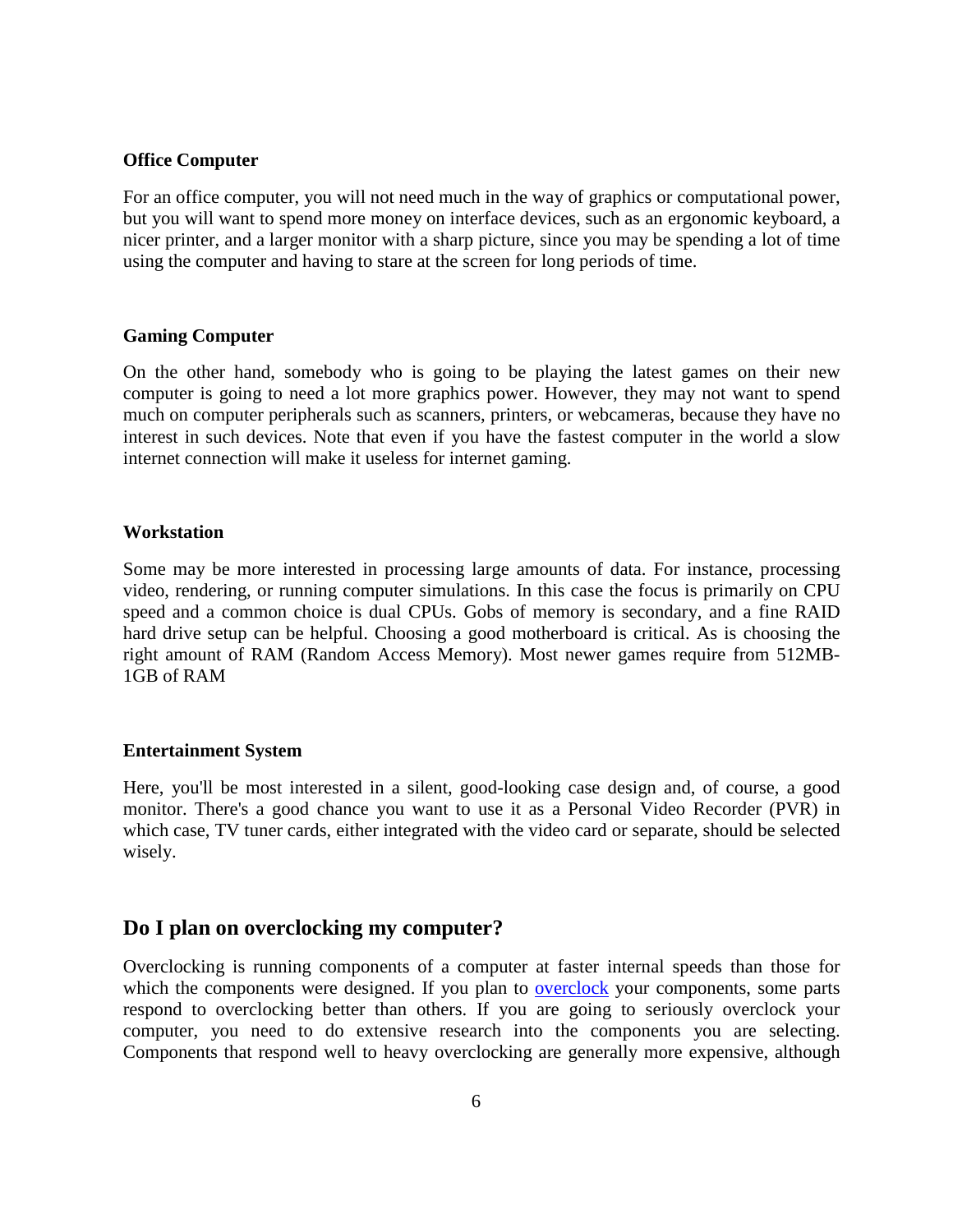the price of a component is by no means a guarantee of its overclocking potential. It is also important to check your warranties before overclocking. Overclocking sometimes voids your warranty. Overclocking is very risky(you can destroy your entire computer), so be warned!

### **Do I plan on underclocking my computer?**

This can be ideal for always-on entertainment systems. Similar considerations as mentioned above for selecting tweakable components. Underclocking allows passive cooling to be used on the underclocked components and results in a silent and energy-efficient system.

The risk here is not destroying your computer but rather have problems with hard-disk data integrity

### **Can I use any of the parts from my old computer?**

The answer to this question is unique in nearly every situation. To start, is your old computer **available** to take spare parts out of? There are usually several reasons why it wouldn't be.

- 1. You want to sell your old computer.
- 2. You want to donate the old machine, or give it to "the kids".
- 3. You want to use your old computer for another use, such as using it as a server of some sort.
- 4. Your old computer is too old, or is completely broken, and so it will be of no use.
- 5. A lot of parts are uncompatible with the new computer

In the first situation, you want to sell the old computer. In order to do this, you need to leave in enough parts in order for the computer to function correctly. These include: graphics card (if it's not on the motherboard), hard drive, motherboard, processor, power supply and RAM. However, it is usually a kind gesture to leave, at least, a rudimentary sound card and an ethernet card so the person you are selling your computer to can use a network and play sound and music. Other than these basic parts, you can use the other parts for your new computer if they meet the other criteria above. One important point to remember is that if you are selling your old computer, it is generally a wise idea to erase the hard drive before giving it to it's new owner. Special precautions must be taken to ensure that you are not giving away your sensitive or personal information when you sell your computer.

Along with using some parts if you are selling a computer, you can also use non-vital parts if you want to use the old computer as a server. For example, if you plan to reuse your old computer as a utility server, you can easily remove parts such as external drives and the sound card, as these have no use in a server, and they can easily be reused in your new computer, if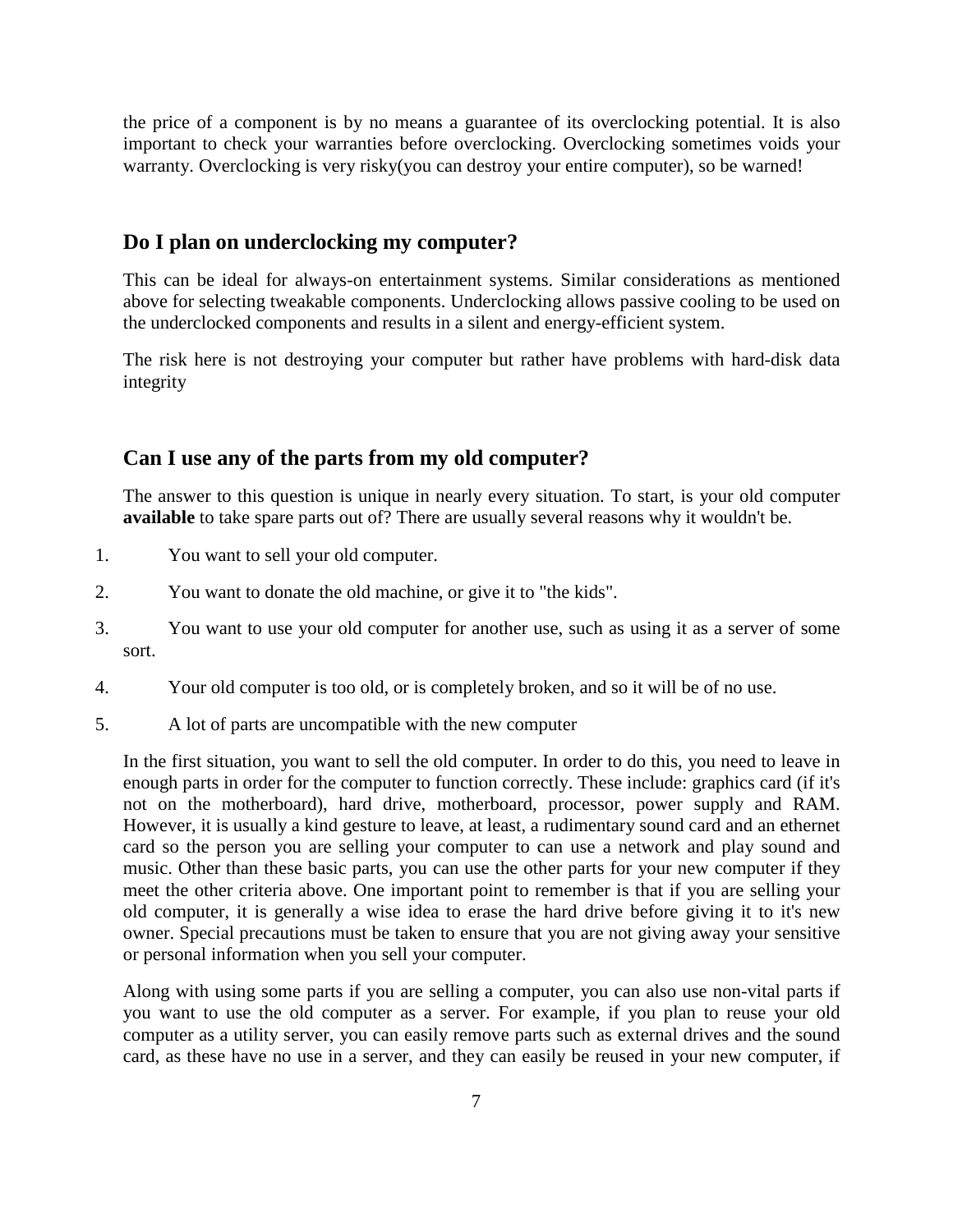they are of good enough quality and sufficient performance.

Another important fact to remember is that sometimes you may not be able to use old parts because they do not work with your new computer. For example, even if you recently upgraded to a very fast AGP card, if your new motherboard has a PCI-Express 16x slot, you will have to get a new graphics card, as the old card simply won't plug in to the available slot. RAM from your old computer will also often be unusable in your new motherboard.

Since monitor technology moves quite slowly, you can probably keep your current monitor and use it on the new computer, if it's of sufficient size and clarity for your work. The same can go for keyboards (unless you want to upgrade your keyboard to a better model), as well as mice, printers, scanners, and possibly speaker sets. On the inside, you may be able to take out the floppy drive, CD-ROM drive, and possibly the sound card and hard drive (depending on how good they are, of course). Sometimes so much is used from the old computer, that the line between an upgrade and a new computer can become very blurred.

Reusing a hard drive from an older computer is an easy way to keep your data from your old computer, though, with most Windows operating systems, moving a boot drive from one motherboard to another will entail a series of reboots and installation of new drivers; in the case of newer Windows systems, like 2000 and XP, an entire 'refresh install' may be necessary, to allow Windows to install a new Hardware Abstraction Layer

### **Where to find the parts**

Once you have decided what you are going to primarily use your computer for, and you have reviewed which parts are available for reuse, you should make a list of what components you will need to actually build your computer. Always research the best components for your computer's application, and be sure on the exact specifications that you will need, as this will save a lot of time and effort when you start shopping around. Make sure that you understand all terminology related to components before you purchase, as this can also save a lot of confusion later in the process.

The internet is usually the best place to start when purchasing parts, and there are many sites that will help you find them. Local PC shops generally also sell components for you to build with, if you can't find suitable vendors online. Trade shows that occur from time to time also provide a good place to shop, as the prices are often significantly reduced.

Also, check your local town dump. They may have a special section for computers & monitors that others have gotten rid of. Many times these are more or less brand new computers with such trivial problems as a busted power supply or faulty cables. Of course if the dump does have such a section, it is wise to ask permission of those in charge. They're usually glad to let you go through it, but don't leave a mess. Taking advantage of this can yield incredible finds, with a price tag of free.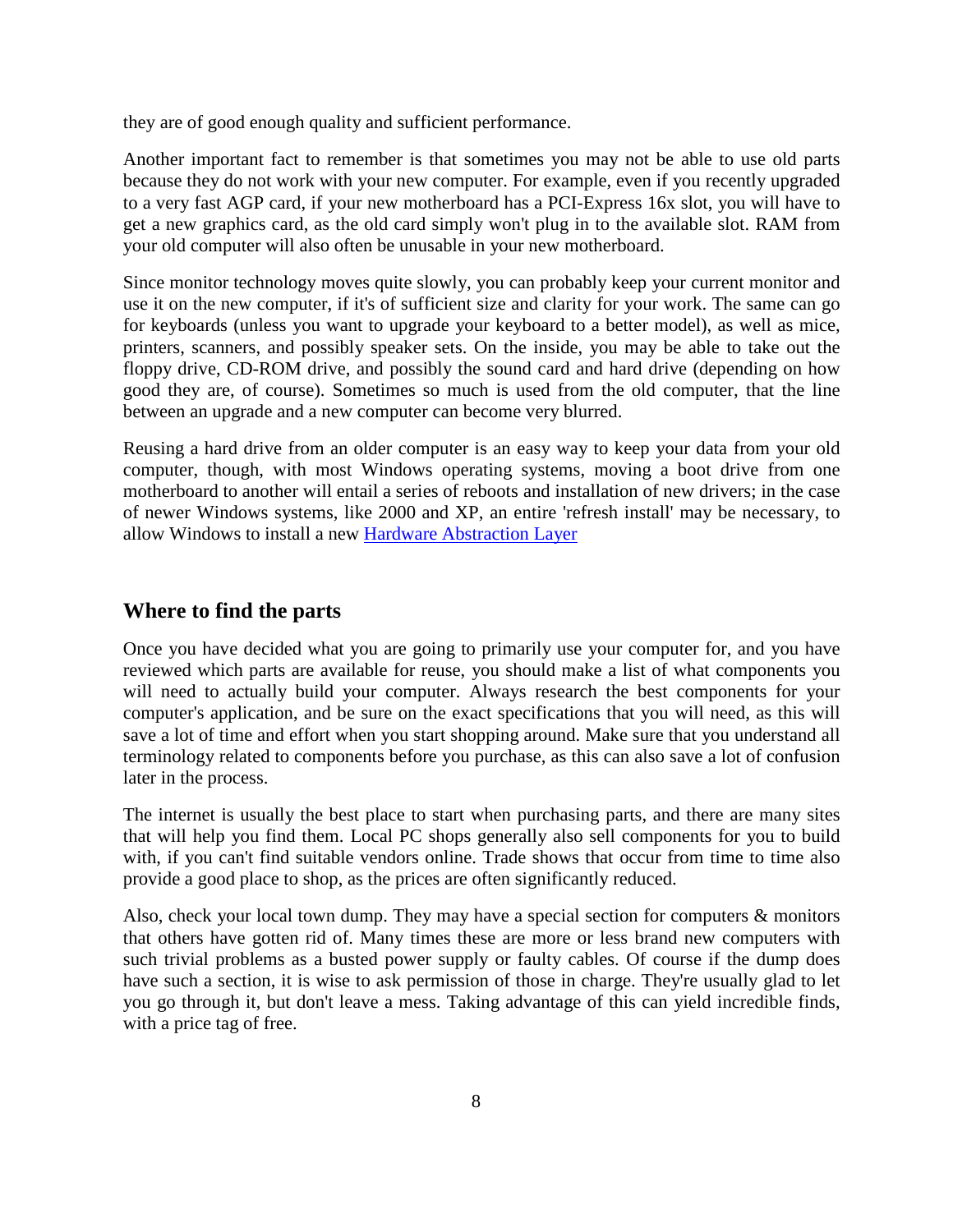### **OEM vs Retail**

Most hardware manufacturers will sell the same components in OEM and Retail versions. Retail hardware is intended to be sold to the end-user through retail channels, and will come fully packaged with manuals, accessories, software, etc. OEM stands for "original equipment manufacturer"; items labeled as such are sold in bulk and are intended for use by firms which may integrate the components into their own products.

However, many online stores will offer OEM hardware at cheaper prices than the corresponding retail versions. You will usually receive such an item by itself in an anti-static bag. It may or may not come with a manual or a CD containing drivers. Warranties on OEM parts may often be shorter, and sometimes require you to obtain support through your vendor, rather than the manufacturer. Other than that, OEM components themselves are usually the same as their retail counterparts.

### **What should affect the choice of any part/peripherial?**

This section lists things that should be taken account of with every single choice when selecting parts. Considering some parts these things are more obvious than with others.

### **Compatibility**

Do your parts and peripherials work together? Do they work with the software of your choice? Choosing parts that work with any other operating system than the most mainstream one is often a guarantee that they work with many other operating systems too than just those two. This is good because you can change your mind later. So even if you're building a computer to run Windows, choosing hardware that would run a Linux system might be a good thing.

### **Ergonomics**

Ergonomics is most important when choosing peripherals such as keyboard or a mouse, but also the ease of assembly is important when choosing parts.

#### **Noise**



**It has been suggested that** *Acoustic:Noise from cooling fans* **be merged into this book** or chapter. If you disagree with this then please discuss this on the module's *discussion* page.

This is important especially if you're going to sleep in the same room with your computer and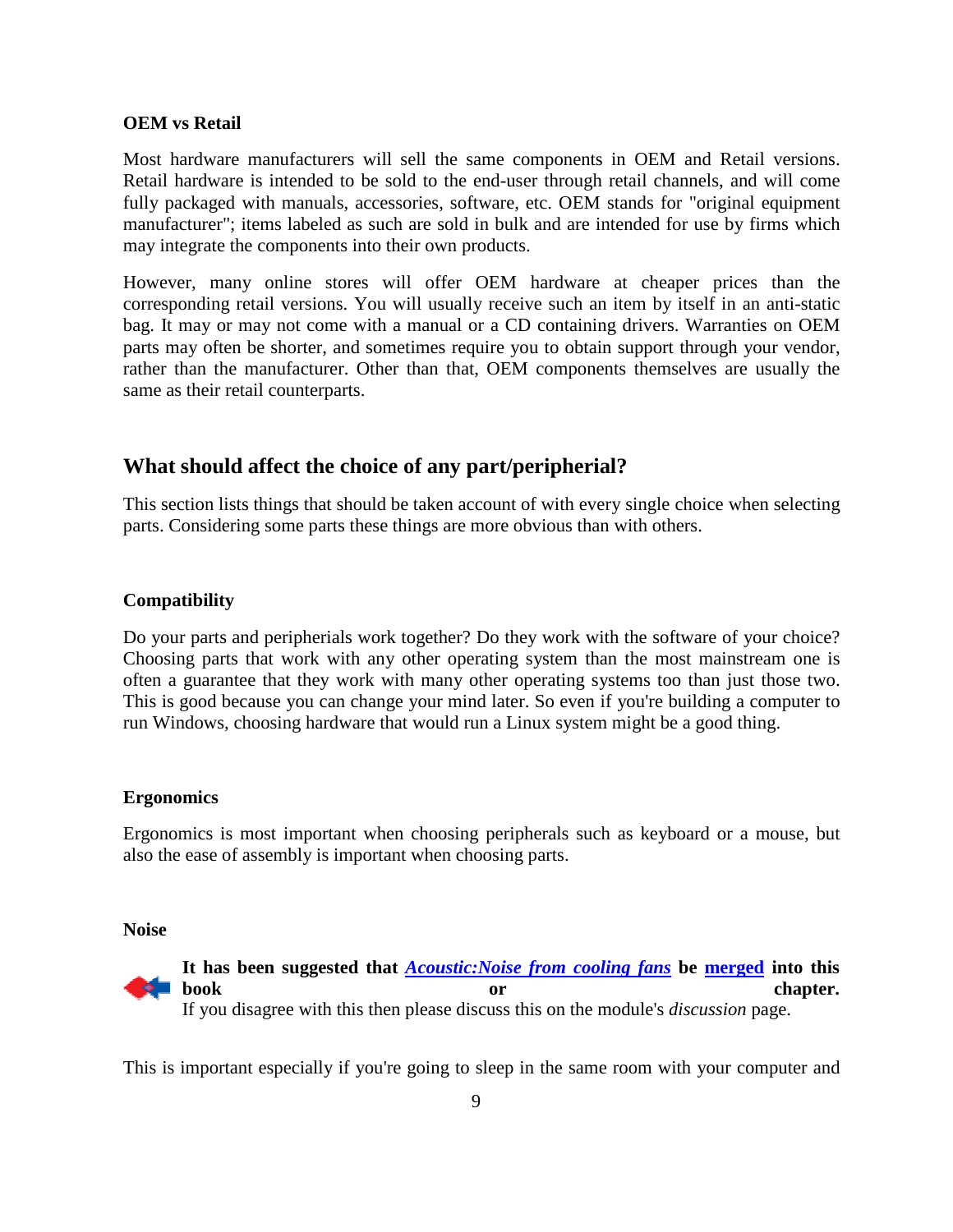have it turned on. Note that a computer is only as quiet as its noisiest part (or peripheral).

So where does computer noise come from? Some components, like hard disk drives and CD drives, produce noise, especially the higher speed drives. Usually, the loudest noise comes from a computer's cooling fan or fans. Smaller fans produce more noise for the amount of work they do. Typically in a basic machine the noisiest fans will be the one inside the power supply unit (PSU) housing - which cannot be replaced - or the processor (CPU) fan. Occasionally you may find some brands of mainboard have a noisy chipset fan (a small fan located on a large chip near the processor). Note: If you have any older hard drives, the slower the drive spins the noisier it becomes.

We'll discuss this in detail, later in How to build a computer/Silencing.

### **Operating temperature**

The computer has to be cooled down so it doesn't overheat and break. Parts with high operating temperatures need more cooling and noiseless cooling is hard to find as well as being far more expensive than their noisy counterparts. Parts and peripherials with high operating temperatures also tend to warm up the room when the system is cooled by air, so the room may need cooling too. Manufacturers assume the computer will be kept in a room that has an air conditioner kept roughly at "room temperature" (apx 73F or 22C) but, typically parts are expected to be able to handle more extreme conditions. More heat can tend to decrease stability and increase the elements that break down components slowly over time, so better cooling increases the stability as well as lifetime of your system. Since most of the energy used by a computer is turned into heat, you can tell how much heat a part is generating from the amount of power it consumes.

### **Price**

There are always new hype features in places. Many of them are good, but buying hardware one model older may result in better price/quality-relation, when the new features aren't exactly needed. And, the market changes very quickly so you can assume that in a few years the part you are searching for will become more readily available and cheaper to produce making it less expensive.

### **Power**

The speed of a processor, the size of memory, resolution of monitor, printer or a scanner. Find out what is enough and look for the best price/quality-relation matching your need and budget.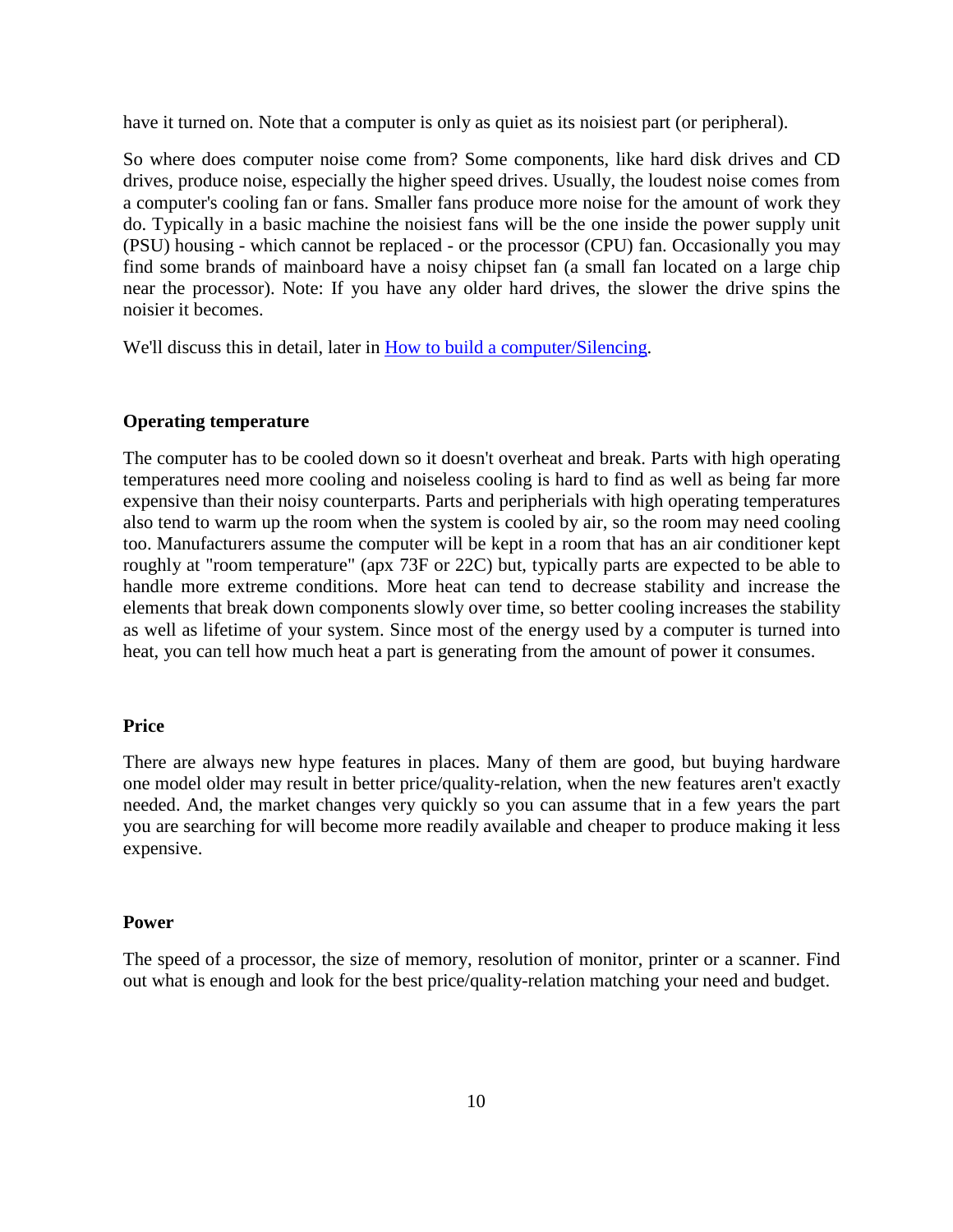### **Core Components**

These are the components that will be the core of your new computer. It is impossible to put together a computer without these components and a bare set of peripherals.

### **Chassis (Case) & Power Supply**

This was probably the most overlooked part of the whole computer at one stage. Most cases were beige, and since most components drew far less power than similar components do now, power supplies were never talked about. Recently, however, cases have become considerably more attractive, and people spend a sizable amount of their upgrade budgets on lights and glow-in-the-dark cables. Cases now come in millions of styles, and colours to suit anyone's taste.

People are spending more money on cases now than they ever have before. If you are only building an office computer, the style of case will be of little concern to you, so you might only want a inexpensive ATX case (ATX is the specification which makes them the same size, so you can put the same parts inside), and an inexpensive power supply, since you won't be running high-end processors or high-end graphic cards. Keep in mind not to buy a power supply with a sleeve bearing fan, as these are of considerably less quality. As a guide, you will not want a power supply with a rating of less than 300 watts, as you may likely not be able to power all the parts in your computer with a power supply with a lower rating. Most case-power supply bundles are adequate, but tend to be of a lower quality than power supplies that are sold separately from cases.

For a quiet system, you may want to choose a fanless power supply -- more expensive but well worth it if noise is a concern.

For cases and power supply there are 5 things to consider.

- **Formfactor**: For general use, the **ATX** formfactor is recommended because it allows your computer to be easily expanded, and is the most common standard formfactor for computers.
- ATX In this form factor the motherboard is vertical for more space and more efficient cooling.
- Micro ATX is smaller than vanilla ATX, but at the cost of fewer expansion slots. Flex ATX is even smaller than Micro ATX, but only allows 2 expansion slots.
- WTX is intended for workstations and servers.
- BTX is another formfactor designed for more efficient cooling.
- **PicoBTX** 8"x10.5"
- **MicroBTX** up to 10.4"x10.5"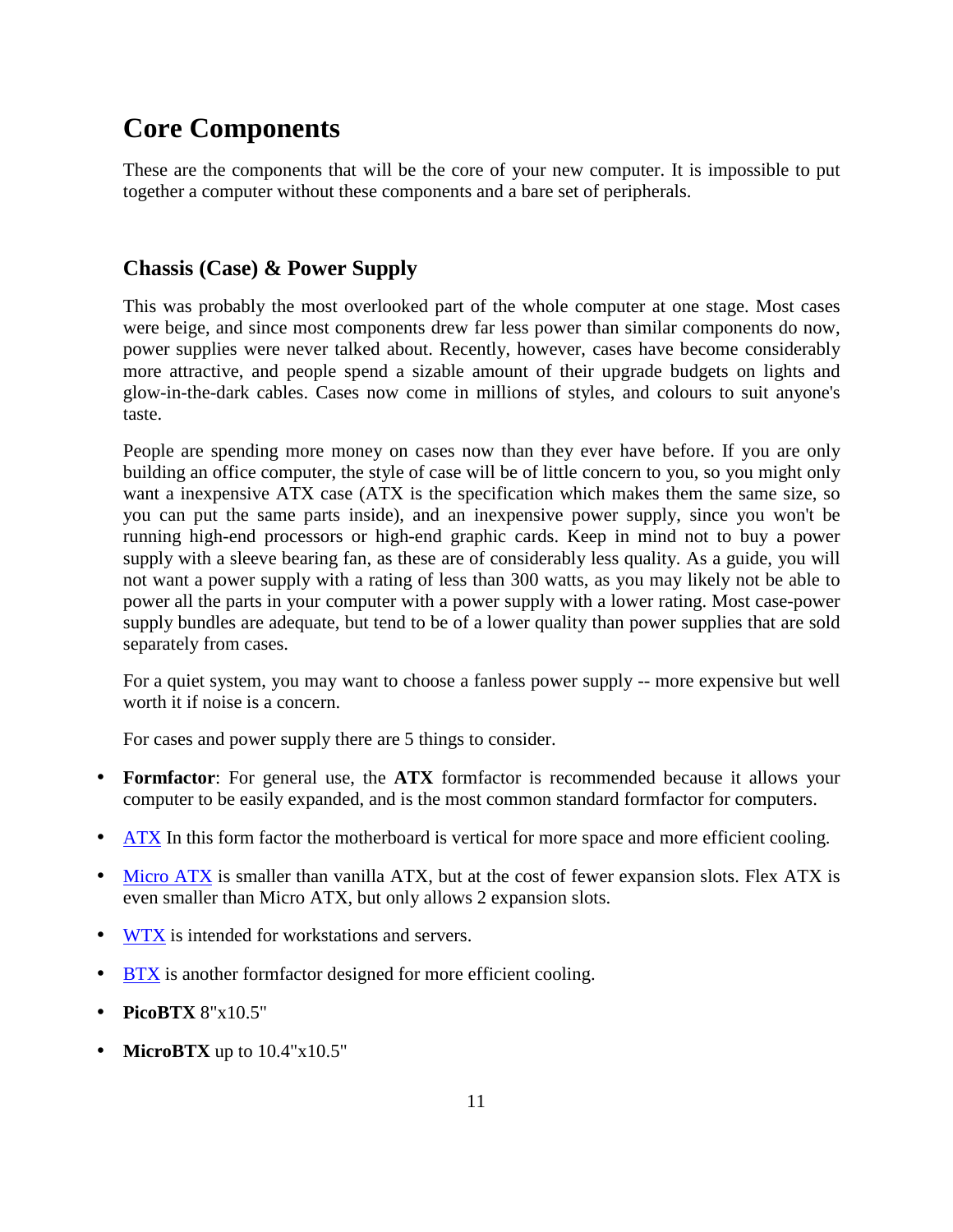- **BTX** up to 12.8"x10.5"
- Mini-ITX is even smaller than BTX, at 6.75" square.
- NLX

Many OEM computers use non-standard formfactors. Be sure to choose a motherboard compatible with your case's formfactor.

- **Number of storage Drive Spaces**: Internal Hard Drives/Floppy Drives (which go in the socalled small bays) and Internal DVD Drives (which go in the large bays) take up space in the case, so make sure you consider how many drives you have. It is usually a good idea to calculate the number of drive spaces needed using your motherboard requirements as a baseline minimum.
- Number of IDE x2
- Number of FDD x2
- Number of SATA
- Number of SCSI2 (estimated)
- eg. for a motherboard with one FDD, one IDE, 4 SATA no SCSI. It is often best to choose one with at least 8 slots.
- 4 BIG + 4 SMALL = for 4 optical + 3 hard drives + 1 floppy

This is the mid-tower configuration. For smaller computers with less storage drives, like 1 Hard Drive and 2 Optical Drives, get a mini-tower (2 BIG + 2 SMALL) because it saves space

- **Power Rating**: A too small power number doesn't run your high power devices (like optical, CPU and Graphics Cards). For certain graphics cards (especially high end ones with inbuilt fans), a recommendation of 350W is required. In general, if your motherboard has a 24 pin power connector, choose one which is at least 300W as the 4 extra pins are for high power applications. When in doubt, buy a more powerful PSU.
- **Case Fan**: Some cases have case fans. Make sure to choose one which matches your CPU interface on the motherboard. The best option is to purchase a 4-pin Molex connector fan as some motherboards do not have three pin fan ports. Although most motherboards fit most cases, it is the position of the case fan that affects speed and stability of the system. A good case has the fan aimed directly at the CPU for best results.

If you plan on building a high end gaming PC, you might want a case that looks good, and a much more potent power supply. For the more aesthetically inclined, there are countless companies who make designer cases that will suit many personal preferences. A power supply with more than 400 watts is usually more than is required by most people, and will allow you to power high-end graphics cards, cooling systems, and aesthetic enhancements such as cold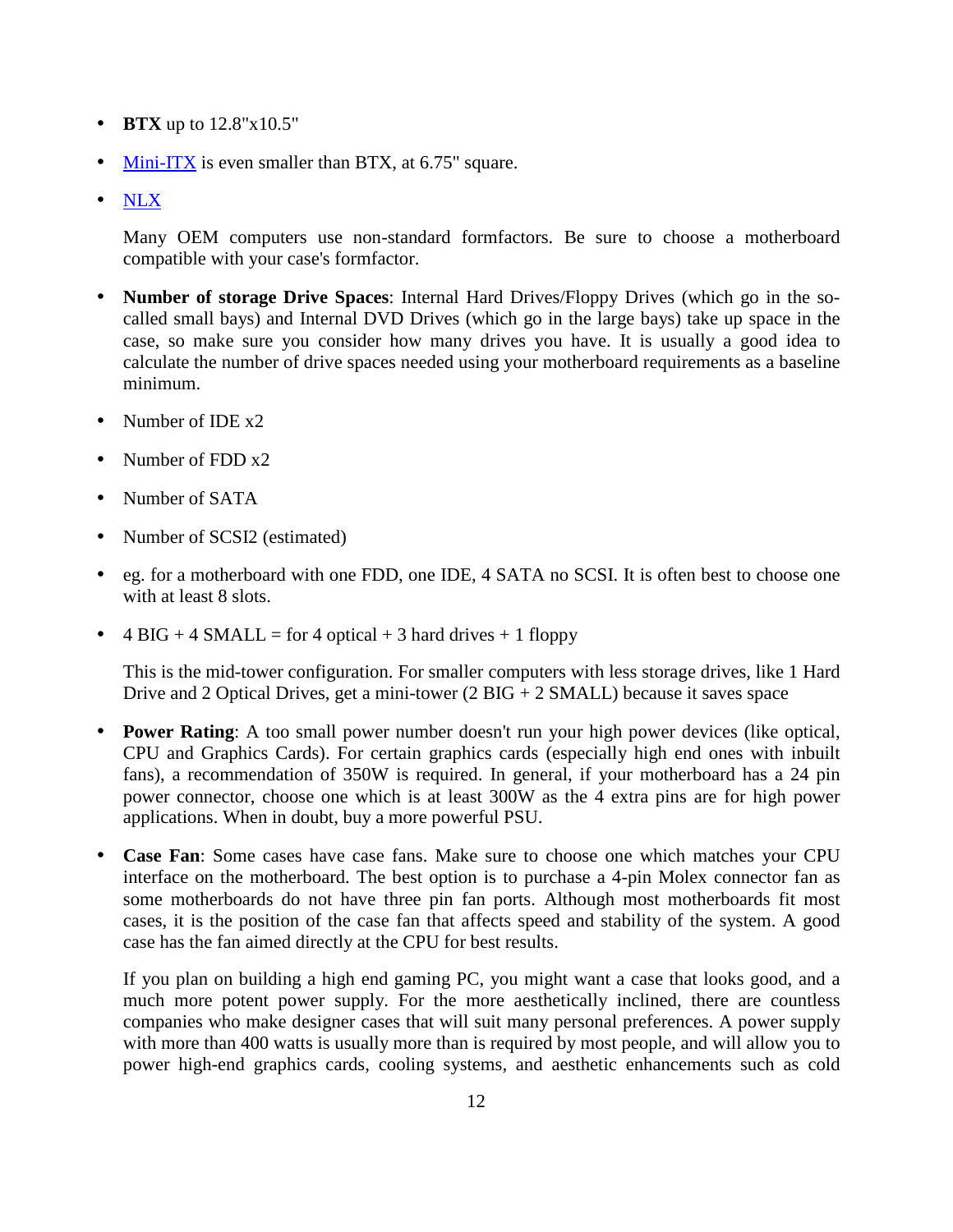cathode lights, cooling equipment, and other such things.

In all cases you should try to check reviews from a computer hardware site before you decide to purchase a power supply; quality can vary greatly and wattage output is frequently overstated. Quality power is also usually more efficient, so it will produce less heat and its fans can run at lower, quieter speeds. Manufacturers sometimes try to make passive, or fanless, power supplies, but in most cases they will end up running dangerously hot, and so are only suitable if you plan to add your own cooling solution.

### **CPU (Processor)**

The Central Processing Unit (CPU) is the heart of your computer as it performs nearlly all functions that require extensive processing power. Therefore, it is very important that you choose a suitable CPU for your function as the choice of CPU directly affects the speed and stability of your system.

Before we can explain differences between CPUs, you must first be familiar with certain CPU properties.

- **Clock Speed**, measured in Gigahertz (GHz), or Megahertz (MHz) on older systems is the number of calculation cycles that your CPU can perform per second. Therefore, a higher clock speed generally points toward a faster system. But not all CPUs perform an equal quantity of work per cycle, meaning two CPUs at the same clock speed can potentially perform at very different levels.
- **IPC**, or Instructions Per Cycle is the amount of work a CPU can do in a cycle. This varies with diffrent properties of the CPU.
- **Front Side Bus Speed (FSB)** is the rate at which the CPU communicates with the motherboard Front Side Bus components in MHz. A larger FSB value shows that your CPU is able to communicate with other components on the motherboard (and thus your system) faster.
- **Interface**: CPUs must connect to motherboards via a series of connectors. It is VERY important that your CPU interface is a COMPLETE MATCH to your motherboard CPU socket otherwise you would be wasting money on a piece of spare silicon.
- **Bit-Rate**: Most modern CPUs are of the 32-bit system which work fine with most modern operating system and hardware. Higher end models are the 64-bit system which may allow faster CPU processing capabilities due to the larger band-width, but not all operating systems are compatible with the newer 64-bit format -- they will still run, but without a major performance boost.
- **Hyper Threading (HT)**: Hyper-threading is a new technology of parallel processing which instead of one single core, your CPU is able to have separate cores working on different tasks which greatly speeds up the system speed. However, Hyper Threading technology requires a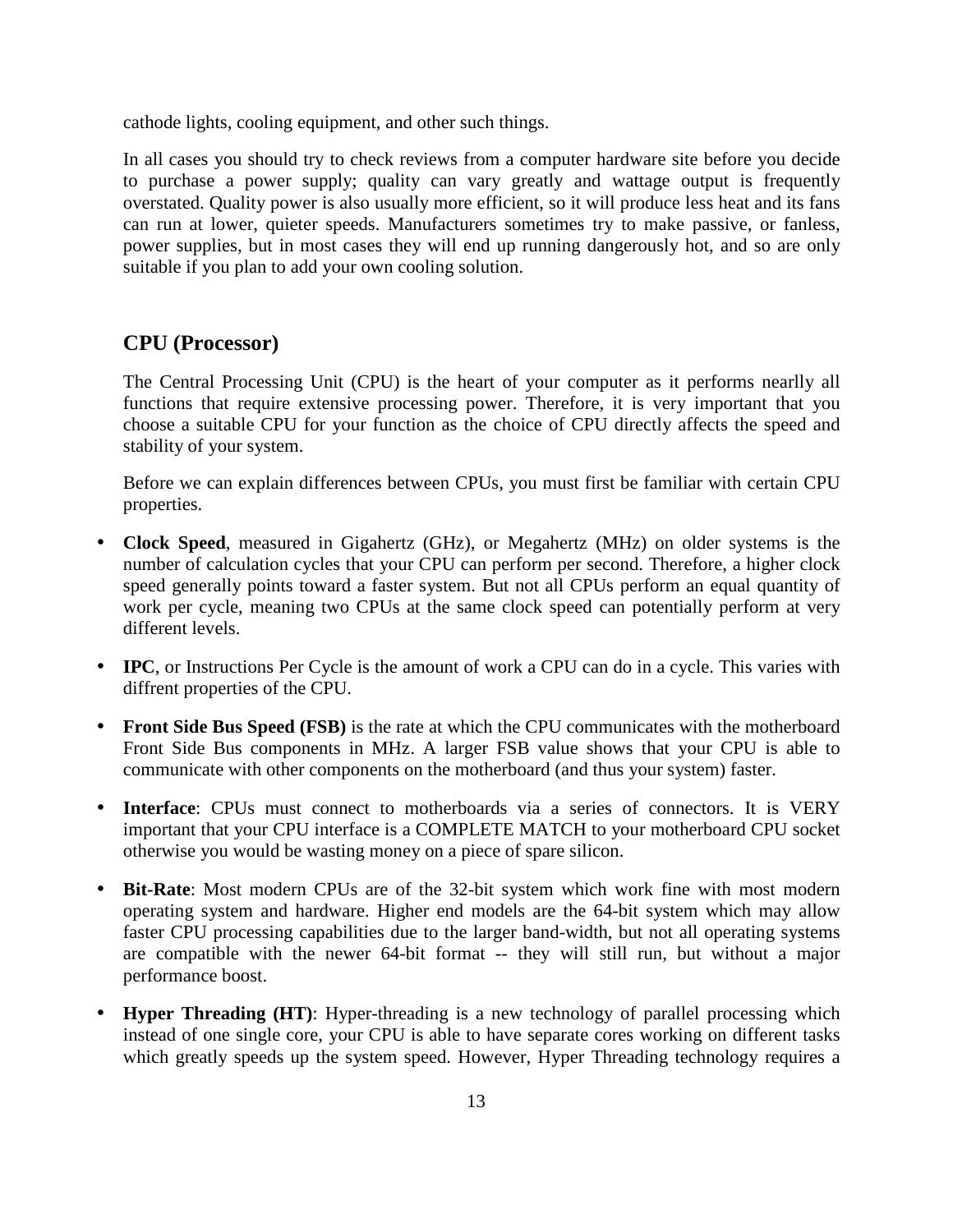motherboard that supports Hyperthreading technology which are generally very expensive. And of course the software you use has to be optimized for Hyperthreading to give more speed.

- **Manufacture and Model**: There are two main manufactures of CPUs Intel and AMD, each having advantages and disadvantages that would be explained below.
- **L2-Cache**: the amount of Memory dedicated for the CPU in MB, generally, the larger the L2 cache, the faster your system would run. However, L2 cache uses a lot of transistors, and the larger the cache, the transistors needed, which consums more electricity, and outputs more heat.
- The **Core** of the CPU is the heart of the CPU. Often several cores will be marketed under the same name, so look at what core you are buying.

Now, one of the most common mistakes of choosing a CPU is by ignoring the fine print of CPU specifications while relying completely on the clock speed. CPUs specs are written in full, I give a brief explanation of the spec, eg.

```
Intel Pentium 4 3.2GHz LGA775 FSB800 HT L2-2MB
Model: Intel Pentium 4
Clock Speed: 3.2GHz (=3200MHz)
Interface: Land Grid Array 775
L2-Cache: 2MB (=2048 kB)
Other Spec: HT technology
```
The consumer logic for processor speed may be misleading because many consumers think that clock speed, which is measured in gigahertz (GHz) or megahertz (MHz) is equal to system speed. While the higher the clock speed the CPU is able to do cycles more frequently and it does have a fundamental effect on speed, it is not the sole factor as the number of calculations per cycle is different for each different manufacturer and model.

Intel classifies its CPUs using a series of numbers. 3xx, 4xx, 5xx, 6xx and 7xx of which 7xx being the highest end products. Generally, the higher the number, the faster the CPU and the more expensive. usually, models and ratings correspond.

- 3xx Series: Intel Celeron (L2-128KB)
- 4xx Series: Intel Celeron D (L2-512KB)
- 5xx Series: Intel Pentium 4 / Celeron D (L2-1MB)
- 6xx Series: Intel Pentium 4 / Pentium 4 XE (L2-2MB)
- 7xx Series: Intel Pentium 4 XE
- 8xx Series: Intel Pentium D
- 9xx Series: Intel Pentium D

the number followed by suffix J signifies XD technology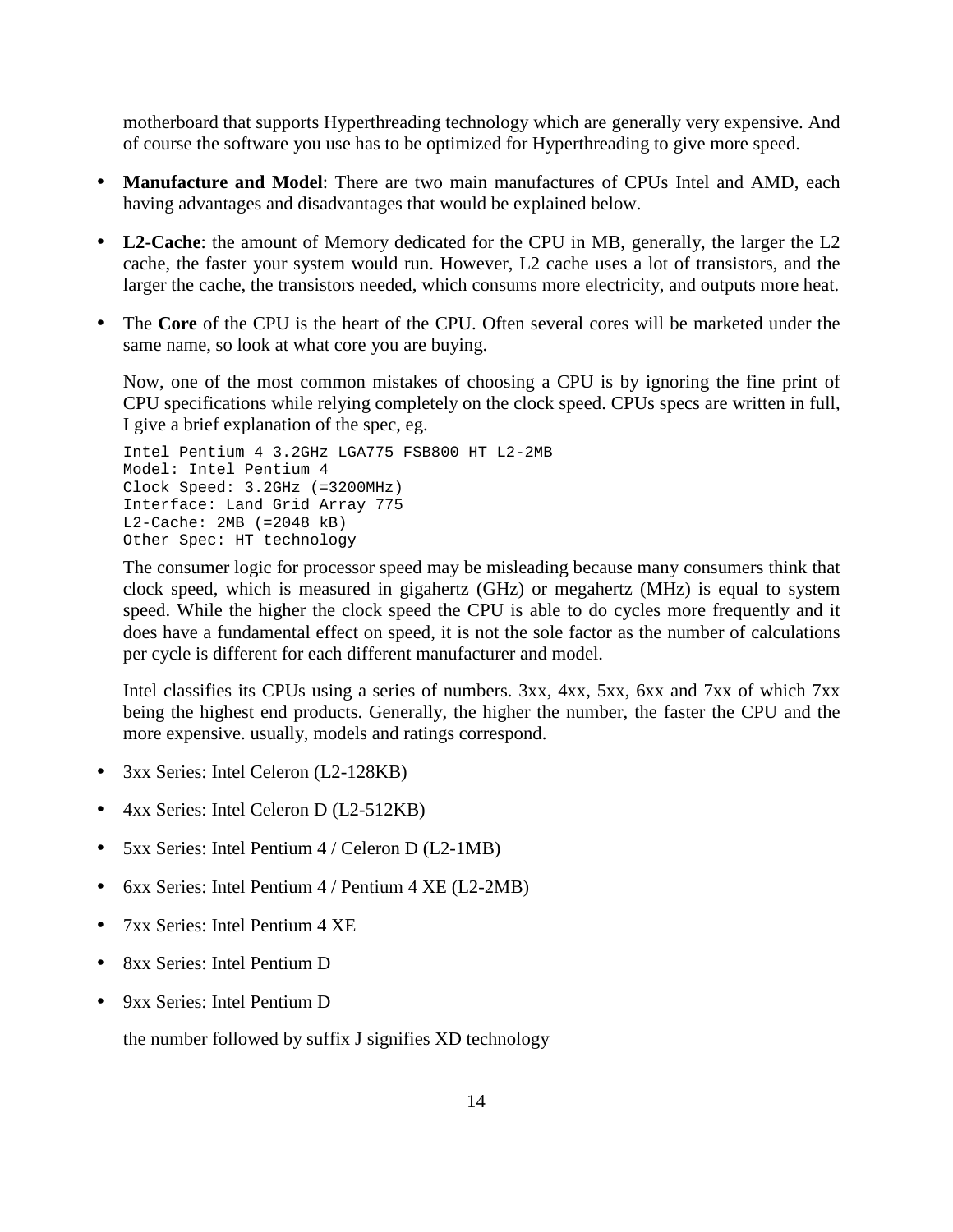eg. Intel Pentium 4 3.0GHz L2-1MB with HT --> Intel Pentium 4 530J

AMD CPUs are even more confusing in classification. The AMD Athlon CPU rating are NOT of the actual clock speed but rather the equivalence bench mark performance corresponding to a comparason to the AMD Athlon Thunderbird 1.0Ghz. The conversion Table is as follows,

```
AMD Athlon 1500+ = Actually runs at 1.33 GHz
AMD Athlon 1600+ = Actually runs at 1.40 GHz
AMD Athlon 1700+ = Actually runs at 1.47 GHz
AMD Athlon 1800+ = Actually runs at 1.53 GHz
AMD Athlon 1900+ = Actually runs at 1.60 GHz
AMD Athlon 2000+ = Actually runs at 1.67 GHz
AMD Athlon 2100+ = Actually runs at 1.73 GHz
AMD Athlon 2200+ = Actually runs at 1.80 GHz
AMD Athlon 2400+ = Actually runs at 1.93 GHz
AMD Athlon 2500+ = Actually runs at 1.833 GHz
AMD Athlon 2600+ = Actually runs at 2.133 GHz
AMD Athlon 2700+ = Actually runs at 2.17 GHz
AMD Athlon 2800+ = Actually runs at 2.083 GHz
AMD Athlon 3000+ = Actually runs at 2.167 GHz
AMD Athlon 3200+ = Actually runs at 2.20 GHz
```
In choosing different manufacturers and models, the CPU would generally be dictated by the way you intend to use your computer. AMD CPUs are generally less expensive than Intel CPUs of the same clock speed but there are great differences in the CPU architechture. Intel Pentium 4 is specifically designed to optimise clock speed while the number of calculations per cycle is reduced. Therefore, benchmark tests of the speed of the AMD Athlon XP 3000+ is approximately the same as Intel Pentium 4 3.2GHz. Most gamers prefer AMD CPUs because of cheaper price for a faster speed, however, graphic designers and professionals prefer Intel CPUs due to their Hyper Threading technology.

You may wish to purchase a high end AMD64/emt64 processor, which provides support for 64-bit operating system (eg. Windows XP Professional 64-bit Edition). A 64-bit system is very efficient in handling large amounts of RAM. A 32-bit system efficiency drops beyond about 512 to 864MB of RAM, and becomes significantly less efficient beyond 4GB of RAM. Most processors for gaming range in about the 2.8Ghz-3.2Ghz

A 64-bit processor is currently an expensive investment as most applications run on the 32-bit system. However, there is no doubt that the 32-bit system would gradually be replaced by the 64-bit system when the prices fall over a few years time. It is unlikely that the 64-bit system would completely replace the 32-bit system within 5 years but Linux users might find a great improvement in speed when a 64-bit processor is used.

Smaller processors are generally preferred for overclocking, as they run cooler, and can achieve higher clock speeds. Retail CPU's come in a package containing a HSF (Heat Sink Fan), instructions, and a warranty, often 3 years. OEM CPUs do not include these.

The current CPU speeds and advantages change frequently, so for up-to-date comparisons, you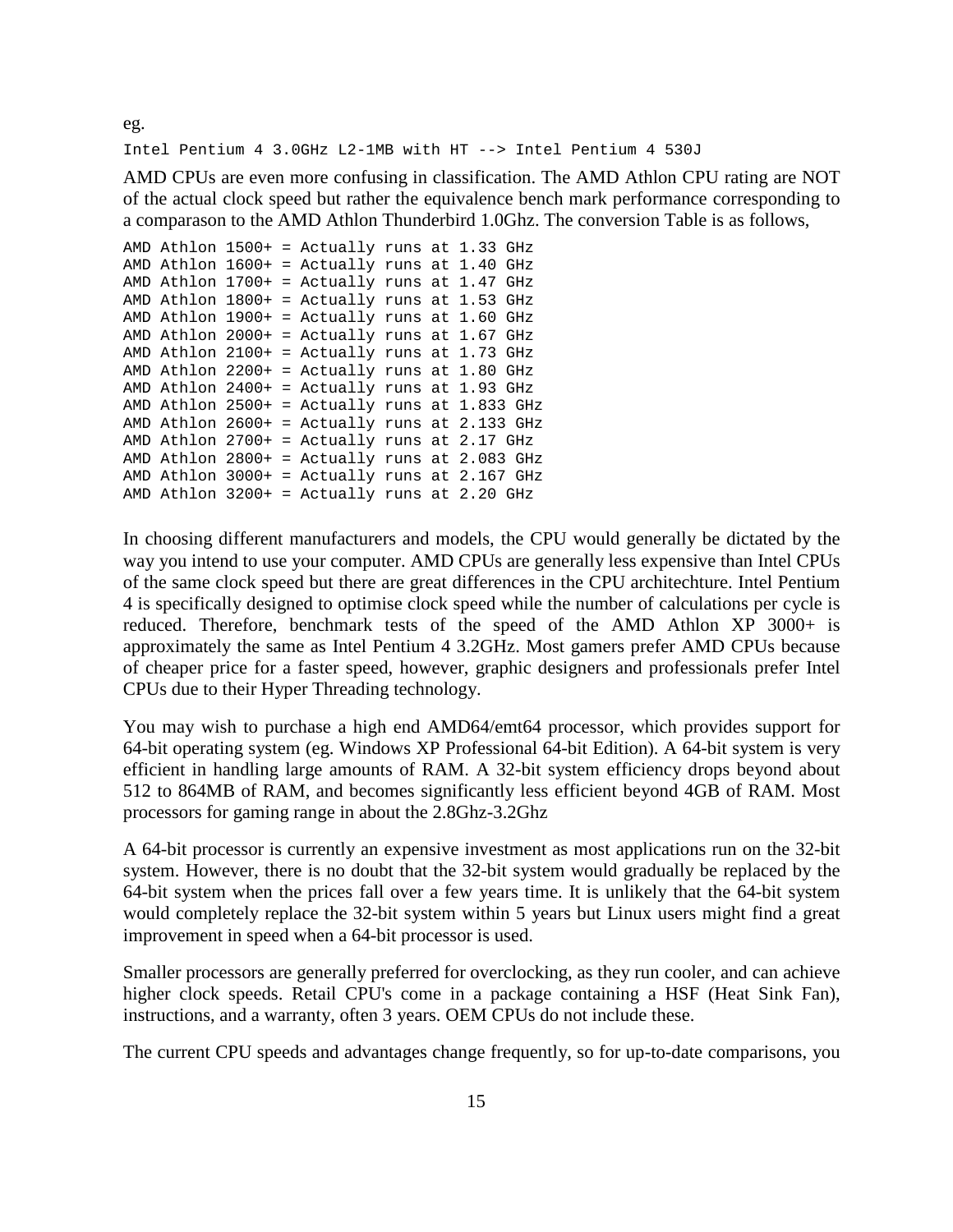may want to check a website that specializes in Hardware reviews, such as Tom's Hardware Guide or Anandtech. A good, current (as of 14 February 2006) beginner's explanation can be found at  $[1]$ 

### **CPU Cooling**

CPU cooling is very important and should not be overlooked. A less than average CPU temperature prolongs CPU life (up to more than 10 years). On the other hand high CPU temperatures can cause unreliable operation, such as computer freezes, or slow operation. Extremely high temperatures can cause immediate CPU destruction by melting the materials in the chip and changing the physical shape of the sensitive transistors on the CPU. Because of this, **never** switch on the computer if your CPU has no cooling at all. It is an extremely stupid thing to do, the scenario of 'I'll just test whether my CPU works!' as by doing so, you would find that the CPU fries in less than 5 seconds and you will be off to buy a new one.

Most CPU installations use forced-air cooling, but convection cooling and water cooling are also options. For traditional forced-air cooling, the heat sink and fan (HSF) included in most retail CPUs is usually sufficient to cool the CPU at stock speed. Overclockers might want to use a more powerful aftermarket fan, or even try water cooling because they need additional cooling ability given the increased heat of overclocking.

HSFs with decent performance are usually copper-based. The cooling effect is enhanced if the HSF has heatpipes. Silent (i.e. Fanless) HSFs are there to provide users a nearly silent cooling.

Many retail heatsink+fan units have a thermal pad installed, which transfers heat from the CPU to the fan helping diffuse the heat created by the CPU. This pad is usable only once. If you wish to remove the fan from another CPU so that you can use it on your new one, or need to take it off for some reason, you will need to remove it, and apply a thermal paste or another thermal pad. Note that some of the cheaper pads can melt in unexpected heat and may cause problems and potentially even damage if you are overclocking. In either case, thermal paste is usually more effective, just harder to apply. If you plan to do any high performance computing, or removing and replacing the HSF, often thermal paste is suggested. If you are planning a long term installation a thermal pad is suggested. Non-conductive thermal pastes made up of silicon are the cheapest and safest.

Silver-based thermal pastes sometimes perform better than normal thermal pastes, and carbonbased ones perform better still. When applied improperly both can be conductive, causing electrical shorts upon contact with the motherboard. A thin properly-applied layer will usually prevent this problem, though some pastes can become runny when they get hot. Users should also beware that many "silver" thermal pastes do not actually contain any silver metal.

For quiet operation, start with a low-heat (low number of watts) CPU. Processors made by VIA, such as the VIA C3, tend to produce low amounts of heat. The Pentium M gives performance that is on par with many of the desktop processors, but gives off more heat than the Via processors. You can also underclock your CPU, giving up some unneeded performance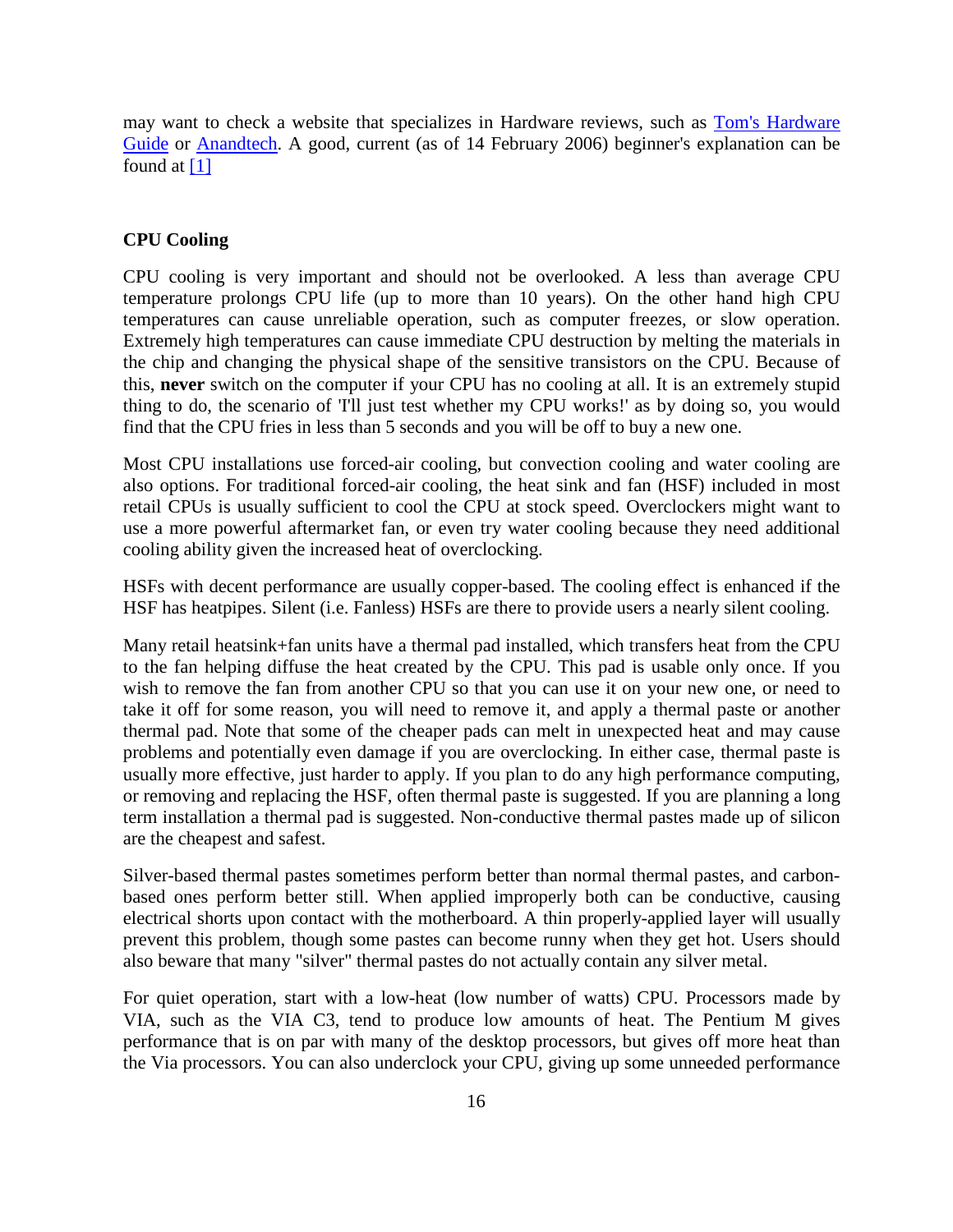for some peace and quiet. Another option is to choose a large copper heat sink with an open fin pattern. However, true fanless operation is difficult to achieve in most case designs. You can position a case fan to blow across the heat sink, or mount a fan on the heat sink. With either choice of fan placement, choose a large and slow fan over a small and fast fan to decrease noise and increase air flow.

Some low-noise CPU cooling fans require special mounting hardware on the motherboard. Be sure that the cooling fan you choose is compatible with your motherboard.

### **Motherboard**

It cannot be stressed more that the motherboard is the MOST important part of your computer. It is worth investing in a decent motherboard rather than a CPU (although if financially acceptable, both) as your motherboard is what connects different parts of the computer together. In addition, the difference between a cheap and a nice motherboard is typically around \$100 US. A good motherboard allows a modest CPU and RAM to run at max efficiency whereas a bad motherboard causes high-end products to run only modestly.

There are 6 things one must consider in choosing a motherboard, CPU Interface, Chipset, IDE or SATA support, Expansion Slot Interfaces and Other Connectors.

**CPU Interface** The CPU interface is the "plug" that your processor goes into. For your processor to physically fit in the motherboard, the interface must be an **exact match** to your processor. Intel currently has two mainstream formats, the older Socket 478 (which is gradually being phased out) and the newer Land Grid Array 775, which supports higher end CPU with HT technology due to its more efficeint transfer rate. AMD currently uses two sockets, 754 and 939. Socket 754 is being aimed at the value market, with all new performance CPUs being released for Socket 939.

**Formfactor** You must choose a case that your motherboard can fit inside of.

**Chipset** Chipsets are also important as it determines the efficiency of RAM and Expansion slots Intel 915 supports upto 533MHz DDRII RAM Intel 925 supports upto 600MHz DDRII RAM

The functions of BIOS is highly important. Some BIOS features crash proof functions essential for updating the firmware. Other motherboards allow BIOS control of overclocking of CPU, RAM and Graphics card which are much more stable and safer for overclocking.

**IDE (ATA) or SATA interface** Older PCs have the two IDE interface which are parallel 44 pin connectors but as the motherboard cannot access two devices connected on the same IDE port simultaneously, this has caused a drawback in speed of hard drives and DVD-drives. The newer serial ATA (SATA) interface has 4 separate slots that allow independent access and thus increases the speed of which hard drives work.

**Expansion Slot Interfaces** Old motherboards have the following slots: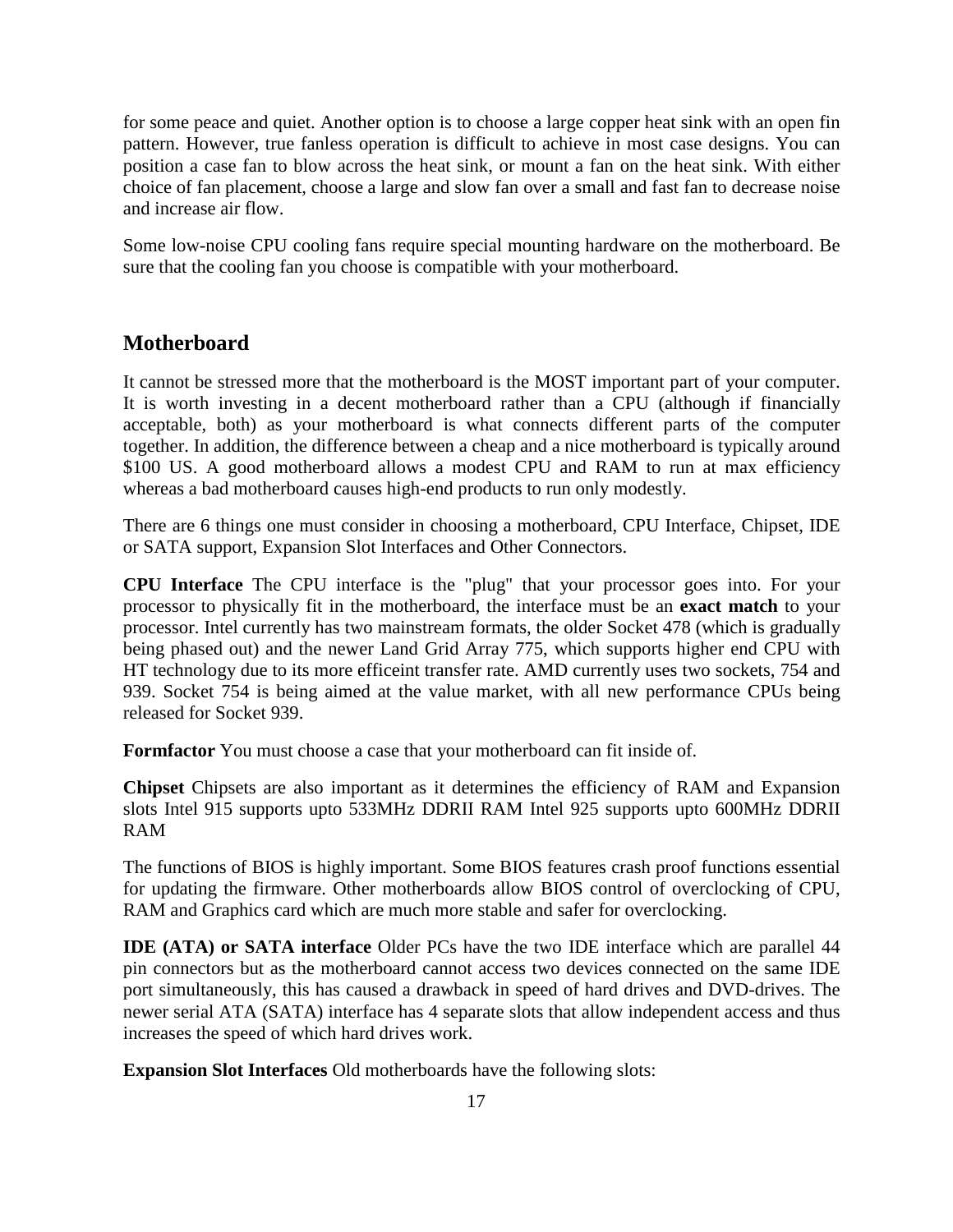- AGP for graphics cards (ranging from AGP 1x, 2x, 4x and 8x)
- PCI for expansion cards and obsolete low end graphics cards

Due to the evolution of new graphics cards on the serial PCI-Express Technology, current newer motherboards have the following connections:

- PCI-Express 16x for mainstream graphics cards (4 times speed of AGP 8x)
- PCI-Express 1x for faster expansion cards (replacing older PCI)
- PCI for use of old expansion cards (would be phased out)

Older AGP 8x graphics cards are generally being phased out for PCI-Express 16x, as the speed and efficiency is about 4 times that of the AGP 8x technology. Old PCI cards are either now built into the motherboard (for sound cards, LAN cards, IEEE 1394 firewire and USB 2.0 interfaces) or becoming PCI-Express variants.

**Other Connectors** Some considerations for other connectors and expansions include

- USB the number and version of USB connectors (USB 1.0, 1.1 or 2.0)
- On-Board Sound Card Stereo, 3.1, 5.1, 6.1, 7.1, 8.1
- On-Board Graphics Card (Phasing Out)
- On-Board Base 100 LAN Card
- Serial COM or Parallel Printer Ports
- On-Board IEEE 1394 Firewire

I would suggest at least 4 USB 2.0 ports for high speed access. On-Board Graphics cards are generally becoming obsolete as they cannot match the newer PCI-Express 16x technology, especially for gaming where high cooling and efficiency is required.

Most motherboards also come with onboard sound. Onboard sound is more than enough for most users, although if you are particular about audio quality or plan to use your computer to record high-end audio, you may prefer to use a dedicated sound card (preferably PCI-Express 1x). Some high-end motherboards support on-board 5.1 Channel Dolby surround sounds so this may also be a consideration.

Onboard graphics are very acceptable for anyone not playing 3D games or using 3D graphics applications. Onboard graphics will use a small amount of system RAM as graphics memory (often called shared memory). Purchasing a motherboard with a built-in graphics card is an easy way to save money for an office computer.

If you want gigabit Ethernet, you should purchase a motherboard with the feature built in. By being built into the motherboard, it will have a faster link to all your components than it would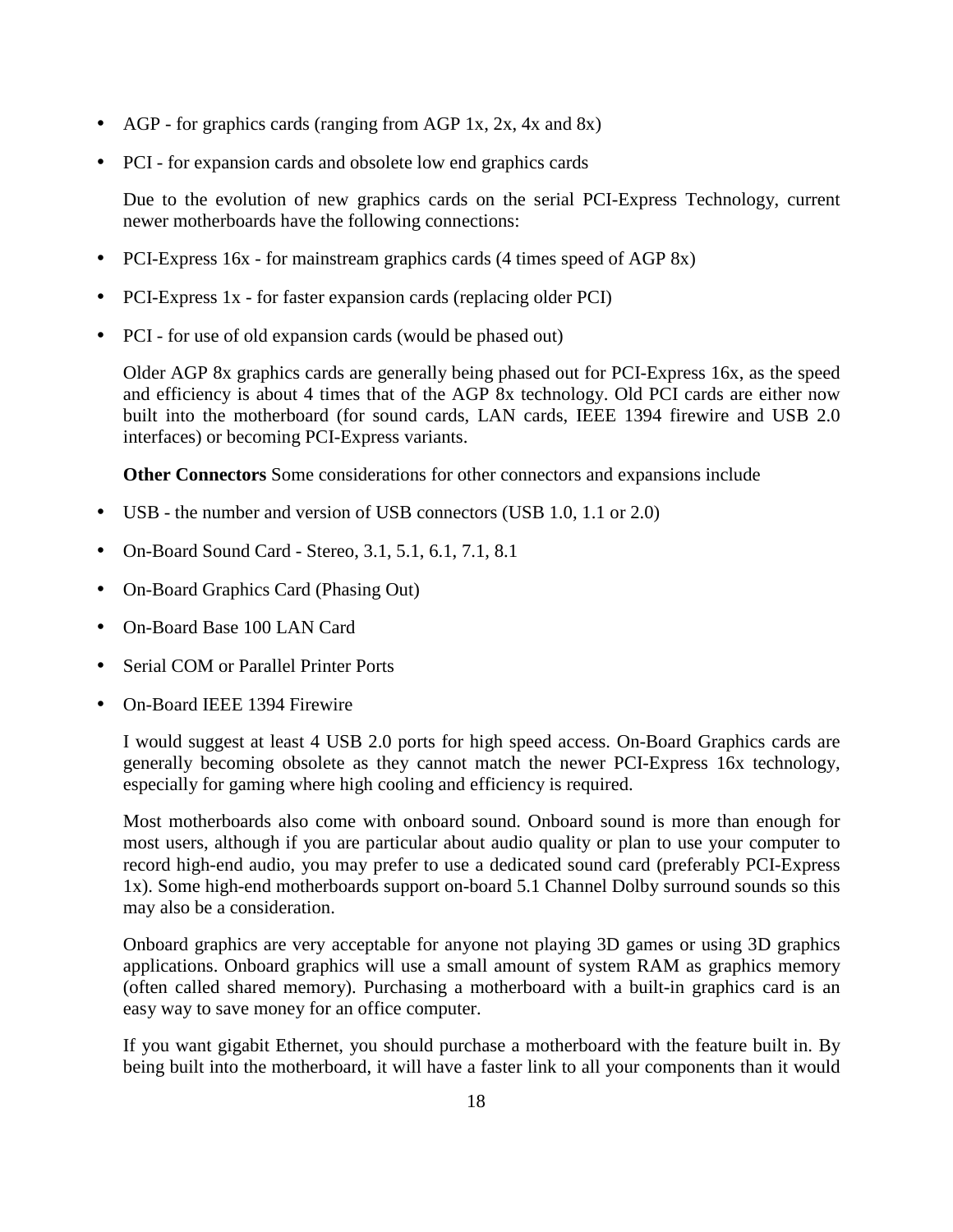through a PCI expansion card. Also, if you'd like to import Digital Video (DV) onto your system, many motherboards offer onboard FireWire ports.

If you are upgrading an older computer, keep in mind the motherboard's number and type of expansion board slots.

### **RAM (Random Access Memory)**

The amount of RAM you use is dependent on the purpose that you want to use it for. Older versions of Windows and Linux will run comfortably, though slowly at times, on 128 MB. Some newer operating systems such as Windows XP require 256MB of RAM to run comfortably. Many people now have 512 MB or more for better performance. Users of modern games and graphics software, or people who may wish to host Internet services such as a Web site, may want 1 GB or more.

Another thing to consider when choosing the amount of RAM for your system is your graphics card. Most motherboard-integrated graphics chips and PCI Express graphics cards marketed with the "Turbo Cache" feature will use system memory to store information related to rendering graphics; this system memory is generally not available at all to the operating system. On average, these graphics processors will use between 16MB and 128MB of system memory for rendering purposes.

The actual type of RAM you will need will depend on the motherboard and chipset you get. Most current motherboards use DDR (Double Data Rate) RAM. The Intel 915/925 chipsets use DDR2 RAM. Chipsets that use dual-channel memory require you to use two identical (in terms of size and speed) sticks of RAM. Your RAM should usually operate at the same clock speed as the CPU's Front Side Bus (FSB). Your motherboard may not be able to run RAM slower than the FSB, and using RAM faster than the FSB will simply have it run at the same speed as your FSB. Buying low-latency RAM will help with overclocking your FSB, which can be of use to people who want to get more speed from their system.

If you are upgrading from an existing computer, it is best to check with a user group to see if your machine requires specific kinds of RAM. Many computer OEMs, such as Gateway and HP, require custom RAM, and generic RAM available from most computer stores may cause compatibility problems in such systems.

RAM have different bandwidths, ie 400, 533, 600, 733, 800, the current trend is moving from DDR2-400 RAM to DDR2-533 RAM as it is more efficient. Higher end models are very expensive unless you find it worth the investment.

### **Labeling of RAM**

RAM are labelled by its Memory Size (In MB) and clockspeed (or bandwidth).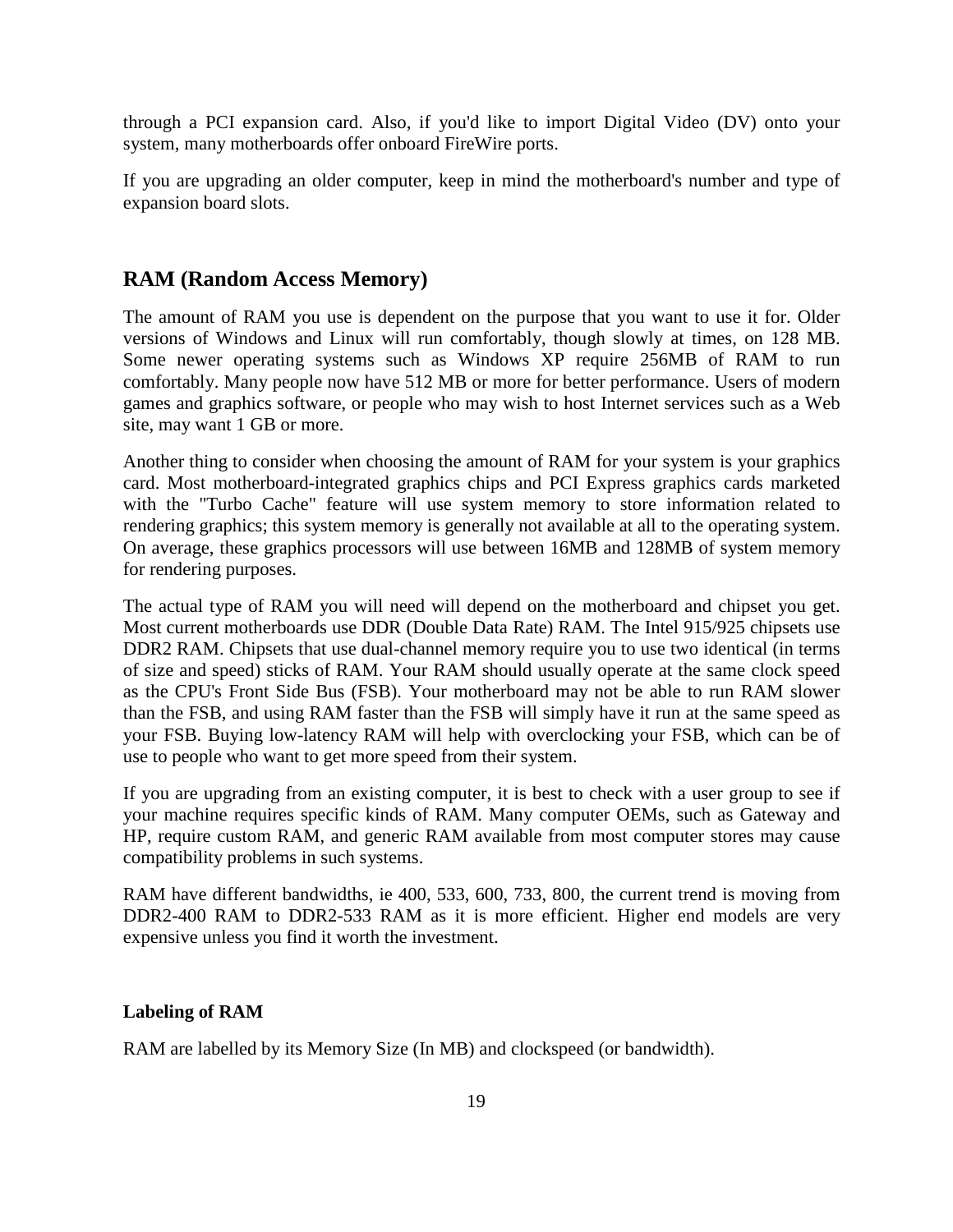- SDRAM (Synchronous Dynamic RAM) is labeled by its clock speed in megahertz (MHz). For example, PC133 RAM runs at 133MHz. SDRAM is nearly obsolete as nearly all motherboards have withdrawn support for SDRAM. It is now superceded by the more efficient DDR RAM.
- $128MB SD-133 = 128MB PC133 RAM$
- DDR RAM can be labeled in two different ways. It can be labeled by approximate bandwidth; as an example, 400MHz-effective DDR RAM has approximately 3.2GB/s of bandwidth, so it is commonly labeled as PC3200. It can also be labeled by its effective clock speed; 400MHz effective DDR RAM is also known as DDR-400. There is also DDR and DDR2 labelled as PC and PC2.
- 256MB DDR-400 = 256MB PC 3200 RAM
- 256MB DDR2-400 = 256MB PC2 3200 RAM

DDR RAM has two versions DDR (also DDRI) and DDR2 (or DDRII)

- DDR supports DDR-100, DDR-200, DDR-300, DDR-400 (mainstream) and DDR-533 (rare)
- DDR2 supports DDR-400, DDR-533 (mainstream) and rare/expensive DDR-600, DDR-733, DDR-800, DDR-933, DDR-1066

### **Hard Drive**

Things to consider when shopping for a hard drive:

- The **Interface** of a drive is how the hard drive comunicates with the rest of the computer. The following hard driver interfaces are avalible:
- IDE cables can be distinguished by their wide 40-pin connector, coloured first-pin wire, and usually white "ribbon" style cables. This technology is rapidly deteriorating, as it cannot keep up with the increasing speed of current hard drives. IDE based hard drives do not exceed 7,200 RPM.
- SATA SATA drives reach up to 10,000 RPM. If you want Serial ATA, you will either need to purchase a motherboard that supports it, or purchase a PCI card that will allow you to connect your hard drive.
- SCSI Although SCSI is more expensive and less user friendly it is usualy worthwile on high performance workstations and servers. Few consumer desktop motherboards built today support SCSI, and for building a new computer, the work needed to implement it may be outweighed by the relative simplicity and performance of IDE and SATA.
- USB or IEEE1394 can be used for connecting external drives. An external drive encolsure can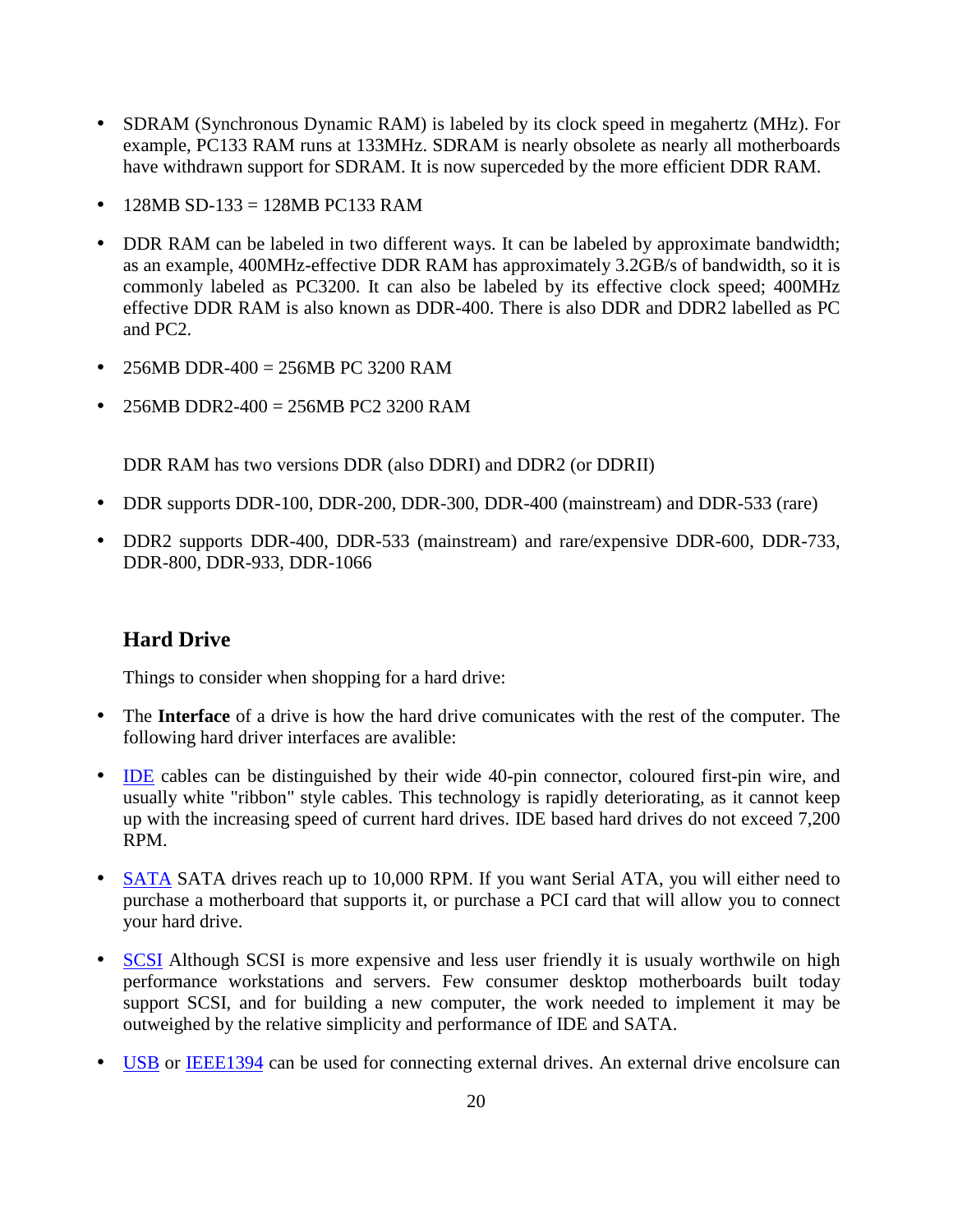convert an internal drive to an external drive.

- Formfactors:
- **3.5** inches is usally used in desktops
- **2.5** inches is usually used in laptops
- **Capacity** As a rule-of-thumb minimum, you will need a hard drive capable of holding at least 20GB, although the largest drives available on the market can contain 500GB. Few people will need disks this large - for most people, somewhere in the range of 80-200GB will be sufficient. The amount of space you will need can depend on many factors, such as how many high-end games and programs you want to install, how many media files you wish to store, or how many high-quality videos you want to render. It is usually better to get a hard drive with a capacity slightly larger than you anticipate using, in case you need more in the future. However, should you run out of space, you may add an additional hard drive if you have any free IDE or Serial ATA connectors, or through an external interface, such as USB or FireWire.
- **Rotational Speed** is the speed that the hard drives platters spin at. However drives above 7,200 RPM usually have limited capacity, and a much higher price than 7,200RPM drives of the same capacity, making drives above 7,200RPM not ideal for the desktop.
- One additional consideration when purchasing a hard drive should be the drive warranty. Many manufactures offer warranties ranging from 30 days (typically OEM) up to five years. It is well worth spending an extra few dollars to extend the drive warranty as long as possible.

### **Secondary Components**

These components are important to your computer, but are not as central and necessary as the Core Components.

### **Video Output**

For a computer to use a display for monitoring it will need some form of video card into which a display can be pluged. The majority of home and office computers, which predominatly use 2D graphics for office applications and web surfing can use an 'onboard' or integrated graphic processor which will be included on most low to mid range mainboards. For building a computer for gaming, or 3D modelling, a good quality graphics card will be needed.

### **Graphics Card**

Currently, two companies dominate the 3D graphics accelerator market nVIDIA and ATI.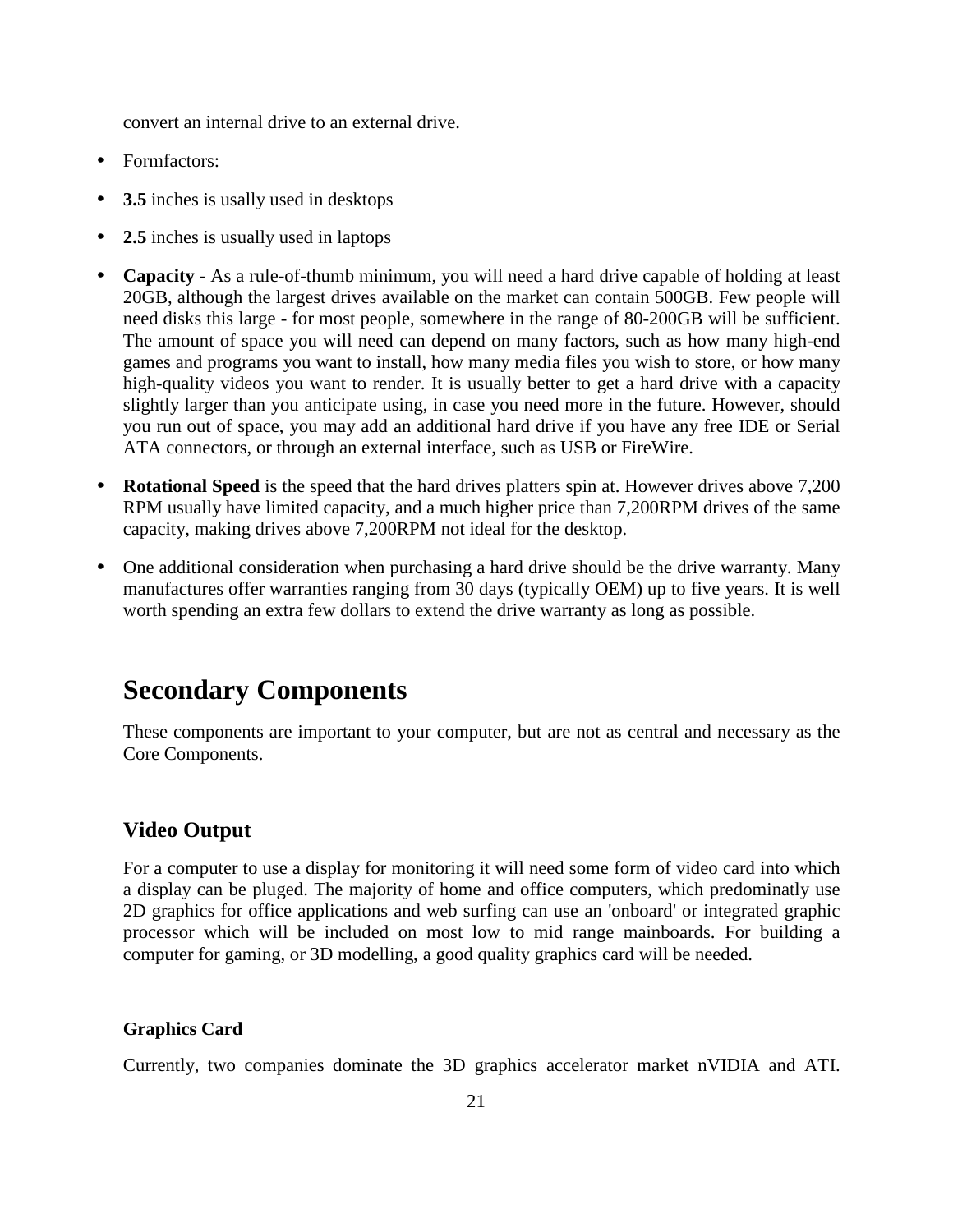nVIDIA and ATI build their own graphics products, and license their technologies to other companies. Each brand's similar models have comparable performance levels, and each brand has its own supporters. Video cards have their own RAM, and many of the same rules that dominate the motherboard RAM field apply here: the more RAM, and the faster it is, the better the performance will be. Most applications require at least 32MB of video RAM, although 128MB is rapidly becoming the new standard. On the other end, 512MB video cards top the consumer end of the video card market. As a rule of thumb, if you want a high end video card, you need a minimum of 128MB of video memory -- preferably 256MB. Don't be fooled, though; memory is only part of the card and the actual video processor is more important than the memory. It is important to understand that an integrated graphics card uses the system's RAM, and relies heavily on your system's CPU. This will mean slow performance for graphicintensive software, such as games.

It is generally better to choose your video card based on your own research, as everyone has slightly different needs. Many video card and chip makers are known to measure their products' performances in ways that you may not find practical. A good video card is often much more than a robust 3D renderer; be sure to examine what you want and need your card to do, such as digital (DVI) output, TV output, multiple-monitor support, built-in TV tuners and video input. Another reason you need to carefully research is that manufacturers will often use confusing model numbers designed to make a card sound better than it is to sell it better. For example, the Geforce 4 MX series of cards claim to be a "Geforce 4," however, the actual processor is closer to a Geforce 2, only more powerful, meaning that these cards actually lack many features available even to the Geforce 3 series. However, when these cards were first produced, they were considerably cheaper than a real Geforce 4 (the TI series) making them an ideal choice if you were more interested in working on a spreadsheet than in playing games. For this sort of reason, you have to carefully pick your card depending on your needs.

#### **Interface**

There are four different graphics card interfaces: integrated, PCI, AGP and PCI-Express.

Most retail computers will ship with an integrated graphics card. This means that if you are looking at playing games you will need to upgrade. Most mainboards that have integrated graphics will also have one of the other three interfaces so it isn't hard to place a new card to suit your needs if the need ever arises.

Old video cards use the standard PCI slots that are now obsolete due to limited speed and memory. PCI cannot transfer data very quickly, so a system with such a card will often seem to "jump" or halt for short periods when data is being transfered. These cards are needed for a few rare systems lacking an AGP slot (usually low end desktop systems designed to be cheap.) They are also useful for adding aditonal video cards to a system.

Most video cards bought in the last 2 years are of the AGP standard. There are 4 different speed and bandwidths of AGP, 1x, 2x, 4x and 8x. While 8x is the fastest and most common for high end products, the true performance of your AGP card is limited by the lower AGP value of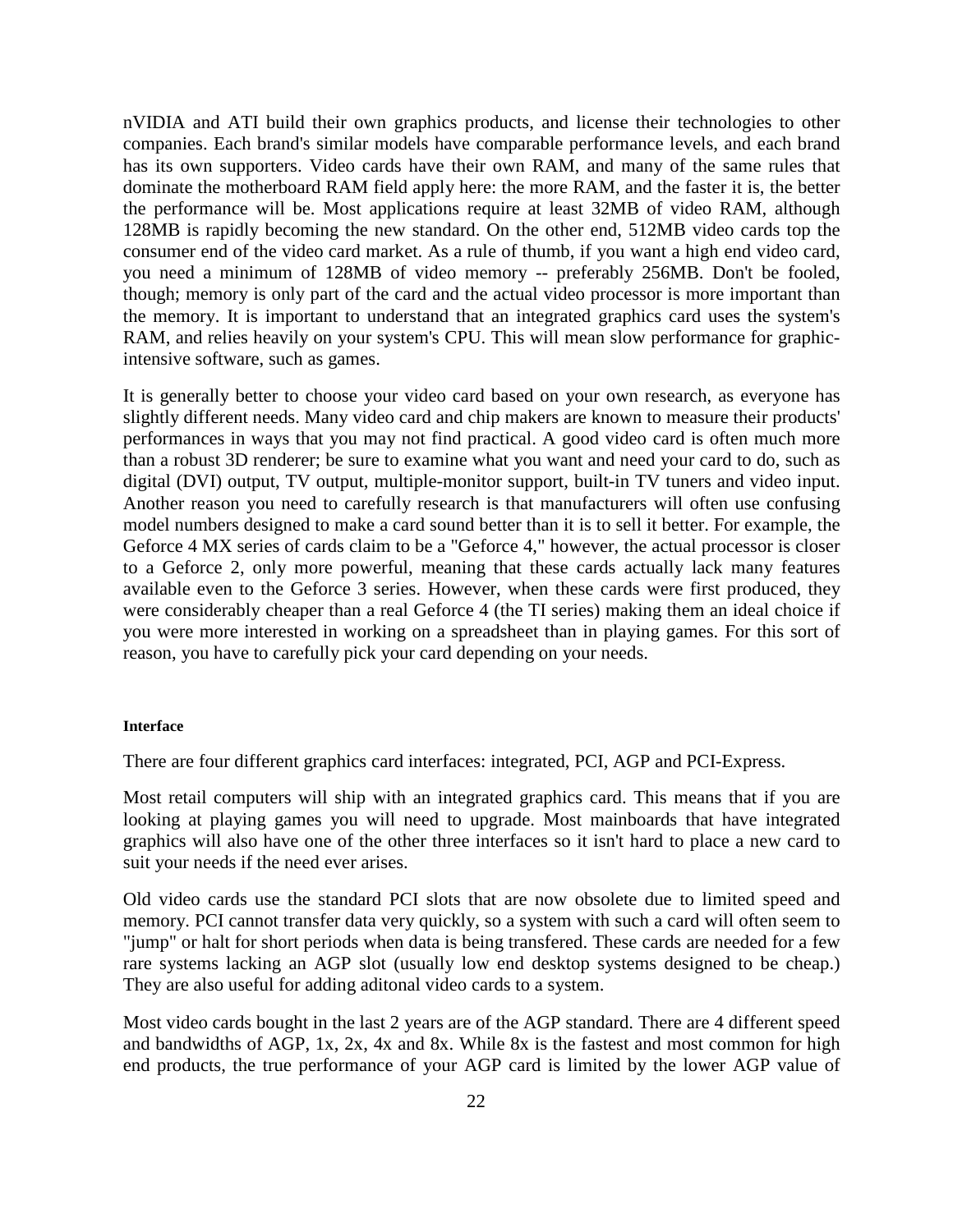your graphics card and motherboard. For example, an AGP 8x card on a 4x motherboard can only run at up to 4x. AGP will be phased out and there will not be an AGP 16x due to technical limitations.

The newest trend in graphics card is the PCI-Express system that supports upto 16x speeds. This is new technology and is generally more expensive but it runs at higher speeds. Some newer graphics cards come in both AGP and PCI-E 16x models, such as the Radeon x800 and the GeForce 6800 series. The newest graphics card, the GeForce 7800, is only made for the PCI-E 16x. (Most motherboards have one PCI-E 16x while plenty of PCI-E 1x slots... so make sure you use the right one.) Motherboards with 2 PCI-Express 16x slots can combine the power of 2 video cards. However, you will have to match the video cards to a motherboard supporting the 2 video cards dual card implementation, and use 2 video cards that are the same and that support dual video cards.

### **CD/DVD**

Optical drives have progressed a long way in the past few years, and you can now easily purchase DVD writers that are capable of burning 9GB of data to a disk for an insignificant amount of money. Even if you don't plan on watching or copying DVDs on your computer, it is still worth purchasing a burner for their superior backup capabilities.

When purchasing a DVD writer, you will want one that is capable of burning both the '+' and '-' standards, and they should also be Dual Layer compatible. This will ensure that you can burn to almost all recordable DVDs currently on the market (the other major format, DVD-RAM is almost unused, for the most part, so don't worry about it).

### **Floppy Drive**

Though generally not needed, floppy drives are often installed anyway. Floppy drives have been made obsolete in recent years by devices such as USB "Thumb Drives" and CD writers. Floppy drives are sometimes required for BIOS updates and exchanging small files with older computers. Floppy drives block air movement with wide cables, and can make computers set to check the drive take longer to start (most have an option in their bios to disable this.) The drives and disks are also notoriously unreliable. One option to overcome the cable problem and to make it easier to install is to buy an external USB floppy drive. These are potentially a little bit faster and can be plugged into a different system (such as a laptop without a floppy drive.) However, not all systems support booting from a USB floppy drive -- most notably older motherboards. Most newer systems do now though. A USB floppy drive is considerably more expensive and since floppy drives are not needed much anymore, this is rarely a useful option. You can easily get a thumb drive holding more than 50 times as much as one floppy disk for the same price as a USB floppy drive.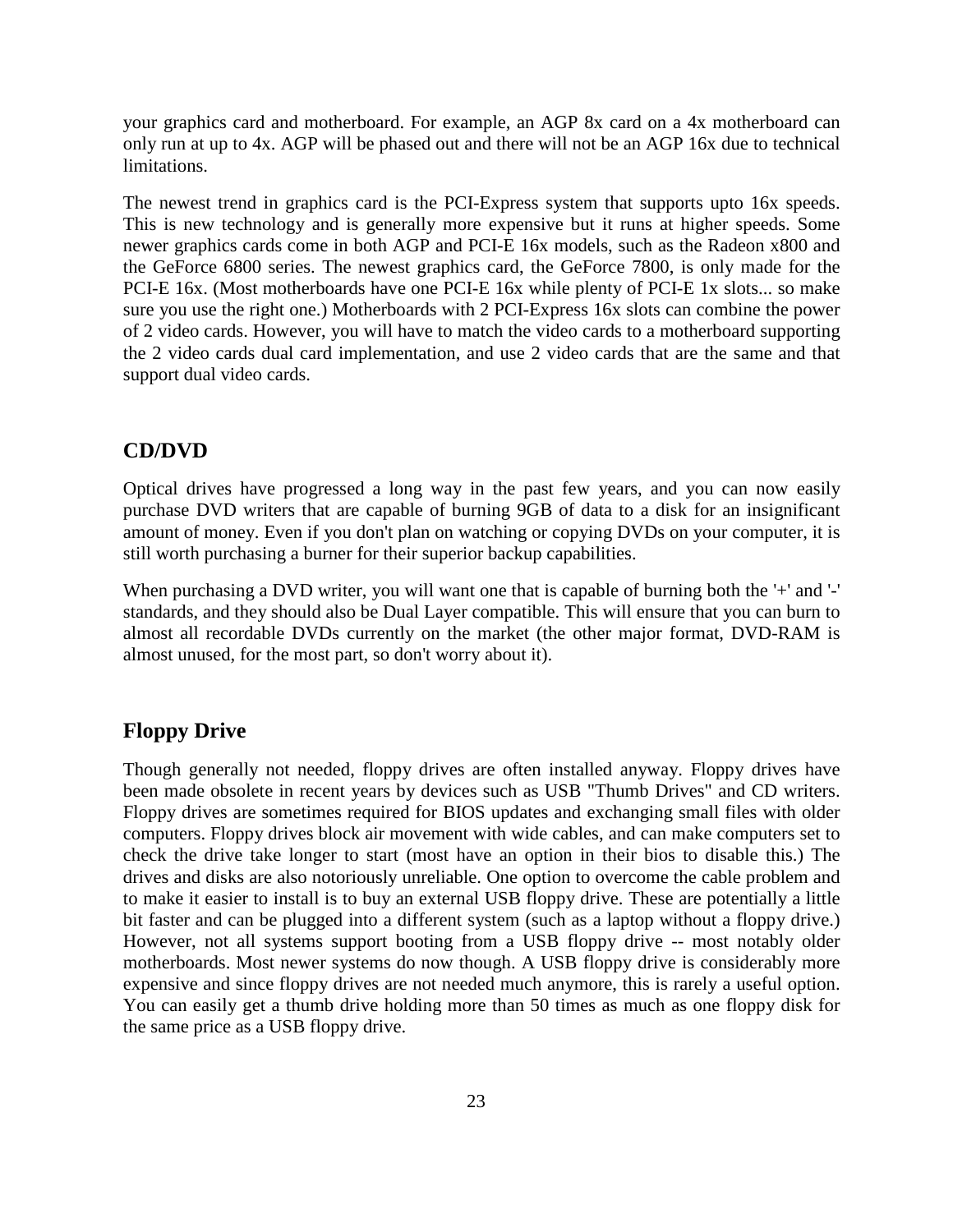### **Sound Card**

Most motherboards have built-in sound features. These are often adequate for most users. However, you can purchase a good sound card and speakers at relatively low cost - a few dollars at the low end can make an enormous difference in the range and clarity of sound. Also, these onboard systems tend to use more system resources, so you are better off with a real soundcard for gaming.

Good quality in sound cards depends on a few factors. The digital-analog conversion (DAC) is generally the most important stage for general clarity, but it is a poorly measurable process. Reviews, especially those from audiophile sources, are worth consulting for this; but don't go purely by specifications, as many different models with similar specs can produce completely different results. Cards may offer digital (S/PDIF) output, in which case the DAC process is moved from your sound card either to a dedicated receiver or to one built into your speakers.

Sound cards made for gaming or professional music tend to do outstandingly well for their particular purpose. In games various effects are oftentimes applied to the sound in real-time, and a gaming sound card will be able to do this processing on-board, instead of using your CPU for the task. Professional music cards tend to be built both for maximum sound quality and low latency (transmission delay) input and output, and include more and/or different kinds of inputs than those of consumer cards.

### **Modem**

A modem is needed in order to connect to a dial up internet connection. A modem can also be used for faxing. Modems can attach to the computer in different ways, and can have built-in processing or use the computer's CPU for processing.

Modems with built-in processing generally include all modems that connect via a standard serial port, as well as any modems that refer to themselves as "Hardware Modems". Software Modems, or modems that rely on the CPU generally include both Internal and USB modems, or have packaging that mentions drivers or requiring a specific CPU to work.

Modems that rely on the CPU are often designed specifically for the current version of Windows only, and will require drivers that are incompatible with future Windows versions, and may be difficult to upgrade. Software Modems are also very difficult to find drivers for non-Windows operating systems. The manufacturer is unlikely to support the hardware with new drivers after it is discontinued, forcing you to buy new hardware. Most such modems are internal or external USB, but this is not always the case.

Modems can be attached via USB, a traditional serial port, or an internal card slot. Internal and USB modems are more easily autodetected by the operating system and less likely to have problems with setup. USB and serial port modems often require an extra power supply block.

Gaming modems are normal modems that default to having a low compression setting to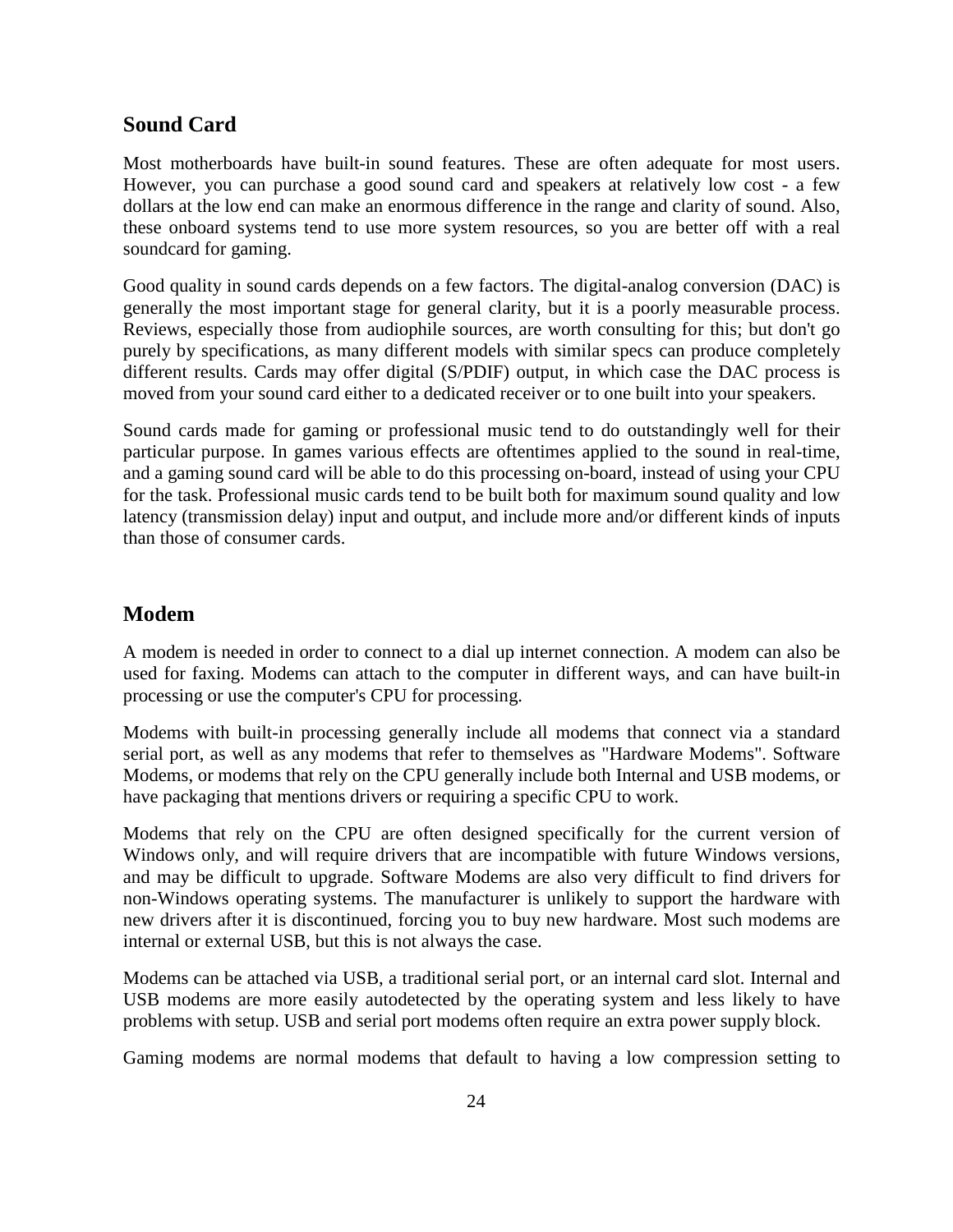reduce lag, but are generally no longer used by gamers, who prefer broadband connections.

### **Ethernet Card**

An ethernet card is required in order to connect to a local area network or a cable or DSL modem. These typically come in speeds of 10mbps, 100mbps, or 1000mbps (gigabit); these are designated as 10Mbps, 10/100Mbps, or 10/100/1000Mbps products. The 10/100 and 10/100/1000 parts are most commonly in use today. In many cases, ethernet will be built into a motherboard. Otherwise, you will have to purchase one - these typically are inserted into a PCI slot. For 10/100/1000Mbps ethernet, it is recomended that you use one built into your motherboards chipset.``

### **Peripherals**

Your computer and you interact through the peripherals. The keyboard and monitor are pretty much the barest minimum you can go with and still be able to interact with your computer. Your choice in peripherals very much depends on personal preference and the complexity of the interactions you intend to have with your computer.

### **Keyboard & Mouse**

When choosing a mouse, there is generally no reason to not choose an optical mouse. They are considerably lighter (and as such, reduce RSI) as they have no moving parts, they are much better at smoothly tracking movement, and they donâ€™t require constant cleaning like ball mice (though it may be wise to brush off the lens with a q-tip or other soft tool on occasion.) Make sure that you spend money on a decent-quality mouse made by companies such as Microsoft or Logitech, as lower-end optical mice will skip if moved too fast. Mice of mediumto-high quality will track the movement almost flawlessly.

Although three buttons are generally enough for operating a computer in normal circumstances, extra buttons can come in handy, as you can add set actions to extra buttons, and they can come in handy for playing First Person Shooter games. One thing to note is that with some mice those extra buttons are not actually seen by the computer itself as extra buttons and will not work properly in games. These buttons use software provided by the manufacturer to function. However, it is sometimes possible to configure the software to map the button to act like a certain keyboard key so that it will be possible to use it in games in this manner.

Wireless keyboards and mice do not have a hugely noticeable delay like they once did, and now also have considerably improved battery life. However, gamers may still want to avoid wireless input devices because the very slight delay may impact gaming activities -- though some of the higher end models have less troubles with this -- and the extra weight of the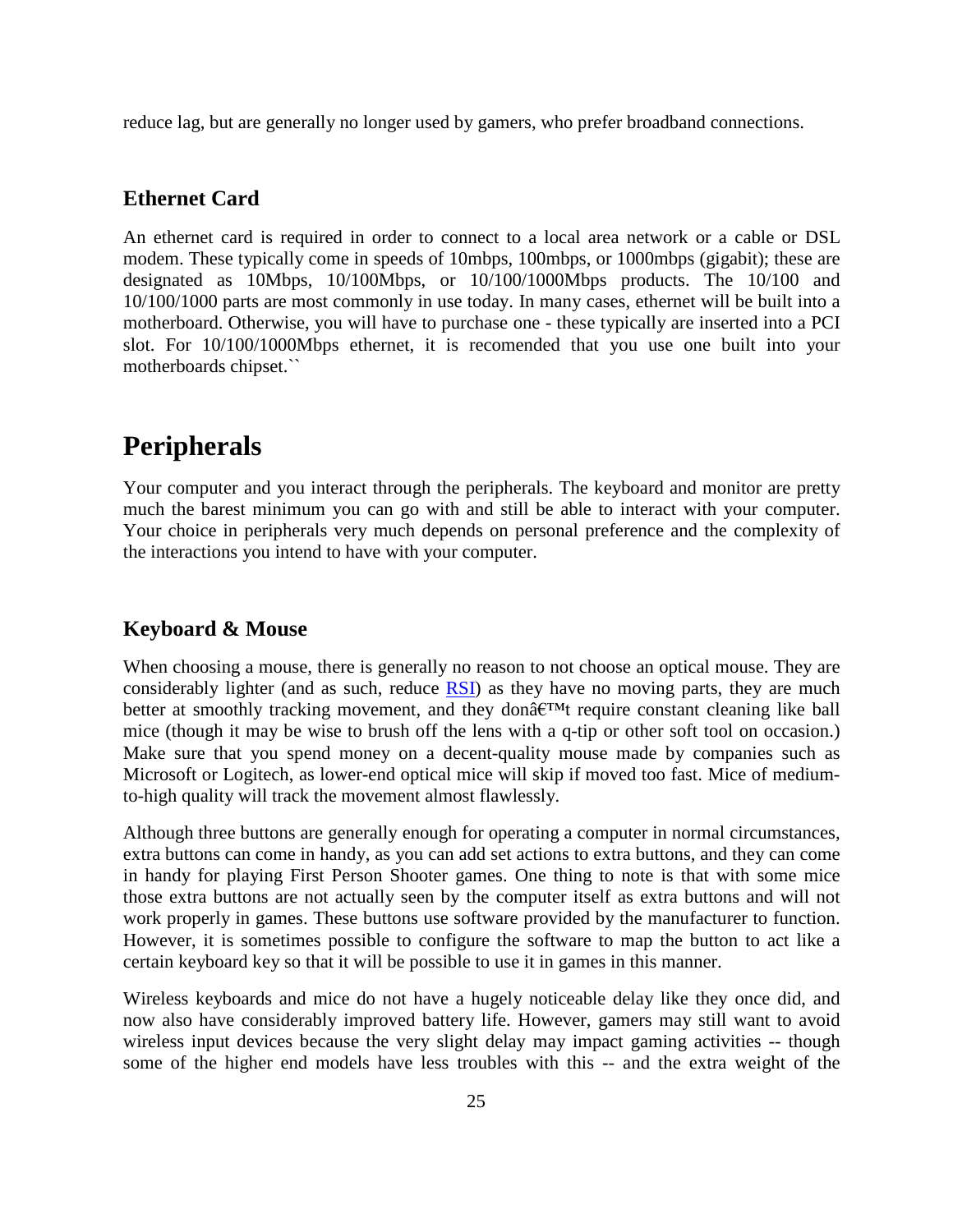batteries can be an inconvenience.

### **Printer & Scanner**

For most purposes, a mid-range Inkjet Printer will be more than enough for most people, and you will generally want one that is capable of printing around 4800dpi, and you will also want it to be able to print out fairly quickly. When choosing a printer, always check how much new cartridges cost, as replacement cartridges can often outweigh the actual printer's cost in less than a year. Of course, double check extra information about the printer you are interested in (for example, Epson has protection measures that make refilling your own ink cartridges more difficult because the printer will not see the cartridge as full once it is used up).

For office users that plan to do quite a bit of black and white printing buying a black and white laser printer is now an affordable option, and the savings and speed can quickly add up for home office users printing more than 500 pages a month.

Scanners are useful, especially in office settings, they can function with your printer as a photocopier, and with software can also interact with your modem to send Faxes. When purchasing a Scanner, check to see how "accessible" it is (does it have one-touch buttons), and check how good the scanning quality is, before you leave the store if possible.

Finally, "Multi-Function Centres" are often a cost-effective solution to purchasing both, as they take up only one port on your computer, and one power point, but remember that they can be a liability, since if one component breaks down, both will need to be replaced.

### **Display**

When choosing a display for your computer, you have two key choices of technology: the Cathode Ray Tube (CRT) screen, or an LCD screen. Both technologies have their advantages and disadvantages: CRTs are generally preferred by gamers and graphic artists, for both the price at which they can be bought and their generally superior response times, but this is offset by the added size and weight that a large screen requires. LCDs are generally more expensive than CRTs, but high-end models are generally preferred for tasks which need higher definition, such as movie editing, and are also popular amongst people with little-to-no desk space, as they do not need as much space as a similarly-sized CRT.

### **LCD Panels**

Liquid Crystal Displays (LCD's) have the advantage of being a completely digital setup, when used with the DVI-D digital connector. When running at the screen's native resolution, this can result in the most stable and sharp image available on current monitors. Many LCD panel displays are sold with an analog 15-pin VGA connector or, rarely, with an analog DVI-I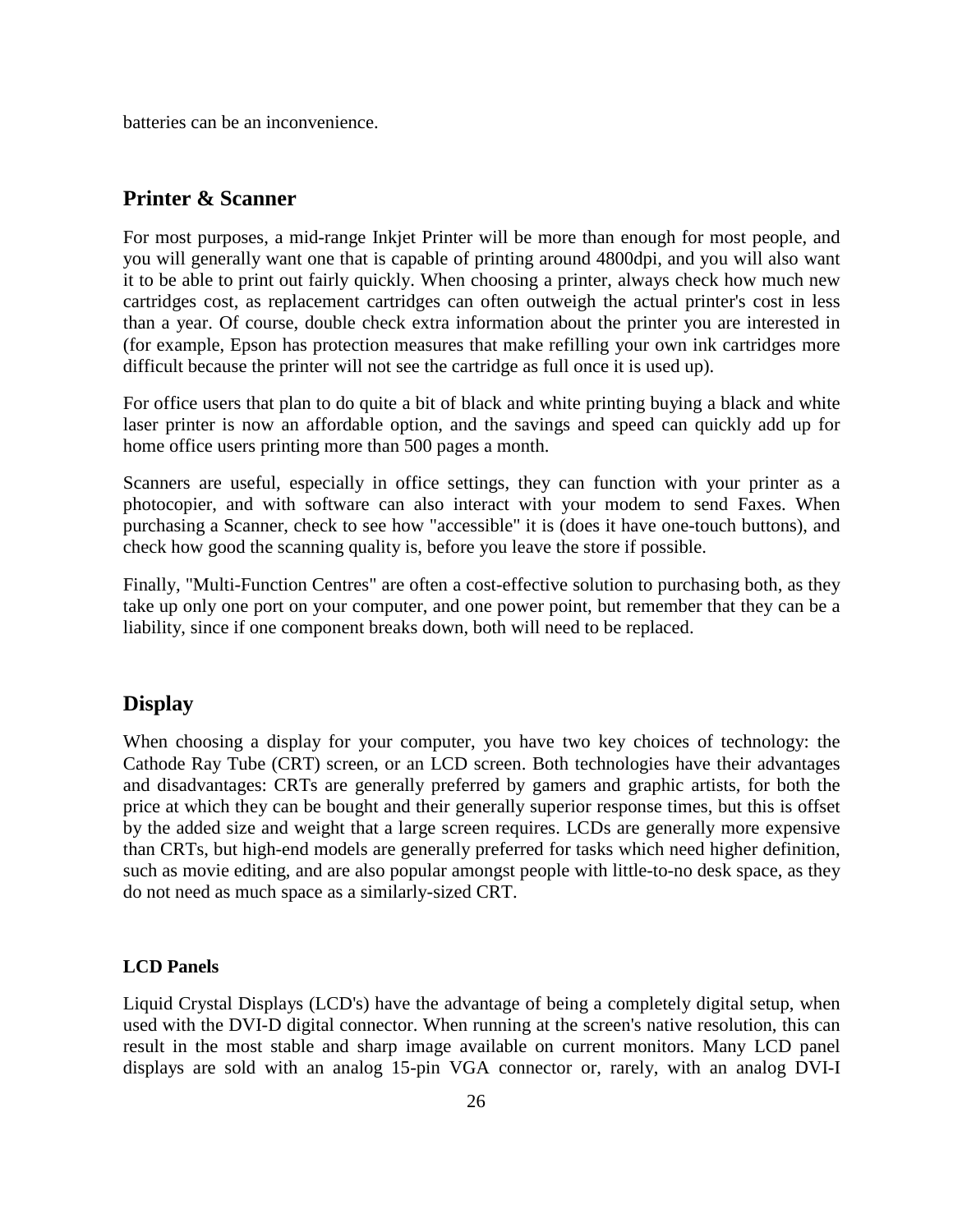connector. Such displays will be a bit fuzzy, and are generally best avoided for a similarlysized CRT. If you want an LCD displays, be sure to choose a digital setup if you can; however, manufacturers have chosen to use this feature for price differentiation. The prime disadvantage of LCDs is "dead pixels", which are small failing areas on your monitor, which can be very annoying, but generally aren't covered under warranty - this can make purchasing LCD displays a financial risk. LCDs are generally OK for fast-paced gaming, but you should be sure that your screen has a fairly fast response time (of 25 ms or lower) if you want to play fast games. Nearly all flat panels sold today meet this requirement, some by a factor of 3. When picking an LCD, keep in mind that they are designed to display at one resolution only, so, to reap the benefits of your screen, your graphics card must be capable of displaying at that resolution. That in mind, they can display lower resolutions with a black frame around the outside (which means your entire screen isn't filled), or by stretching the image (which leads to much lower quality). Running at a higher resolution than your monitor can handle will either make everything on the screen smaller, at a significant quality drop, or will display only a part of the screen at a time (which can be annoying).

### **Cathode Ray Tube Displays**

The other key type of display is the CRT or Cathode Ray Tube display. While CRT technology is older it often outperforms LCD technology in terms of response times, color reproduction, and brightness levels, although LCD displays are quickly catching up. There are two types of CRT displays, *shadow mask* and *aperture grill*. An aperture grill display is brighter and perfectly flat in the vertical direction, but is more fragile and has one or two mostlyunnoticeable thin black lines (support wires) running across the screen. CRTs are generally 2-4 times as deep as similarly-sized LCDs, and can weigh around 10 times as much, but this normally isn't a concern unless you will be moving your computer a lot. If you purchase a CRT display over the internet, shipping is much quicker, which is good for gaming, however, can cause headaches in some people at lower rates, so it may be ideal to pick a screen offering higher update frequencies at whichever resolutions you intend to use. Most people who have problems with low frequencies (60Hz) find it preferable to have at least 80Hz at the intended resolution. Some won't be bothered by this at all however.

Note that sometimes the CRTs with a flat screen instead of curved are called "flat screens" so this is not to be confused with the term "flat panel" used to refer to LCDs.

### **Speakers**

Computer speaker sets come in two general varieties; 2/2.1 sets(over a wide range of quality), and "surround", "theater", or "gaming" with four or more speakers, which tend to be significantly more expensive. Low-end speakers usually suffer from low bass response or having no amplification, both of which make a huge difference in sound. Powered speakers with separate sub-woofers usually cost only a few dollars more and make a significant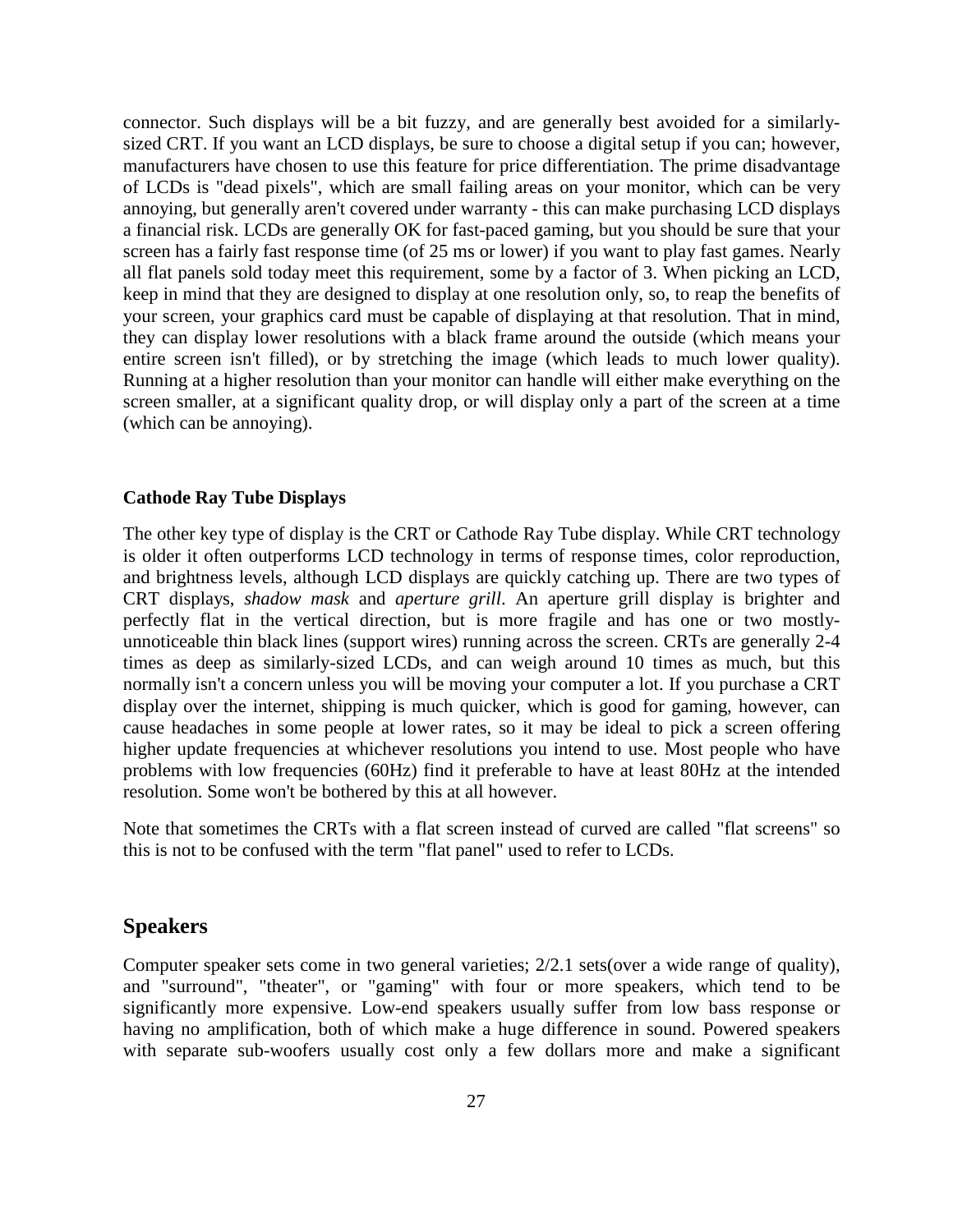difference. At the higher end, one should start to see features like standard audio cables (instead of manufacturer-specific ones), built in DACs, and a separate control box. The surround sets are usually identical to the 2.1 set of a manufacturer, just with more speakers, which can be useful for gaming or movie watching. 5.1 and 7.1 support are becoming standard now, however, it is still necessary that you ensure your sound hardware is capable of 5.1/7.1 before buying a speaker system for this. If you have a lot of money you want to spend on audio, it may be wiser to avoid the computer speaker market entirely and look into piecing together a set of higher-end parts. The computer speaker market tends to start pumping up wattage without making any quality improvement - you can usually get more volume, that's all. If you are buying a speaker system designed for PCs, research the systems beforehand so you can be certain of getting one that promises clarity rather than just simple wattage. (Note: speaker power is usually measured in RMS Watts. However, some cheap speakers use a different measure, PMPO which appears much higher.)

Headphones can offer good sound much more cheaply than speakers, so if you are on a limited budget but want maximum quality they should be considered first. There are even headphones which promise surround-sound, though opinions on this are usually not good.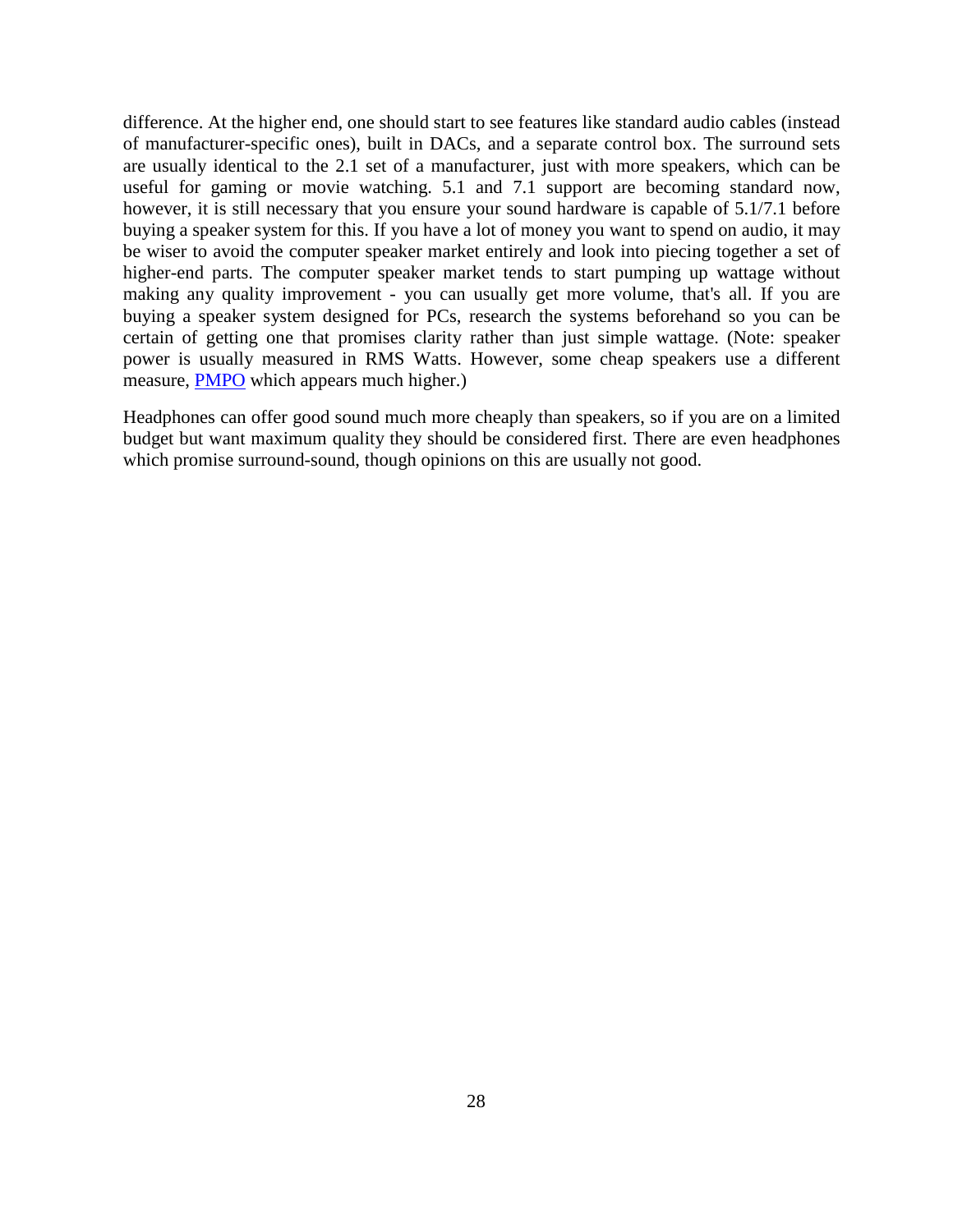# **Building the physical computer**

Now that you have selected your parts, you get to what is arguably the more fun part of the process, and that is actually building the computer.

# **Tools and Equipment**

There are a few tools that you will need to begin assembling your computer. The following is a good starting point, as they include the bare minimum to build a working computer.

### **Basic Tools**

Before you begin building or refitting a computer, you will need some basic tools:

- #2 Phillips head screwdriver
- Needlenose pliers
- Motherboard manual
- Anti-static Wrist Strap or Grounding Mat

### **Optional, but useful**

Some other tools and equipment can come in handy as well, such as:

- Magnet for grabbing screws very useful (keep this away from magnetically sensitive computer components, though!)
- Wire stripper
- Electrical tape
- Flashlight
- A second, working computer to swap parts, look for tips, ask for help online, download drivers and patches, etc. - very useful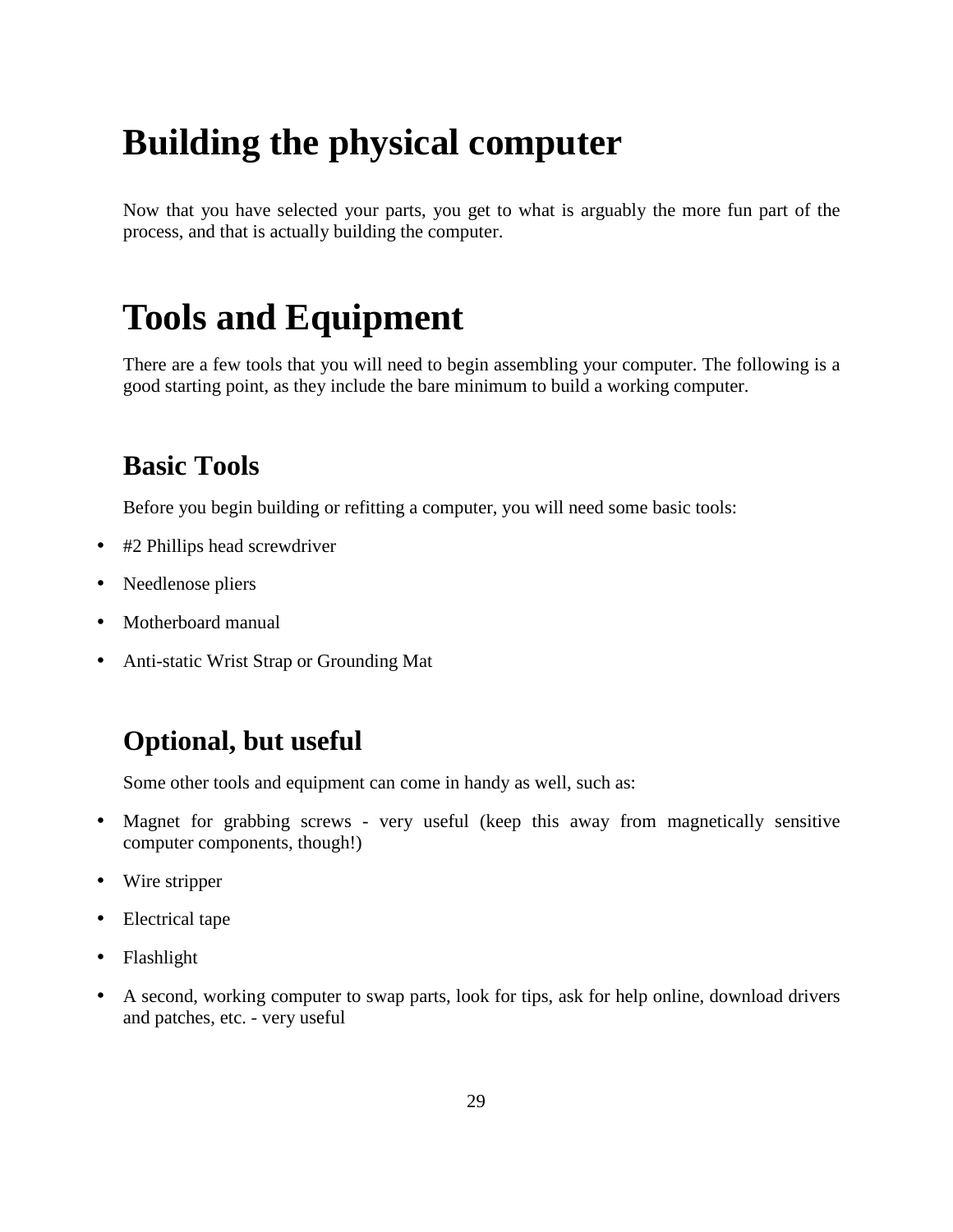# **Preparation**

Find a dry, well-ventilated place to do your work. You should have plenty of light to see your components with, and if possible, you should choose an area without carpet on the floor, as carpet tends to attract a lot of static, and most of this can be averted by choosing a conductive floor surface. An unfinished basement is a perfect work location!

To assemble your components, you will need a basic toolkit. For this kit, you will need a phillips-head (cross-shaped) screwdriver, and an anti-static wrist strap, for grounding yourself with (these can be purchased at your local electronic supply store) - this can often be a huge saving over the amount of money that you waste by destroying your components with static electricity. Do not be tempted to connect yourself directly to a tap or other grounded object with only a length of copper wire, if the machine is still plugged in and there is an electrical fault, the consequences could be fatal. Anti-static wrist straps have a high resistance, thus limiting any potential current flowing through your body to safe levels.

Unpack all the components, and put them on top of the anti-static bags they came in, as this will prevent stray static from reaching your components. Make sure you read the following section, as it contains some important safety information.

### **Safety Precautions**

- 1. Dismantling electronic components such as your Power Supply or Monitor is an extremely dangerous thing to do - do not do it! They contain several high-voltage exposed components, and can cause you severe electric shock if you touch them. So, please, don't even think of trying.
- 2. Nobody except you is at fault if you shock your components with static electricity. Make sure that you take the precautions in the previous paragraph to ground yourself from static electricity, such as with an anti-static wrist strap or grounding mat. (Note: if you really must work on a computer and haven't got proper anti-static equipment, it is *usually* OK if you make sure that you don't move about much; are not wearing any static-prone clothing; handle components by the edges; and regularly (once a minute or so), touch a grounded object.)
- 3. Please construct your computer in a dust free enviroment! The worst thing for components (besides static and it mostly affects fans) is being clogged with dust. If this occours, the fans will fail, and cause your system to overheat and fail. However, if they are clogged, just buy a can of compressed air and blast the fans with it to clean them.
- 4. Unplug your PC's Power Supply before installing or removing any components if power is flowing to components as they are installed or removed, they can be seriously damaged.
- 5. Be wary of sharp edges! Many PC cases have sharp, unfinished edges. This is especially so on interior surfaces, and where the case has been cut or punched-out. Use care and take your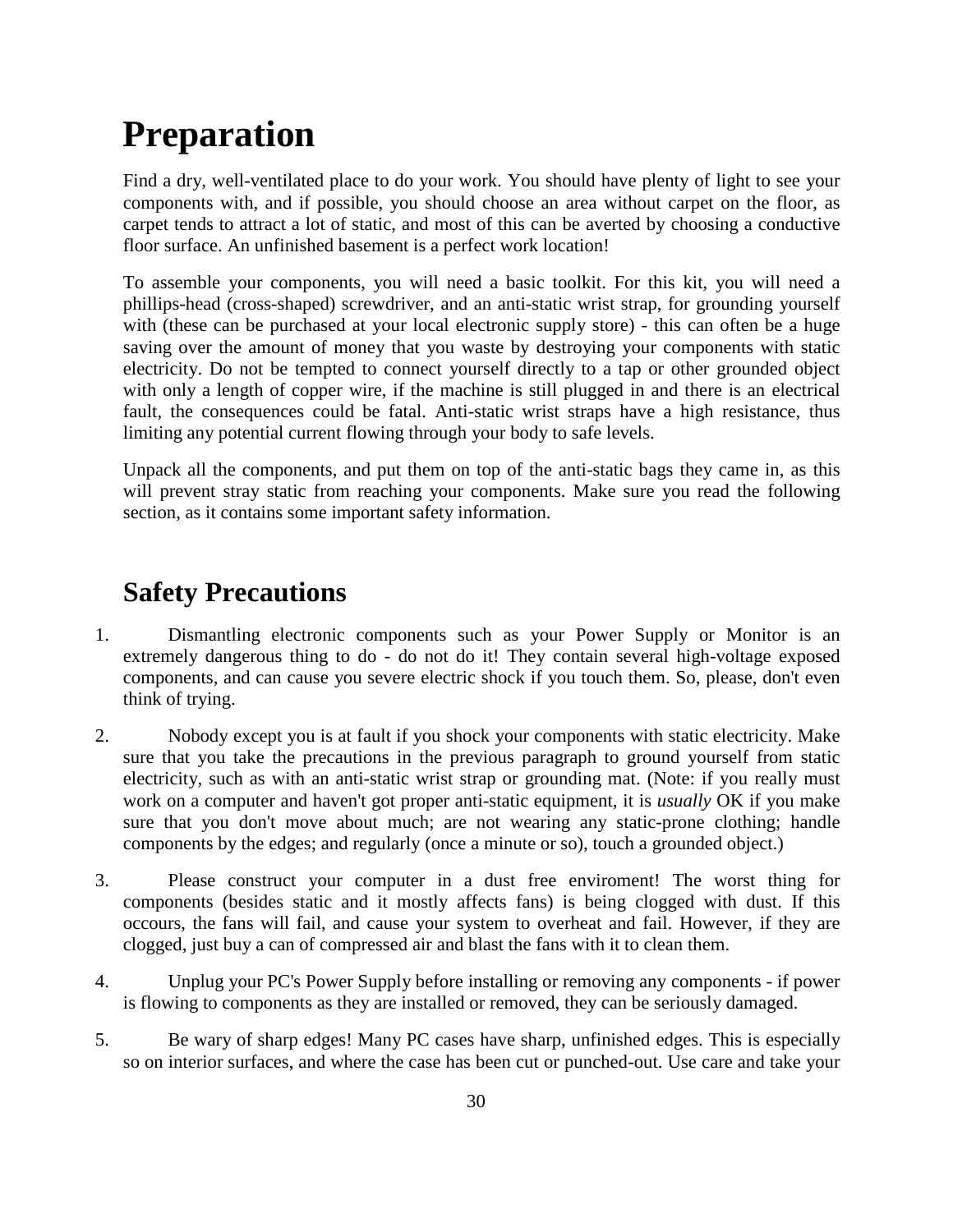time to avoid cut hands.

# **Construction**

### **Motherboard and Power Supply**

Start by putting your case down on your work surface, with the side opposite of the case door facing down, and open the case. Many cases include power supplies that are already installed on the back of the computer. However, if you buy a power supply separately, install the PSU in the top at the back of the case. Then try to find the motherboard standoffs that should have come with the case. They are screws with screw holes on the top.

Insert the standoffs into the holes on the motherboard plate in the case that correspond with the holes on your motherboard and screw them into the bottom of the case. Also remove the I/O Shield that came with the case, and put in the I/O Shield that came with your motherboard. Insert the motherboard by placing it into the open case. The ports in the upper left hand corner should line up with the I/O Shield and go through the holes in it. The screw holes should line up with the motherboard standoffs. Put a screw into each hole in the motherboard with a hole below it.

Now that you have your motherboard in, you may plug in the other components.

### **CPU**



**An example of a CPU socket, Socket A** 

As installation of the different makes of CPU can differ between brands, it is generally safer to refer to the manufacturer's instructions, that are provided with the CPU. If you are using a thermal paste with your CPU, follow the directions that came with them for details on how to apply it.

The **two things that go wrong the most often** and most expensively (minimum of a killed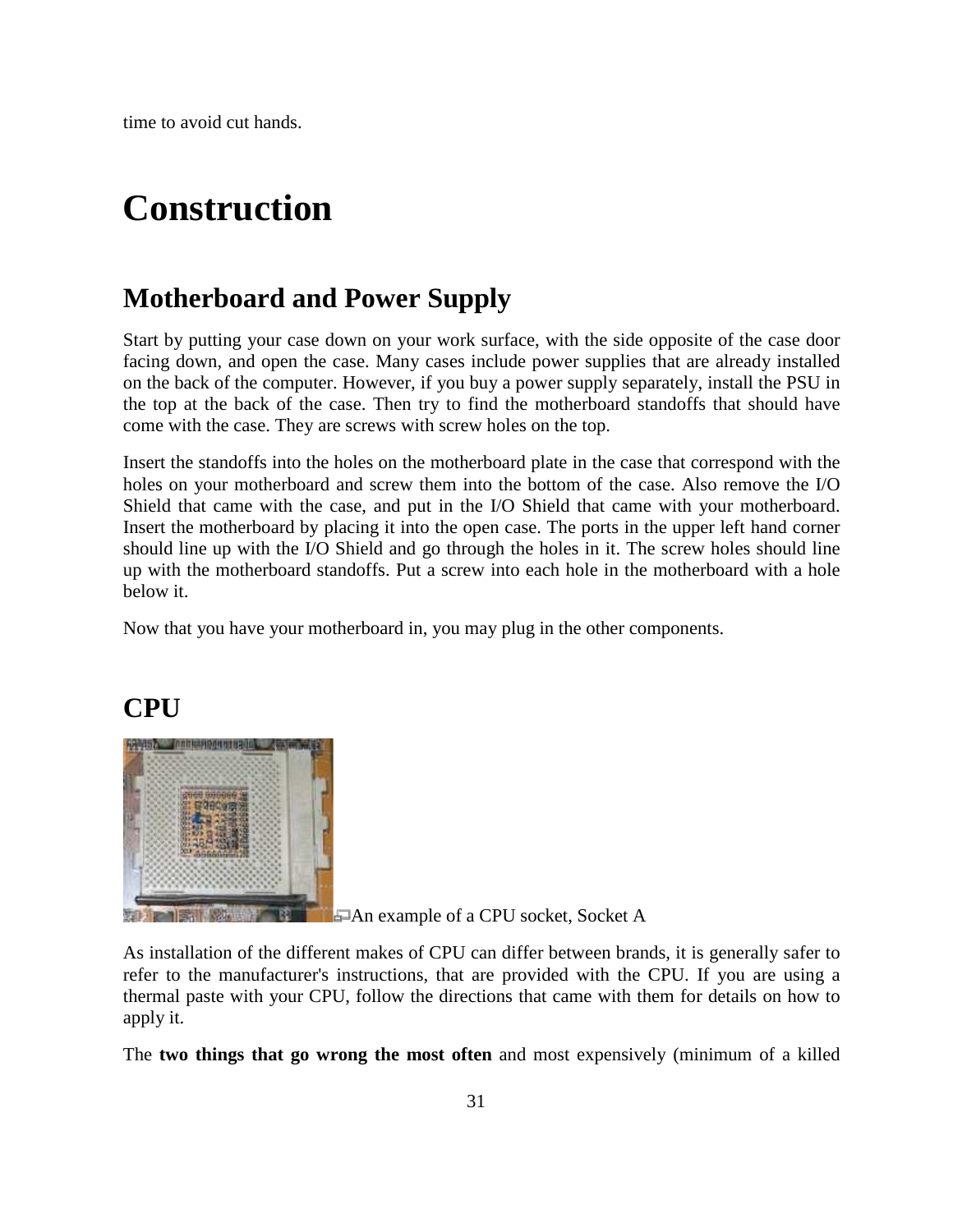CPU, sometimes more) in building one's own computer are both related to the CPU and its cooler:

- 1. Switching the computer on "just to see if it works" before adding any CPU cooling unit. Without cooling, CPUs heat up at extreme rates (a CPU heats up anywhere between ten times and a thousand times as fast as a cooking area on your stove!) By the time you will get the first display on the screen, your CPU will already be severely overheating and might be damaged beyond repair.
- 2. Mounting the CPU cooler improperly. Read the instructions that came with your CPU and cooler very carefully and ensure you are using all components in the correct order and correct place.

Make sure you get a cooler that is compatible with the CPU you have. Most brands come with multiple mounting brackets that will suit all different chipsets, but it's best to check for compatibility just in case.

If using thermal paste, apply it only to the CPU die (the square piece of silicon in the middle of the CPU) and do so sparingly -- most modern CPUs take no more than a grain of rice sized dab of thermal paste. Some people do like to wipe some onto the heatsink's surface and then wipe it smoothly off so that bits of it may get into tiny holes for better heat transfer. *See Arctic Silver Instructions for more info on how to apply and remove thermal paste/grease. (It was written to be specifically for Arctic Silver paste, but the same techniques can be applied to other brands of thermal paste.)*

If using a thermal pad supplied with your cooler, make sure you remove any protective tape just before installing and do not get it dirty - and do not combine thermal pads with thermal paste, it's either one or the other. Then, check that you install the cooler in the right orientation and that you set it flat on the CPU die without exerting undue pressure on any edges or corners - the latter can make small pieces of the die break off, killing the CPU.

One option you may consider, before installing the heatsink, is to "lap" the heatsink, which means to smooth out the bottom surface. To do this, start by sanding in smooth circular motions with a coarse grain sandpaper to smooth out the worst of the uneveness, then, as it starts to get smoother, switch to a finer grained sandpaper (the numbers go up as the sandpaper is finer, so something such as 60 is coarse while 220 will be very fine.) If you get it right, it should have a surface which feels completely smooth to the touch where you can almost see a reflection in it. Some companies producing heatsinks lap the surface themselves and this will be unnecessary, but, it is very rare. A lapped heatsink is far more effective due to having better contact with the chip.

Tighten the cooler using only the specified holding devices - if you did everything right, they will fit. If they don't fit, check your setup - most likely something is wrong. After mounting the cooler, connect any power cables for the fan that is attached onto the cooler. Then, if everything is seated tightly and firmly, you can safely run your first test, making sure the CPU fan does run (you have a few seconds of safety margin here, but if the fan is not running, switch off the system and check your cabling quickly.)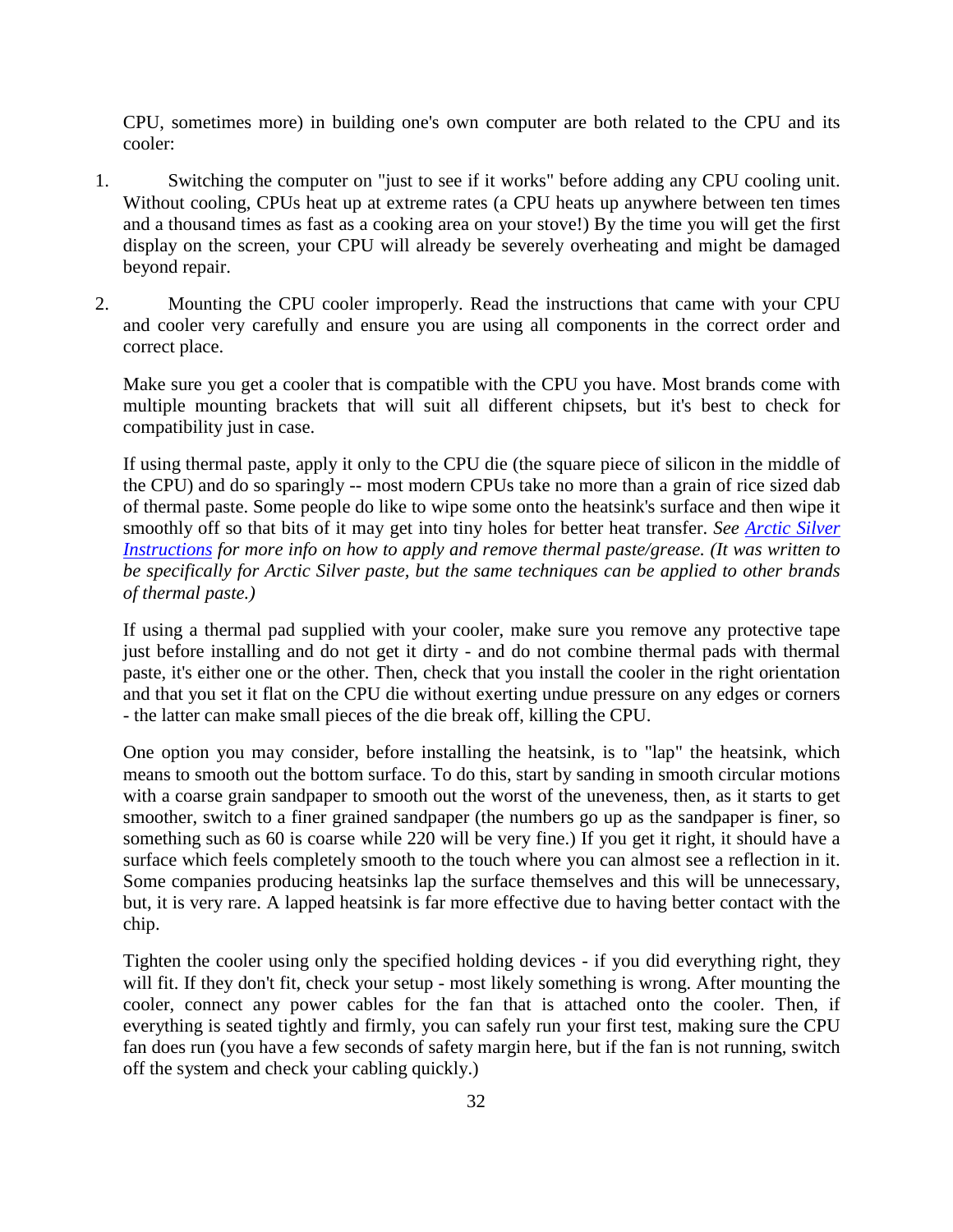As an aside to the instructions above, it has been my personal experience that fitting the CPU and heat sink is best done on a supportive surface (a telephone directory on a table in my case) prior to installation, to avoid excessive flexing of the motherboard.

### **RAM**



Next, you will need to install your RAM. Start by pushing on the levers on both sides of the DIMM socket, so that they move to the sides. Do not force them too hard.

Put the RAM module in the socket. Line up the notch in the center of the module with the one in the center of the RAM socket, making sure to insert it the right way. Force the module until both levers go into the notches on both sides of the module. Do not use too much force as it may break the RAM module.

Start adding RAM at "Bank 0" or "DIMM 1". If you don't start from "Bank 0" or "DIMM 1" the system will think there is no RAM and not boot.

On newer motherboards with 4 slots, you'll see alternating colors. For example, slot 1 is blue, slot 2 is black, slot 3 is blue, slot 4 is black. If you were to put 1 gigabyte of ram in your pc, it's best to use dual channel 512MBx2 chips. Put the first 512MB chip in **slot 1**, and put the 2nd chip in **slot 3** (the two slots that are blue) - leaving slot 2 empty. This will give you better performance, vs. putting 1gb in slot 1, or two 512mb chips in slot 1 and 2.

### **Video Card**

You may or may not have an AGP video card. Your motherboard may have a built-in video adapter, or you might have a PCI video card. If you do not have an AGP video card, skip this section.

Install the video card into the AGP socket. This is always the top expansion slot near the back of the computer. AGP slots are often brown, but can also be strange colours such as fluorescent green. Check the motherboard for levers (or similar devices) that are part of the AGP slot to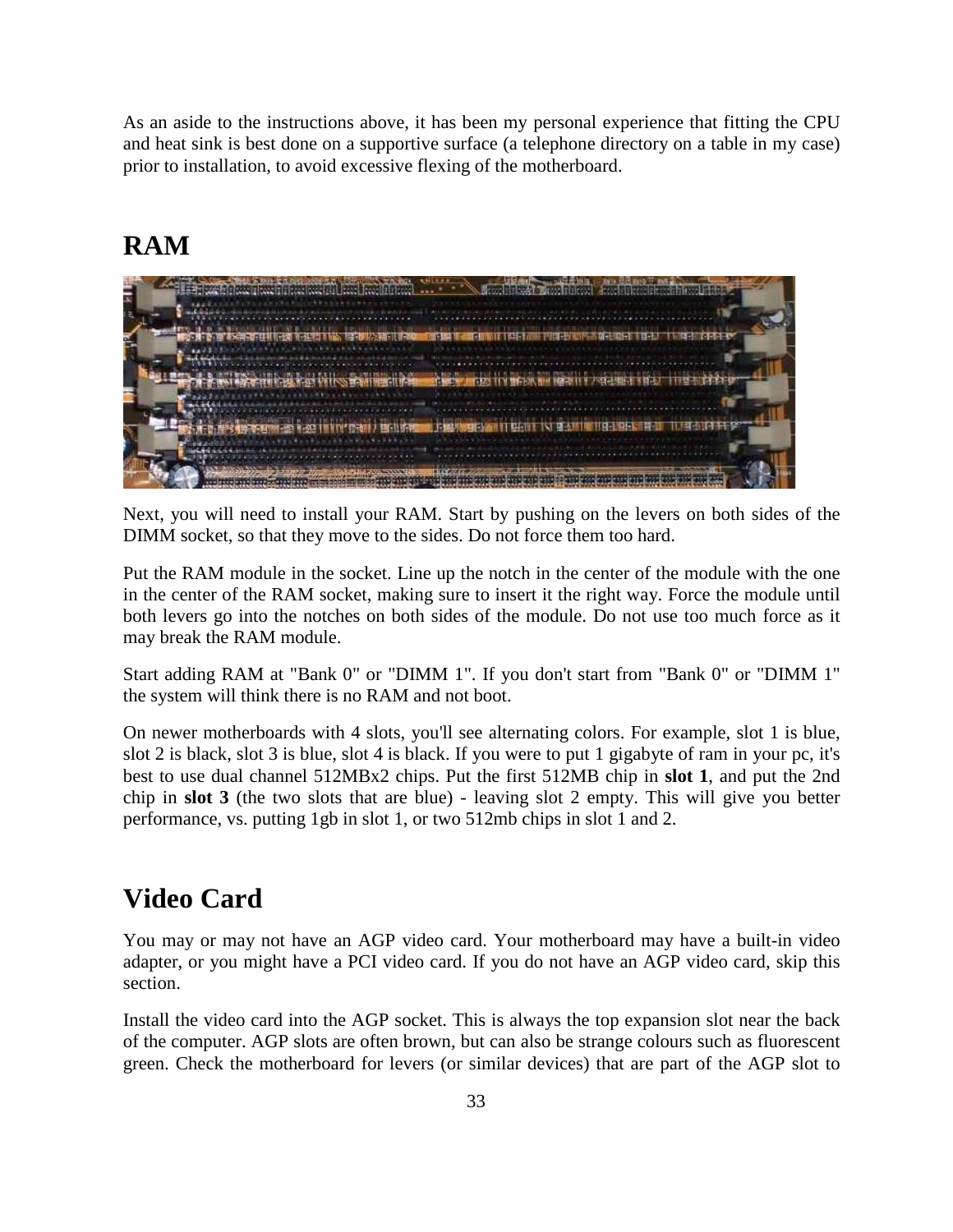help hold the card in place. These must be retracted before insertion of the card. Check the motherboard's manual for information on how to use these devices (if your motherboard has one.) Push the card into the socket (AGP slots are often pretty tight, don't be afraid to push it until it's well inserted), then screw it in at the top of the metal bracket. If it has a power connector, connect it to a 4-pin molex connector. If it has a pass through, do not connect it to a hard drive.

### **Drives**

Next install the hard drive and optical drives.

Before you install IDE/ATA drives, you will need to set the drives jumpers, so that your motherboard knows which drive is which; consult your motherboard/drive's instructions on how to do this. The jumpers configurations are usually either printed on the back, or on the top of the drive. Drives can be configured in 2 ways: Drive Select or Cable Select. Cable select automatically assigns slave/master based on the plug on the IDE cable the drive is plugged into. Put the jumper on CS. In drive select, master/slave is determined by the jumper. In this mode, configure one of the drives the master, and the other slave. If the IDE channel has only one drive, then make that drive master.

Each IDE/ATA channel can handle two drives, a master and a slave. SATA can only handle one drive, so there is no need to adjust jumpers. How a drive is installed will depend on the case. When using an IDE cable, plug the two connectors that are closer together into the 2 drives, and the third to the controller or motherboard. The connector furthest from the board should be attached to the Master drive. Make sure the drive that you will install your OS on is primary master. (Note: IDE connectors are keyed, so it *should* be impossible to insert them backwards. However, it doesn't require very much force to do this, and you may destroy your motherboard if so. Also look carefully at the drive and the cable connection before you try to connect them. You will probably see a "missing" pin on the drive, and a corresponding blocked socket on the connector. If you break a pin on the drive, you will probably have a worthless drive. Note: most parallel IDE cables have a colored stripe down one side. That colored stripe signifies "pin 1" - and usually will line up next to the molex power connection on your drive. Use this rule of thumb if your connectors aren't keyed.) Next, plug a 4 pin molex power connector into each hard drive and optical drive. If you are installing the power connector to a SATA drive, only install one of the power connectors. Some drives have the option of using either the SATA power connector (a flat about 1" wide connector) or the standard molex connector; use one or the other, not both.

If you install a floppy disk drive, the cable is very similar to the IDE cable, but with fewer wires. Floppy drives do not have master/slave. BUT the floppy disk connector is not usually keyed, and will go in either way up! One wire in the IDE cable will be coloured differently: this is pin 1. There is usually some indication on the floppy drive as to which side this is. The power plug for a floppy is 4 pins in a line, but rather smaller than a molex one.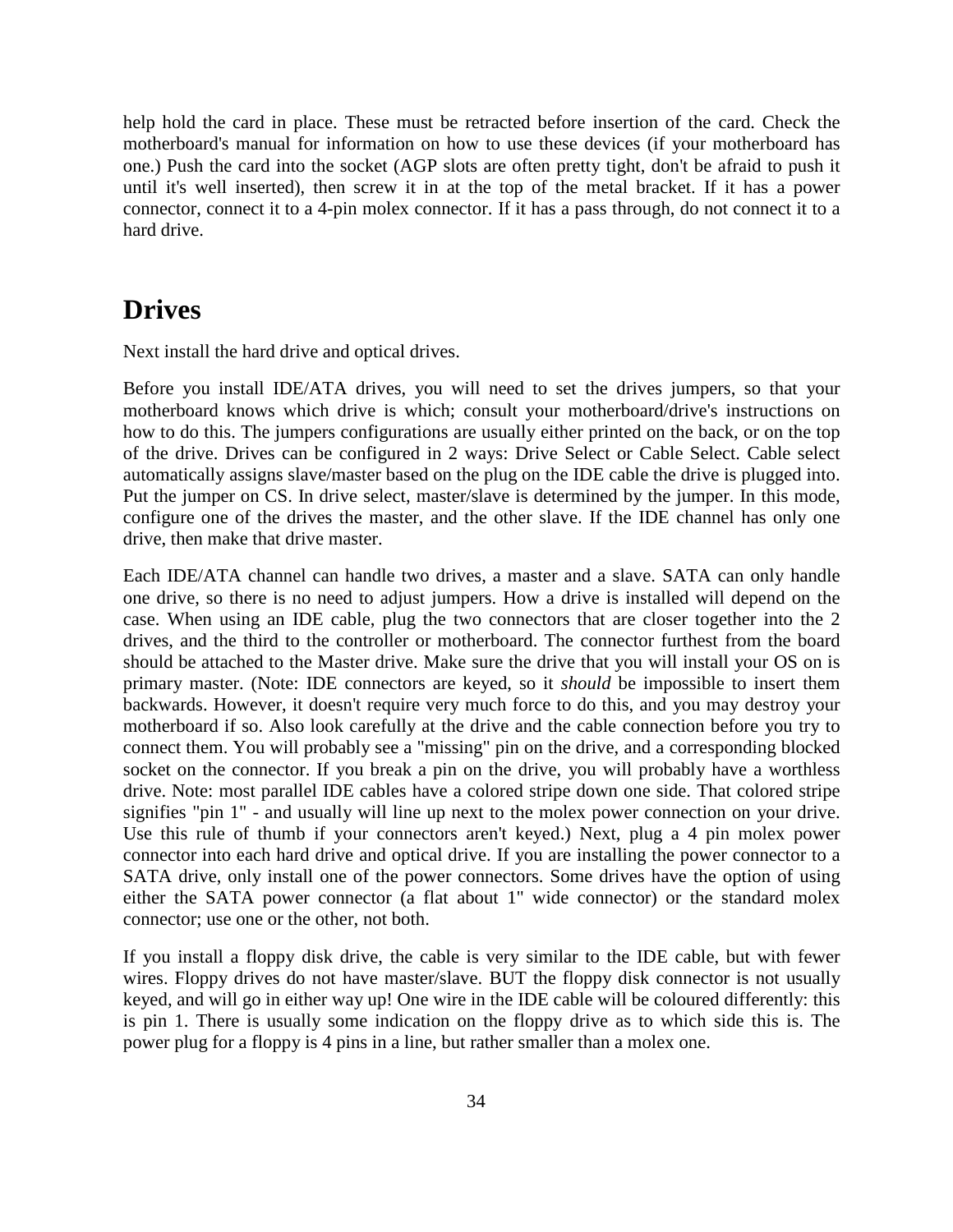### **Expansions and Connections**

Now, install any PCI cards that you have. These generally include sound cards, network cards, video cards, and TV tuners. These fit into the white slots that are just below your AGP slot (if your motherboard has one).

Also plug in any power cords, including the 20pin and the 4 pin cords that you haven't plugged in yet. Before you finish up and power it up, you need to connect the power/reset buttons and front panel lights. The plugs from the front of the case will be labeled. The pins on the motherboard may be labeled, but they will be difficult to read because they are small. See the foldout that came with the motherboard for where to connect these connectors. The front panel LEDs are polarised: usually the positive wire is white.

In addition, you can optionally connect any case-specific port if it is supported by the motherboard. Some common examples include USB ports and sound ports.

Next, close the case and take your computer to where you will be using it. Plug in the power cord, mouse, keyboard, monitor, and any other peripherals you may have to the computer.

### **Power Up**

Then press the power button. If smoke appears (it shouldn't, unless your power supply or cooling systems are really bad), or if the computer doesn't do anything, check the steps above to make sure you haven't missed anything. Give special attention to the cables and power connections. If the computer does appear to come on, but, you hear beeps, listen carefully to the beeps and then turn it off and refer to your motherboard's manual for the meaning of the beeps. Some boards have an optional diagnostic device, usually a collection of LEDs, which when properly plugged in will inform you of the nature of the problem. Instructions for installing this as well as the meaning of it's display should be in the manual for the motherboard. If it turns on but the only thing that comes on is your power supply, turn off your computer. This probably means something is shorted, and leaving it on could damage the parts.

At this point, you will wish to set certain options in the Computer's BIOS (usually be pressing 'F1' or 'Del' a few seconds after boot.) These options will be explained in the motherboard manual. In general, the default options are OK, but you may wish to set the computer's hardware clock to the correct time and date. The BIOS is also where you determine the default boot order of the system, typically Floppy, then CD-ROM, then Hard Disc.

If you want a further quick test, before you install an operating system, you may find a bootable CD-ROM such as Knoppix extremely useful.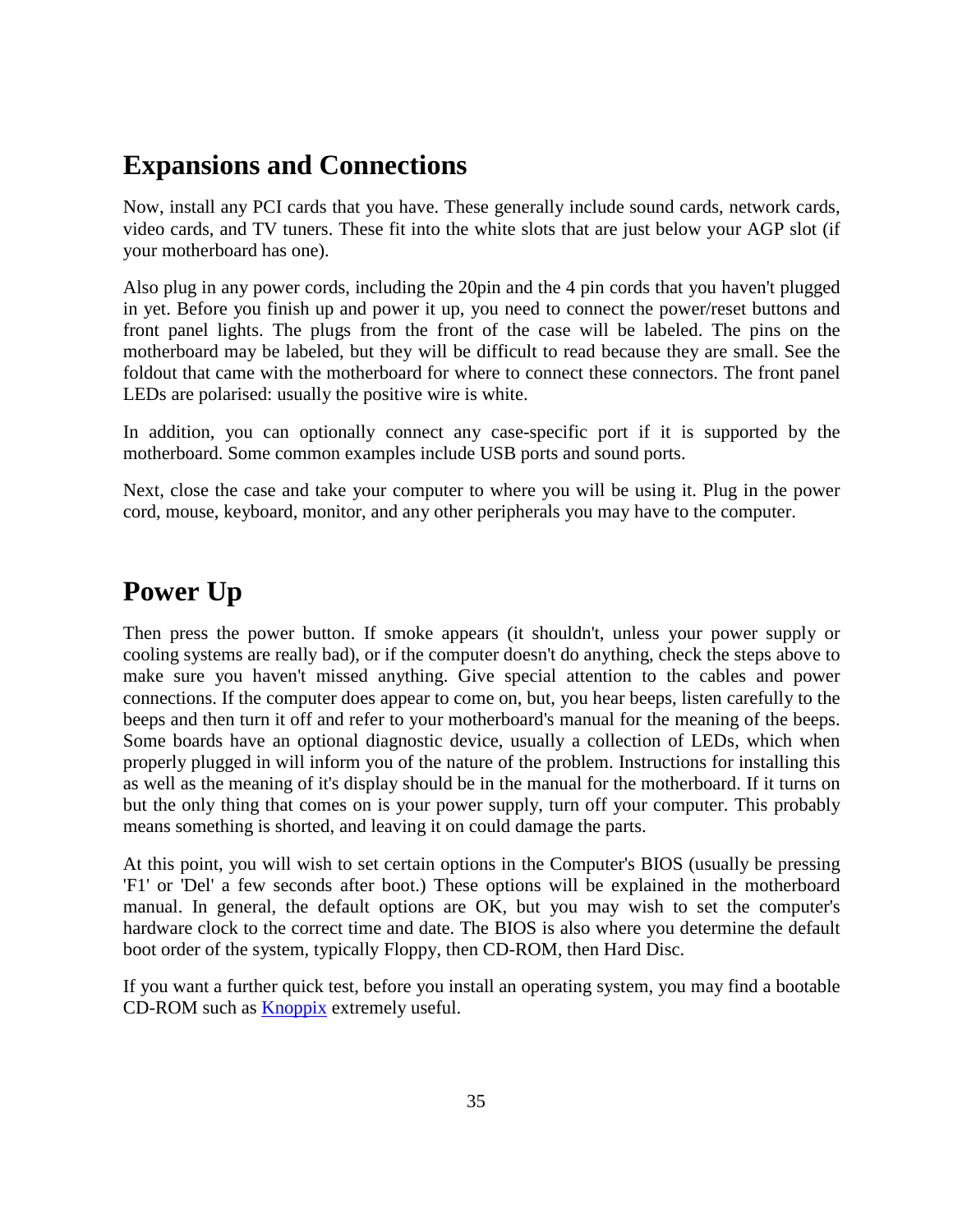# **Choosing and installing the computer's software**

Once you have a working computer, the major difference between purchasing an OEM computer, and building your own is that you will also need to source your own software. If you make informed decisions and select the right pieces of software you can avoid many hidden costs that are often charged to your computer, such as the so-called "Windows Tax", charged to every new OEM computer. Installing operating systems (OSes) and software to your own specifications can greatly improve performance.

This section will attempt to explore the key options that you have when setting up your computer for use.

# **Operating System(s)**

The first thing to do after you have a working PC is install an operating system. You have the option of installing more than one, as well. The first option, and the one taken by most people, is to just install Microsoft Windows, of which the current version is Windows XP. Another option is to install a GNU system (a Free Software operating system). There are many other operating systems to choose from as well, notably the BSDs, which are also open source operating systems. Note that you also have the option of installing more than one operating system in what is called a multiboot setup.

If you are going to install both, install Windows XP first. This is because Windows overwrites the software that GNU requires to start up, even if something's already there. If you install Windows before all of your other systems, you will be able to easily boot into all of them.

### **Installing Windows**

The installation of Windows is relatively easy. Push the button on the front of the PC, put the CD-ROM in your optical drive, and follow the on-screen instructions. Partitioning the hard disk(s) is different if you are dual-booting or going with just XP. If you are doing a plain Windows-only install, just allocate all of the hard drive to XP.

If you are dual-booting, some extra considerations must be taken. NTFS, which is the default Filesystem that Windows uses, is not very well supported outside of Windows. GNU/Linux support is up to the point where we can read, but not write, an NTFS filesystem. However, it does have some advantages over FAT32, in that a 4GB file size limit no longer exists. Likewise, Windows has no support for any of the standard GNU Filesystems. If you are going to be switching between the two frequently, then it might be in your best interest to create a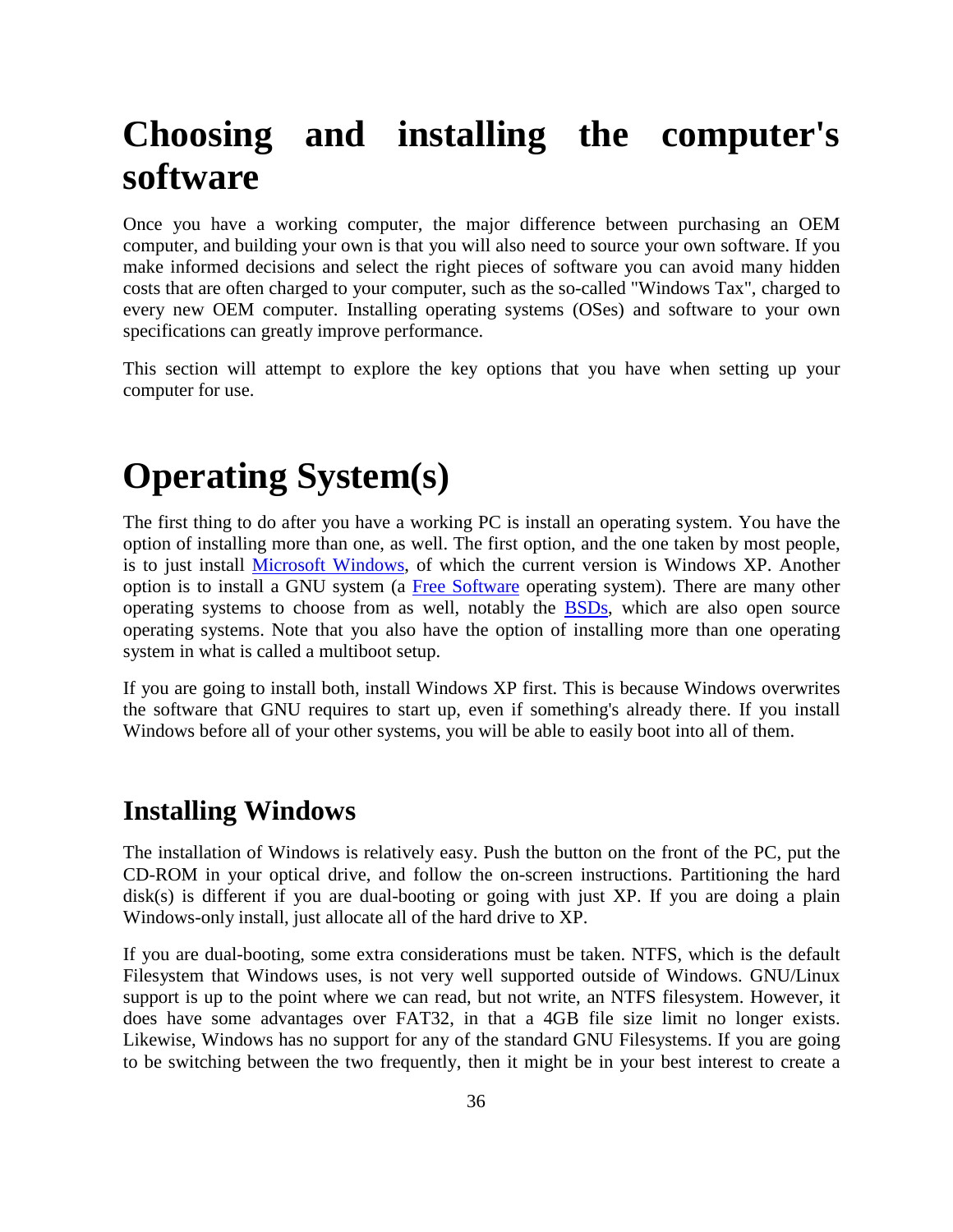FAT32 for both operating systems to use.

When it comes the time to partition the hard disk(s), remember to leave space for GNU (if you're installing it - a good amount is somewhere in the order of a third of your total hard disk space). You may want to have a spare FAT32 partition (of around 1 third of your disk space), on which to share documents between Windows and GNU/Linux, as Linux's support for NTFS disks is good, but not perfect. You should also modify the table as necessary - you may not need as much space for Windows or you may need more in your FAT32 transfer area. But you must ensure that you leave at least 3GB for your Windows installation, since the standard installation of Windows takes up about 2 GB of hard drive space, and it is always wise to leave a bit extra on, to allow for any changes that may occur.

Some people find that it's useful to create separate partitions for the operating system and data. This means that if something goes wrong with the operating system, the partition can be formatted and the operating system can be reinstalled without possibily losing data.

If you are installing Windows on a RAID drive, or a SATA drive in most cases you are going to have to provide the Windows installer drivers to access the hard drive on the raid controller. To do this while Windows install is at the blue screen, at the bottom it will read "Press F6 to install any third party SCSI or RAID drivers." Later during the install it will come up with a screen says "Setup could not determine the type of one or more mass storage devices installed in your system, or you have chosen to manually specify an adapter." At this screen you are going to want to hit 'S' to "Specify Additional Device," another screen will pop up asking you to insert the floppy disk containing the drivers, followed by a screen asking you to choose the appropriate driver out of the set contained on the disk (most disks will have a for each of the major Windows operating systems).

### **Installing GNU**

Before installing GNU, you need to be aware there is no single version of GNU. There are many, each containing many different quirks of operation. The GNU distribution that is right for you is something only you can decide, although there are many popular ones. Some of the more frequently suggested distributions include: Suse Linux, Mandriva Linux, Ubuntu(based on Debian), and Fedora Core Linux - since they are generally the more user-friendly ones. Distributions that tend to be more overwhelming to new-comers are: Debian, and Slackware but they certainly have many advantages of their own.

This is by no means a complete list, and there are many other distributions that you can select from: for more help in picking a distribution see A Neutral Look at Operating Systems/Linux or Distrowatch. If you are more comfortable with computers, Gentoo will arguably run fastest, but it is much harder to install.

Installation instructions for GNU vary greatly between the distributions, so no instructions will be given here, but look out for a section that installs software called GRUB or LILO. Upon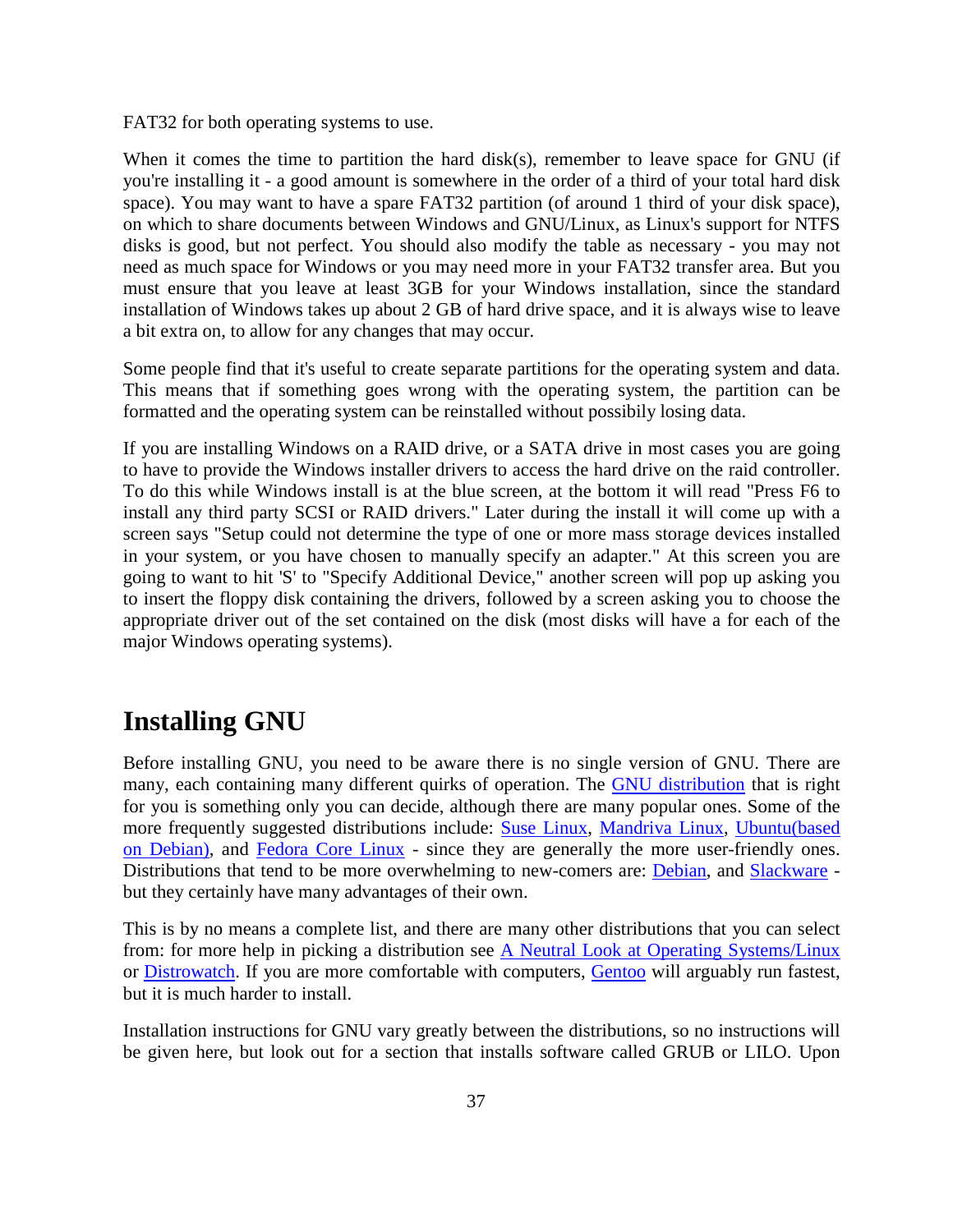installation, you should be prompted about whether you have other operating systems (OS) (such as Windows), make sure that all operating systems on your computer are listed (otherwise you won't be able to boot them). The install for most distributions takes up about 4 gigabytes of hard drive space, however this figure varies from distribution to distribution.

If you are unsure as to whether GNU is for you or not, many distributions (most notably Knoppix and Ubuntu) provide a LiveCD which boots a fully working GNU system from a CD, without affecting the data on your computer. This can be useful in evaluating whether GNU can provide what you need. However, it must be remembered that distributions of GNU can be anything up to 5 CDs, so a single CD will not accurately reflect the breadth of software available on the platform.

# **Security**

After installation, your priority should be security.

A newly installed Windows XP computer can be attacked within moments of being connected to the Internet. The SANS Institute provides a PDF guide called Windows XP: Surviving the First Day, which explains how to update a new Windows XP box without immediately becoming infected by viruses and worms. To avoid having your new computer attacked, install a firewall, or activate the one that came with your OS. Both Windows and GNU have in-built firewalls: In some GNU distributions, it is enabled by default; in Windows XP Service Pack 2, it can be found in the program in your control panel.

As soon as you are on the internet, run your operating system's update facility to fix any security flaws that have been found since your CD was printed. To do this under Windows, simply click on your Start Menu, click on 'All Programs', and then click on Windows Update, and follow the instructions. If you use other Microsoft products, such as Microsoft Office, then it can be valuable to use Microsoft Update, which covers updates for all Microsoft products. For either of these, you can also switch on "Automatic Updates" from the Security Center program mentioned above.

The method of updating your GNU Operating system varies greatly from distribution to distribution. For Fedora Core, simply issue a "yum update" as root on the command prompt. It is perhaps easiest to update the OS from Debian-based distributions such as Debian, Ubuntu and Linspire, where you simply have to type

```
apt-get update
apt-get dist-upgrade
```
into a terminal window, and if your computer will be switched on overnight, it is very easy to set these programs to run automatically in the background.

Programs such as Anti-Virus, Anti-Spam and Anti-Spyware of commercial quality or better can be found quite easily: Windows programs are listed in the software section below. (Usually theese are not needed for GNU OS')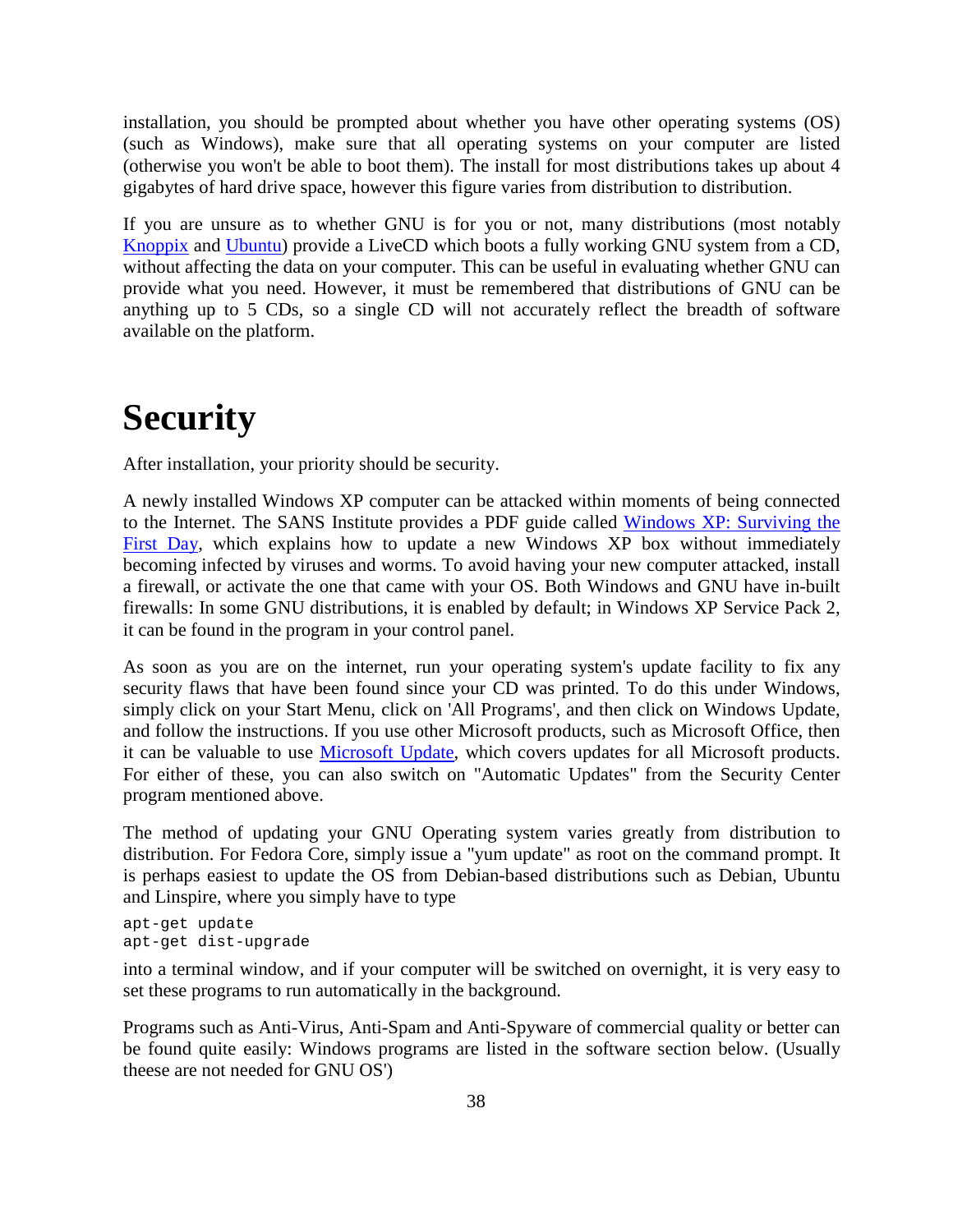An important point to note is that security software is one of the more important things to be set up rather than other applications first. In one case, a freshly-assembled computer running Windows XP with no security precautions taken was hit by the Blaster worm as soon as it was connected to the Internet, and has picked up a variety of spyware after only visiting a few websites; forcing the owner to reformat the hard disk and redo installation of the OS.

# **Drivers**

Now that your computer is relatively secure, you will need to install drivers for your various pieces of hardware.

Instead of installing drivers from CDs, it is generally a better idea to download drivers from the Internet (if you have a broadband connection) because these are usually more up to date, and can be significantly faster, and can improve your computer's efficiency greatly. Even if something seems to working fine, downloading new drivers may help. Your computer may be working perfectly, but with slightly slow performance. Downloading drivers for your motherboard's chipset can often help. Finally, many monitors will not go above a certain refresh rate without its driver, which may be of great concerns to gamers.

If you are using Windows, you can generally find drivers for your selected hardware at its manufacturer's website. Most GNU computers already have all of the drivers installed, with the exception of proprietary modem and graphics drivers. If you can't find your required driver, a simple Google search will yield the best results.

# **Software**

Finally, load it with some good quality software. The majority of what you need will be available for free, on both forms of operating system, including Word Processors and Anti-Virus. The following are recommendations for each system:

### **Windows**

- Web Browser: Mozilla Firefox or Slimbrowser or Opera (make sure that if you get Mozilla Firefox or Slimbrowser you look into extensions)
- E-mail Client: Mozilla Thunderbird
- Office Suite: OpenOffice.org
- Disc Tools: CD Burner XP or Burn at Once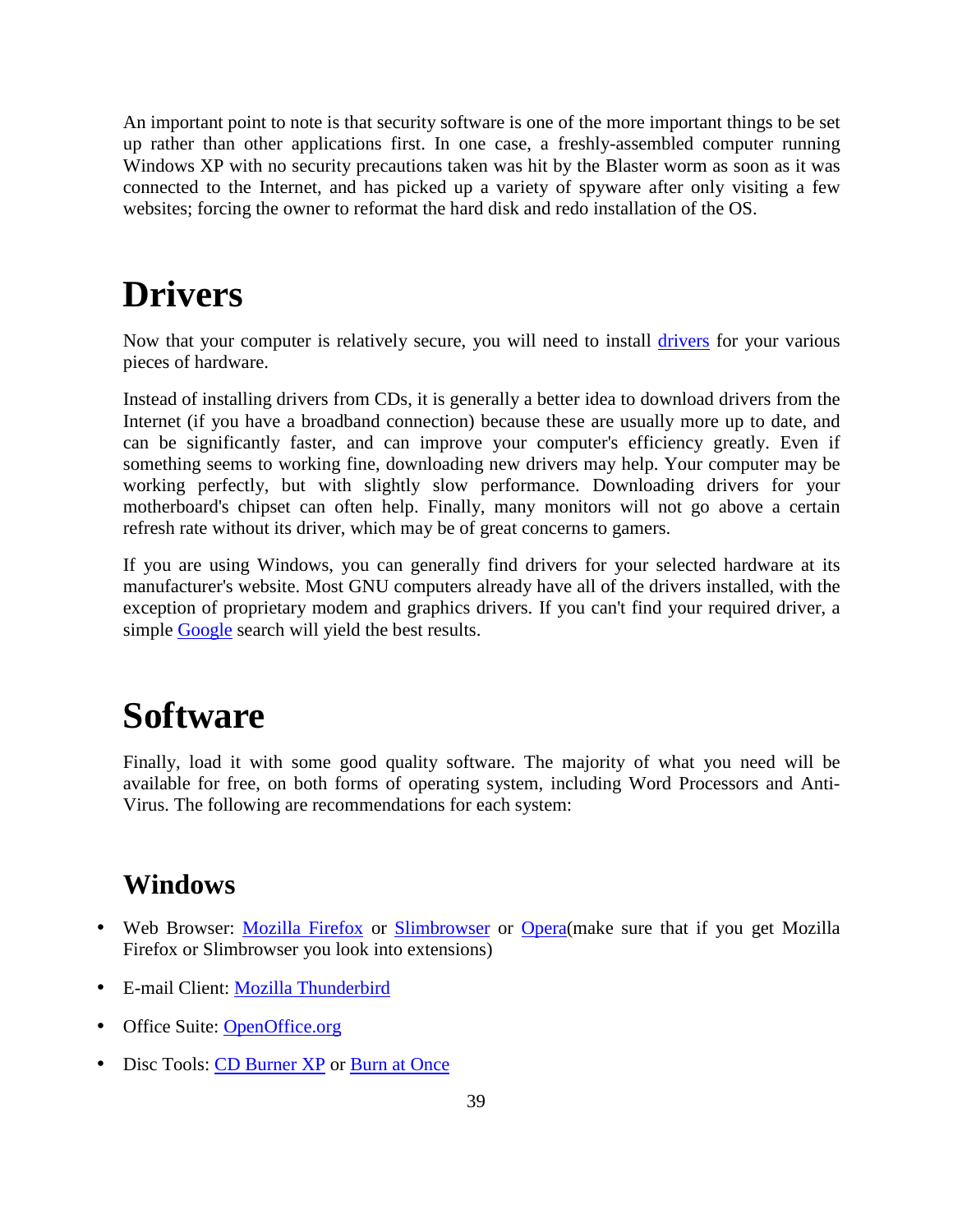- Instant Messenger: Gaim or Trillian
- Media Player: Nullsoft Winamp or iTunes or SnackAmp
- Anti-virus: AVG Anti-Virus, Free Edition or avast! Antivirus Home edition or ClamWin
- Security: Spybot: Search & Destroy, Ad-Aware Personal Edition, K9 Anti-Spam, Microsoft AntiSpyware, ZoneAlarm Free Edition
- Compression: 7-Zip, IZArc, TUGZip
- Desktop Search: Google Desktop Search or Copernic or Yahoo Desktop Search or Windows Desktop Search

### **GNU**

Unlike with Windows, on a GNU system the majority of the software that you will want for your computer is already included. You will probably not need to download anything. Most GNU distributions have a package manager (Portage for Gentoo, APT for Debian-based distros like Debian and Ubuntu, etc.) For some distributions, simply download RPM files from your distribution's web site.

If they aren't already installed by your distribution:

- Web Browser: Mozilla Firefox or Opera(make sure that if you get Mozilla Firefox you look into extensions)
- EMail Client: Mozilla Thunderbird
- Office Suite: OpenOffice.org
- Instant Messenger: Gaim
- Media Players: Rhythmbox, mpd, amaroK (depending on what desktop environment you use) or Beep Media Player
- Movie/DVD Player: Xine or MPlayer
- Desktop Environment: KDE or GNOME
- Windows Compatibility Layer: Wine
- x86 Emulator/Virtualiser: QEMU
- PPC Emulator: PearPC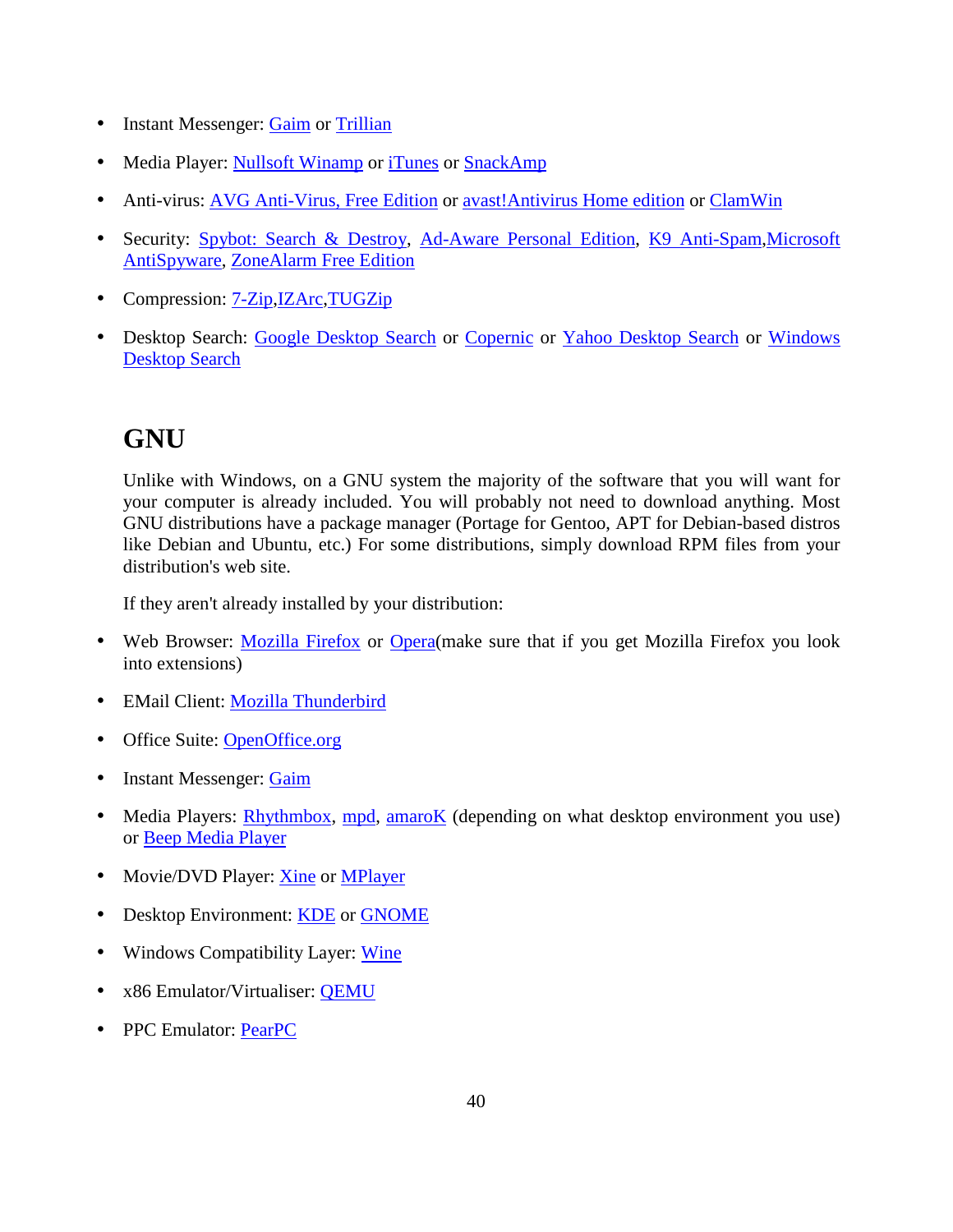### **Additional Software**

For additional software some excellent sources of free and open-souce software are

- Tucows http://www.tucows.com/ a downloads site with freeware, shareware, open-source as well as commercial software. It has many mirrors all over the world for speedy downloads from local servers.
- SourceForge http://www.sourceforge.net/ a site featuring many OpenSource projects. You can start your own, or get software for almost every need. Most projects have GNU and Windows versions. The mirror system isn't as large as Tucows, but you can still usually get a mirror on the same continent.
- Table of equivalents http://linuxshop.ru/linuxbegin/win-lin-soft-en/table.shtml can be useful if you want to know more about specific programs when changing from windows to GNU or vice-versa.

# **See Also**

Other wikibooks on this topic:

- A Neutral Look at Operating Systems http://en.wikibooks.org/wiki/A\_Neutral\_Look\_at\_Operating\_Systems
- Freeware http://en.wikibooks.org/wiki/Freeware lots of freeware, open source, public domain and ad supported software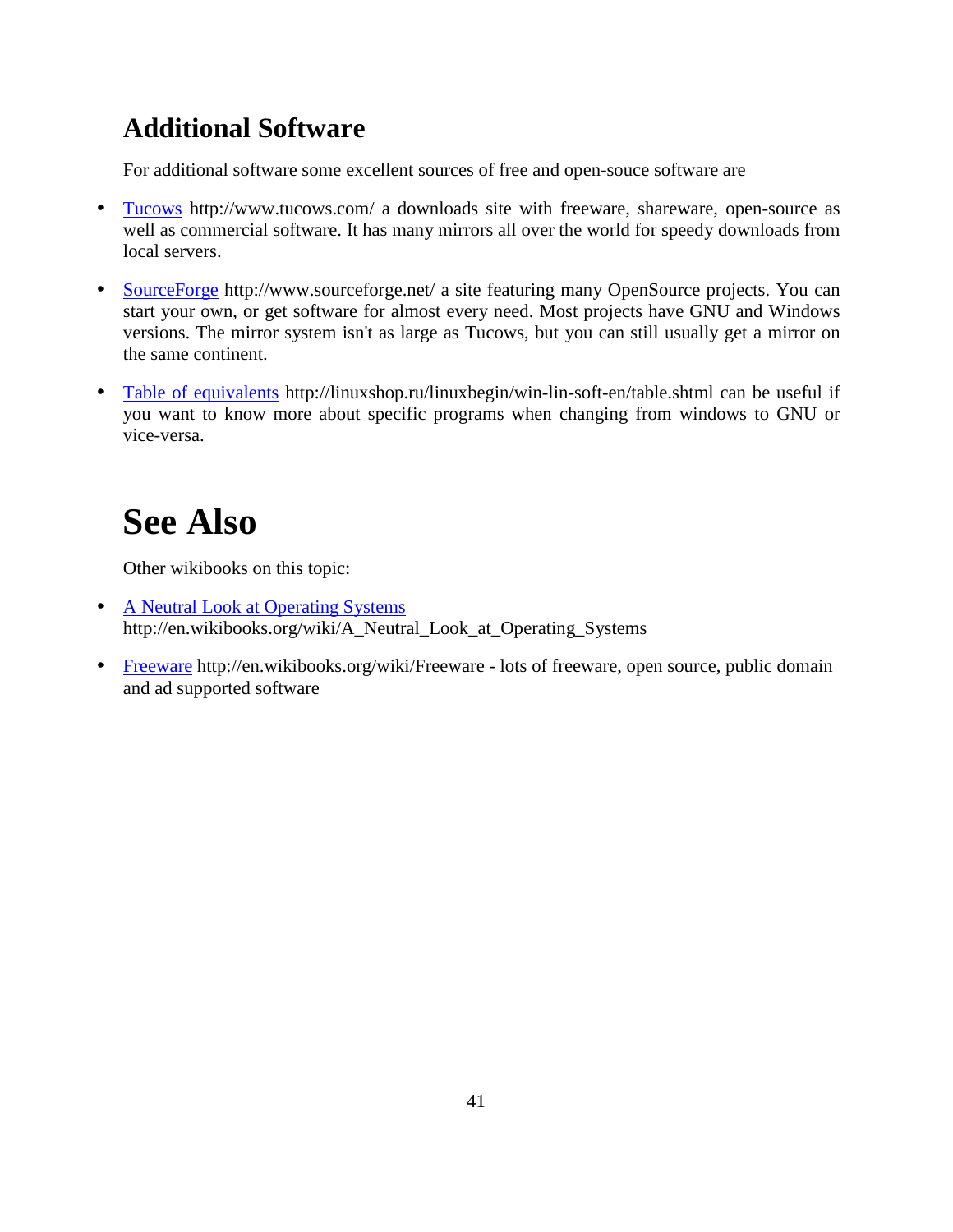# **Optimizing and Overclocking**

### **Overclocking**

Overclocking (OC) is taking your computer components above their recommended speed settings.

(From Wikipedia, the free encyclopedia.)

*"Overclocking is the practice of making a component run at a higher clock speed than the manufacturer's specification. The idea is to increase performance for free or to exceed current performance limits, but this may come at the cost of stability."*

Think of the 3GHz on your new 3GHz Pentium 4 as a speed limit asking to be broken. This can be done to several components in your computer. This often takes advantage of the fact that many manufacturers mark higher end components as lower in order to meet demand for a lower end component. You will be able to get extra performance out of your components for free. It is possible to get performance that is not possible even when using the top of the line components. And you can buy cheaper parts, and then OC them to the clock speed of the higher end component.

**WARNING: OVERCLOCKING WILL VOID THE WARRANTY ON THE PARTS BEING OVERCLOCKED. DOING SO MAY ALSO CAUSE SYSTEM INSTABILITY, AND MAY ALSO CAUSE DAMAGE TO COMPONENTS AND DATA. BE CAREFUL AND CAUTIOUS WHEN OVERCLOCKING.**

### **Things that can't be overclocked**

Although it is possible to overclock many of the components of a computer (such as the CPU, FSB frequency and video card), it is not possible to overclock some components. For example, it is not possible to increase the read/write speed or access time of a hard disk or CD-ROM drive. The only solution to improving the performance of these components is to use faster components in the first place, or in some special cases of hard disks, change the configuration to a RAID. Many OEM computers have the CPU frequency locked. (But you wouldn't be reading this guide if you're using an OEM computer, would you?)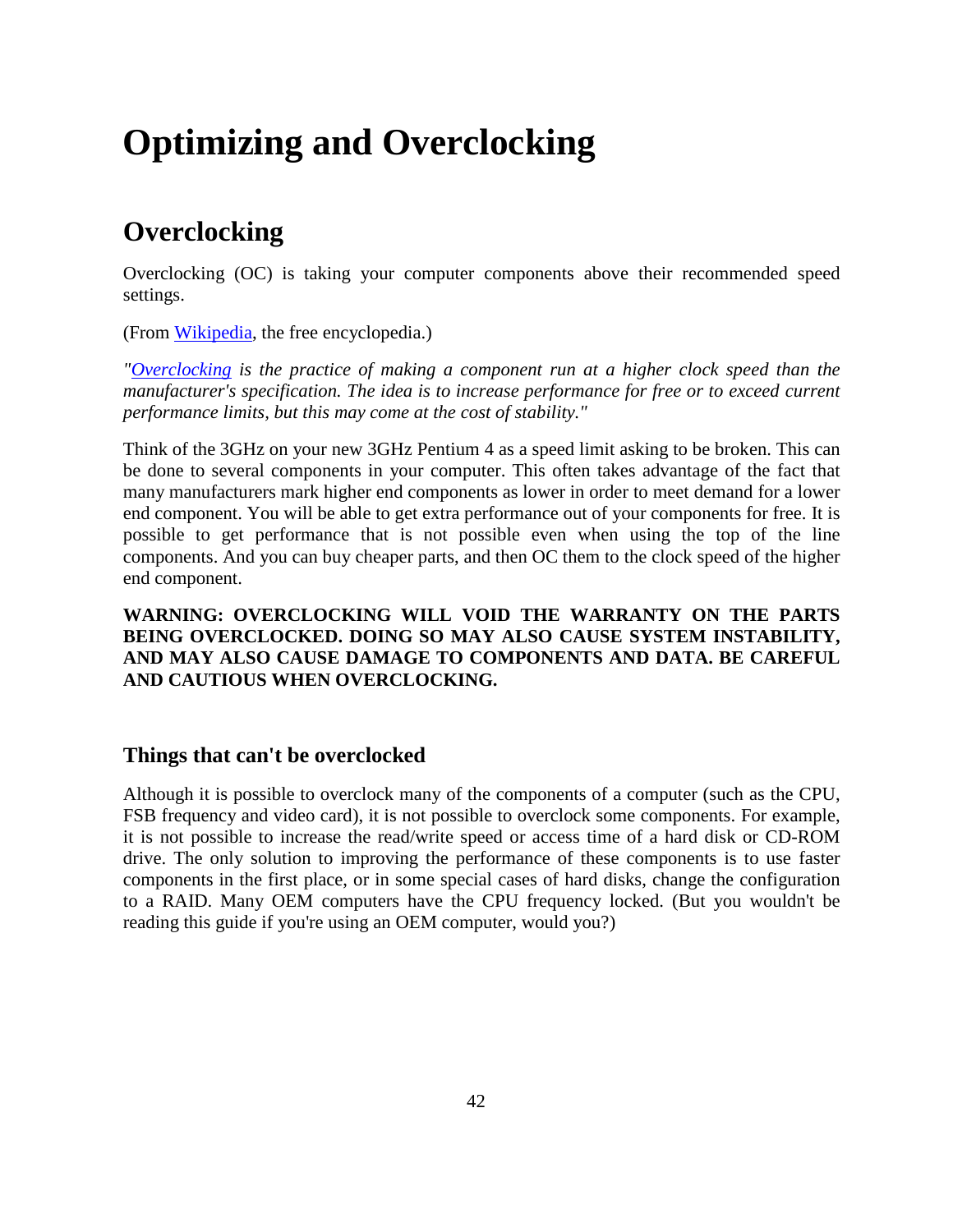### **Components**

### **CPU**

The CPU's clock speed is the FSB clock speed (base, not effective speed) times the CPU's multiplier. On most newer CPUs, the multiplier is locked, so you will have to adjust the FSB clock speed (However, it might be possible to 'unlock' the chip's multiplier on some older chips. See CPU Locking.) The FSB is not adjustable on a few motherboards, and many OEM systems. The FSB and multiplier, if not locked, are adjustable from within the BIOS. Note that upping the FSB clock speed also increases the clock speed of many other components, including RAM. When increasing the FSB clock speed, only do so in small increments of a few MHz at a time. After you do this, boot up your computer to make sure it works. If your computer successfully boots, increase the FSB some more. If it won't boot, lower the FSB until your computer properly boots up. Repeat until you have the highest setting with which your computer will boot up. Next test your OS to make sure it is stable with a burn application, or any application that uses 100% CPU power. If a crash or reboot results, lower the FSB speed some more until it runs smoothly. On some motherboards you are also able to change the voltage of the CPU and other components in order to help stabilize the system. However, this increases the components' heat output and can harm or shorten the life of your system.

#### **Video Card**

Two different parts of a video card may be overclocked, the GPU (Graphics Processing Unit) and the RAM. In addition, disabled pipelines on a video card may also be enabled through third-party drivers, third-party software, or direct hardware modifications depending on your video card type. Overclocking a video card is usually done through third-party or proprietary software.

Recent ATI proprietary Catalyst drivers feature an interface called Overdrive that allows for dynamic GPU frequency scaling based on its temperature and load. Increase the load, the clock rate increases for performance, but it's balanced against the increasing temperature. Sufficient for simple increases in overall performance, but doesn't allow for the best performance increase which requires overclocking the memory. For this you need third-party applications or drivers. An example is ATITool. This program has many options, including GPU and memory overclocking, temperature monitoring, and fan control allowing for a much more complete solution to overclocking ATI based video cards. As for example drivers, for ATI there are many, omegadrivers.net is one of them, also hosted there are nVidia drivers as well. Both of which include integrated overclocking and many unlocked features, even including enhanced image quality for nVidia-based cards. nVidia video cards can also be OCed through a hidden feature in the driver called coolbits.

The most important thing to remember about overclocking a video card is cooling. This can't be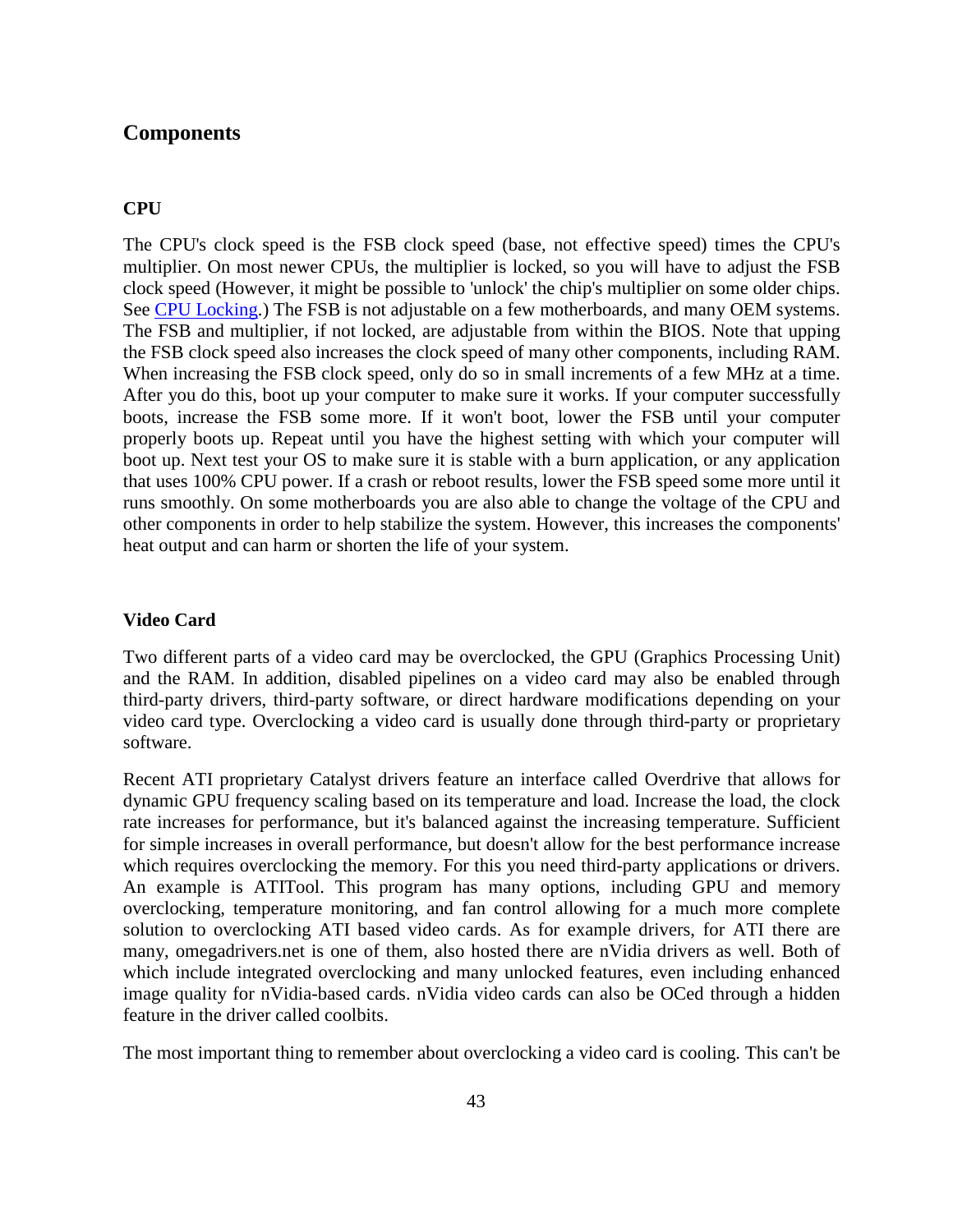stressed enough. Just the same as a CPU can be damaged or have a shortened lifespan by overclocking or excessive and prolonged heat, so can a video card. In the past year many inexpensive and easy to install options have surfaced for cooling a video card, from adhesive ram heatsinks to attach to un-cooled ram chips, to rather expensive water-cooling solutions. A good midpoint (both in cost and effectiveness) solution is to purchase and install a direct exhaust, "sandwich" cooling solution. Direct exhaust means all air from the cooling fan is blown across the video card and directly out of the computer case, usually using the open PCI slot below the AGP (or PCIx) slot. This allows for substantially lower GPU temperatures. A sandwich cooler is two aluminum or copper heatsinks, shape formed for a particular video card, that "sandwiches" the video card in between the two and are usually connected by some kind of copper heat pipe which allows for the hotter side to convey heat to the cooler side for dissipation. The GPU should never surpass 60 degrees celsius for optimal performance and to avoid damaging the card. Most of the latest video cards are rated to go up to 90c, but this is NOT recommended by anyone. The optimal temperature for a video card is 40-55c for the card itself (the GPU's temperature differs depending on which you have,) but the lower you can get it, the better.

One important thing to note. Many think that the option which says "AGP voltage" in their BIOS can be used to "voltmod" a video card to get a bit more power out of it. In fact, it's used for something else, and raising the AGP voltage can and probably will cause damage to a video card.

### **Getting the few extra MHz out of a chip**

#### **Cooling**

When increasing the speed of any computer components you are making the components work harder and by doing so they output more heat. Heat can cause system instability so cooling is necessary to help keep your components stable at higher speeds. Without good cooling you could harm or shorten the life of your system. CPU temperature can usually be checked from within the BIOS. However, thelse are inaccurate as your CPU is under almost no load in the bios. SiSoftware Sandra may be used within Windows to check temperature. This should be done when your CPU has been under a heavy load for a while for optimum results.

There are three types of cooling that are generally accepted for overclocking: Air, water, and peltier.

With both air cooling and water cooling some type of transfer material is needed to move the energy away from the sensitive electronics. The deviced used for this purpose is a heatsink. The two most popular heatsink materials are Aluminium and Copper. The heatsink that is stock on factory computers by major manufacturers (Dell, Gateway, IBM) is usually made of aluminium, which has satisfactory heat transfer characteristics. However when overclocking more heat is being produced from the increase in power consumption and in order to obtain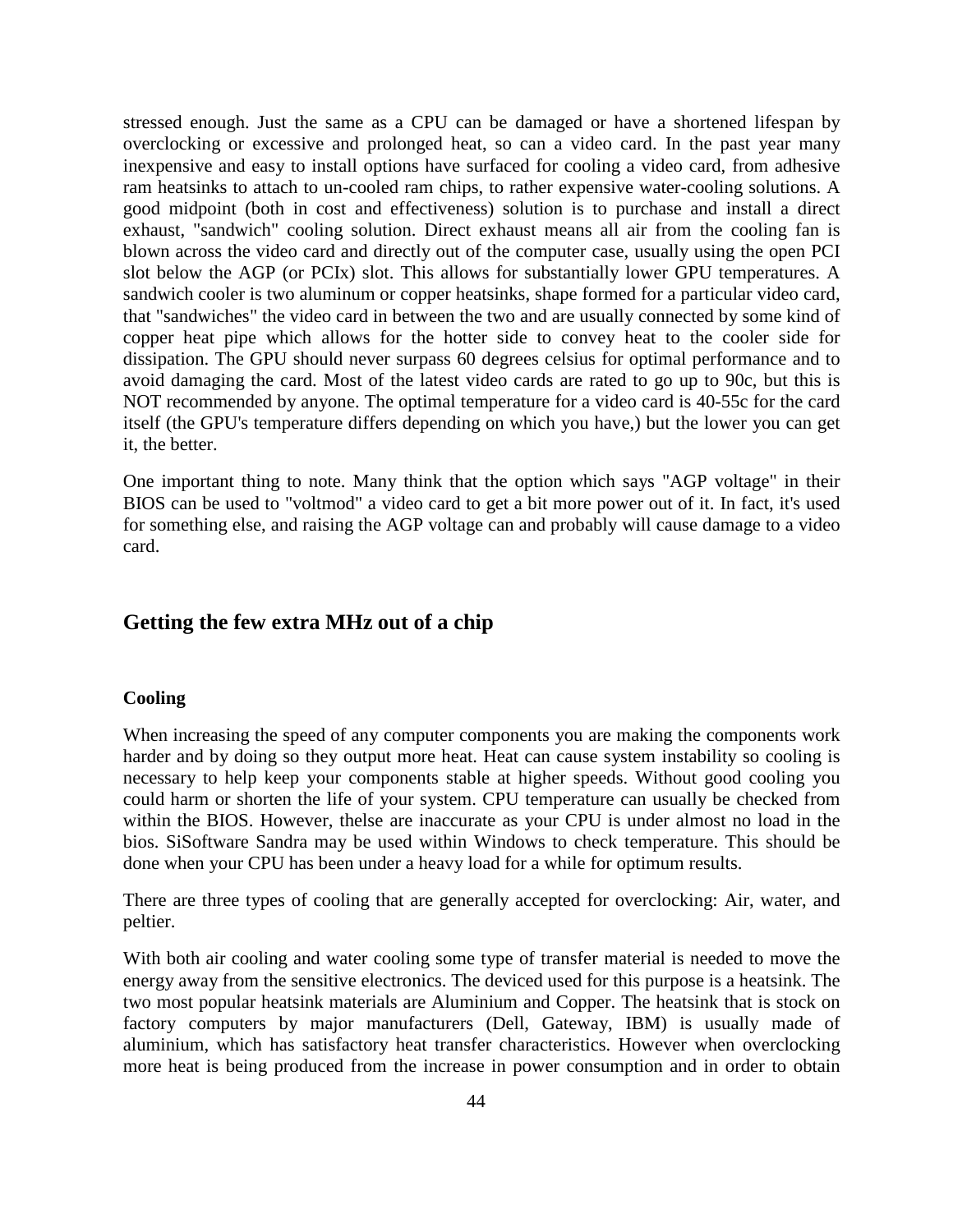lower tempertures a material with better heat transfer properties is important. For this reason Copper is the material that offers the best ratio of price/performance.

### **Power**

Chips at higher speeds may need more power. Raising the vcore voltage on a CPU might enable it to go at slightly faster speeds but by doing so you add a lot more heat output from the CPU. The vcore of a processor is the voltage at which a chip is set to run at with the stock speed. This voltage may need to be changed when the multiplier is raised because otherwise the transistors in the chip wouldn't switch fast enough - transistors switch faster, the higher the supply voltage. If there is not enough voltage then the chip will begin to make mistakes and give bad data results. Good cooling is needed to keep the system stable at higher speeds. Raising the vcore too much may harm or shorten the life of your system.

Note: increasing the speed (multiplier or fsb) without changing the voltage will also increase heat output, but not as much as when also increasing voltage. Having said that, increasing the multiplier or fsb without adjusting the voltage may make your system unstable (undervolt).

### **Silencing**

In contrast to overclocking, you may prefer to silence your computer. Some high-performance PCs are very loud indeed, and it is possible to reduce the noise dramatically. Note that quieter computers sometimes run slightly hotter, so you need to monitor carefully what you do. Usually you can't overclock and silence at the same time. Main sources of noise are: Fans (CPU, case, power supply, motherboard, Graphics card), and Hard disks. One should be able to sit next to the computer, and hear birdsong from outside!

### **Fans**

The noisiest part is usually the CPU fan: the Intel-supplied fan-heatsinks are particuarly loud, although they do provide good cooling. Some BIOSs allow you to slow the CPU fan down automatically when it is not too hot - if this option is available, turn it on. Also, you can get 3rd party coolers, which are designed to be less noisy: for example, those made by Zalman. Noisy power-supplies simply have to be replaced with quieter ones. The case fans can be slowed down by using fan-speed controllers, or resistors (but beware of ensuring sufficient cooling). Motherboard and lower-end graphics-card fans can usually be replaced with a small passive heatsink. Large diameter (120 mm), high quality fans are much quieter than small diameter ones. After a few weeks, dust and debris can accumulate on fan blades. Keep them clean to reduce noise and increase efficiency.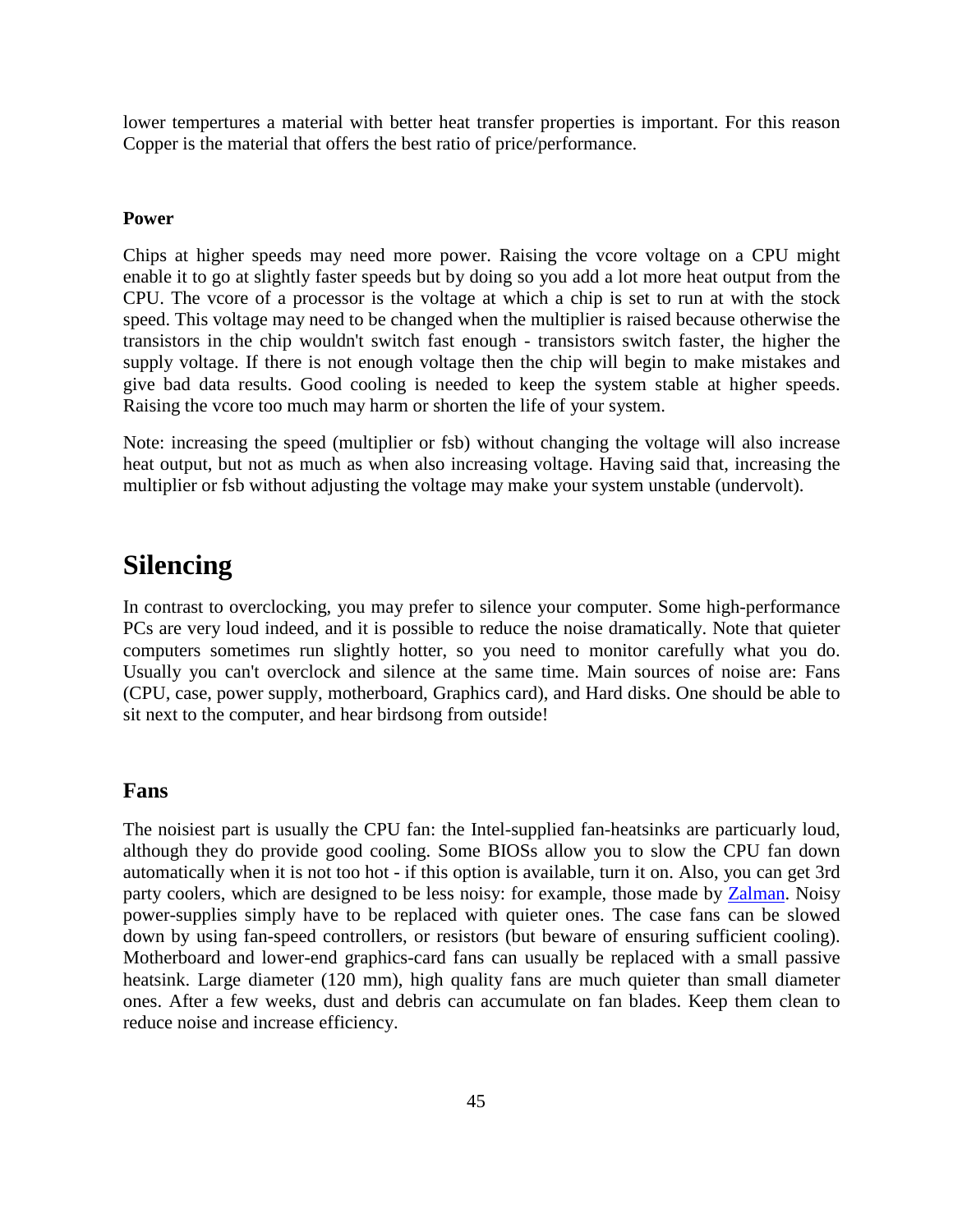### **Hard disk**

A 'resting' hard disk is generally quite quiet compared with any fan, but increases dramatically when it starts 'churning', as when you open or save a file or perform a virus scan. A good solution is to mount it on rubber mounts. But do ensure good cooling of the hard drive: running a hard drive moderately hot can reduce its lifespan to under a year! Some mounts are designed to provide both extra cooling and silencing, such as the heat-pipe coolers. Spinning the HDD down when not in use will also reduce noise, but it can reduce the life of the drive by increasing the number of landings and take-offs performed by the read/white heads.

A software tool created by Maxtor exists which can adjust a hard disk's noise/performance ratio to what your system requires. The technique is called *acoustic management*. However, only certain drives currently support this feature. You can read more on this topic here and get the tool here.

Completely silent computers will need to use solid state memory like flash ram or eeprom. This is more expensive and has less capacity than a normal hard drive, so it can't be considered a mainstream solution. At the moment, hard drives are the only practical option except in very specialised circumstances. However, there are plenty of options for reducing the noise output of hard disks.

### **Other**

- Quiet cases are available, containing noise-damping acoustic foam. There are 3rd-party acoustic foams that you may decide to add as well.
- Experiment with rubber or foam washers when mounting drives and fans. These will dampen any vibration these devices cause.
- Underclocking will reduce system performance, but you can also then reduce the CPU voltage, and power consumption as a whole. Noisy fans may then also be operated at reduced speed or eliminated altogether, as the computer will produce less heat. The converse of the diminishingreturns law for overclocking is that underclocking can prove surprisingly effective.
- The really obvious, but surprisingly effective: keep the computer under your desk or even in a closed cupboard, rather than under or beside your monitor.

NOTE: No matter what technique you use to quiet the machine, be sure to keep a steady supply of fresh air over all components. Don't put your machine in a closed cupboard unless you are sure heat will not be an issue. If you use acoustic foams, be sure they aren't acting as insulators, too - and keeping components hot.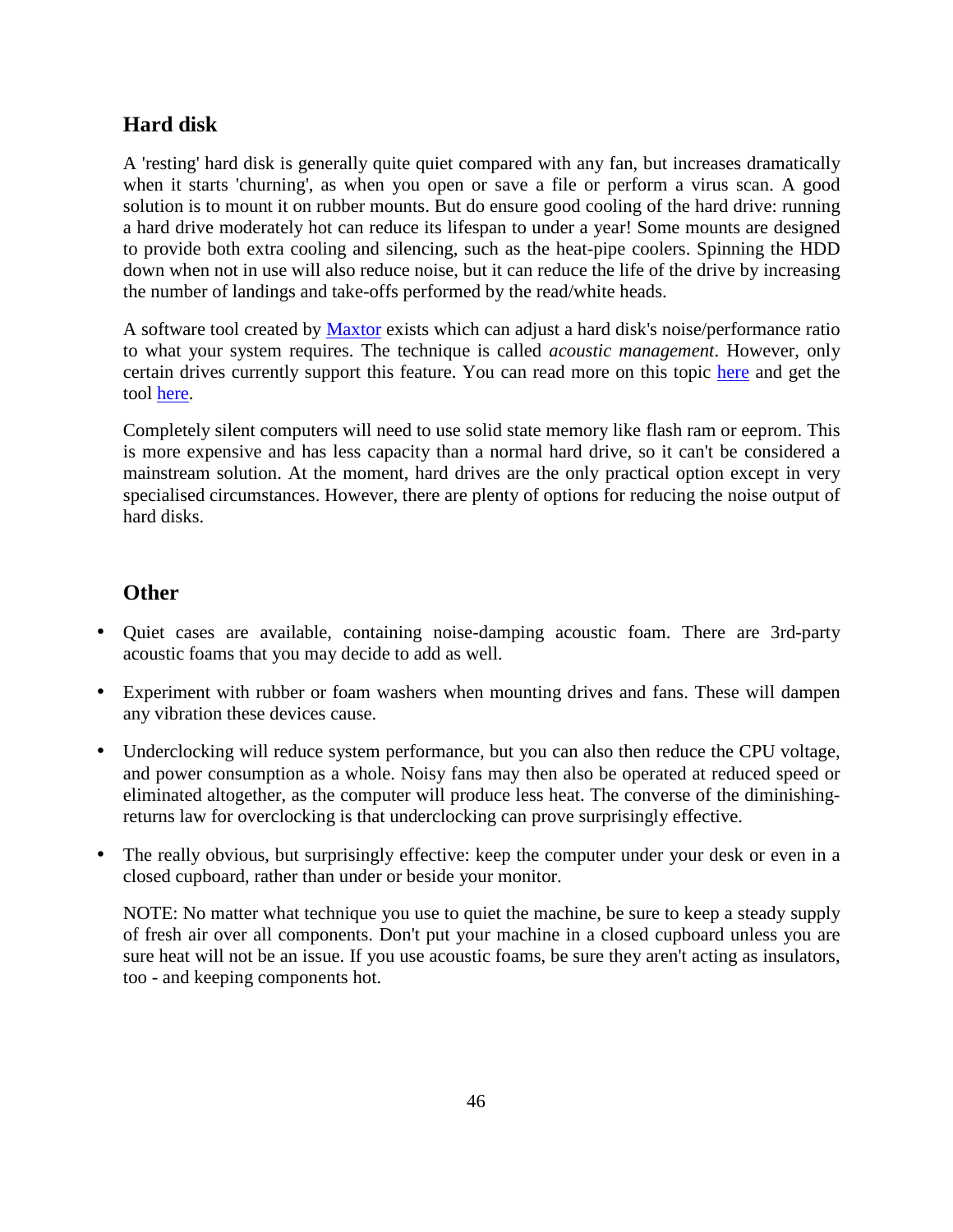### **For further reading**

- Acoustic: Noise from cooling fans http://en.wikibooks.org/wiki/Acoustic:Noise\_from\_cooling\_fans
- Most comprehensive guide on BIOS settings,  $[2]$  Free access ->,  $[3]$
- Book on BIOS optimization for PCs http://www.amazon.com/gp/product/0131455362/qid=1134677686/sr=8-1/ref=pd\_bbs\_1/104-2116486-0979167?n=507846&s=books&v=glance
- Overclocking guide for Centrino notebooks http://www.rojakpot.com/showarticle.aspx?artno=177&pgno=0
- Overclocking guide for ATI Mobility Radeon 9700 http://www.rojakpot.com/showarticle.aspx?artno=181&pgno=0
- Silent PC review http://silentpcreview.com/
- Microchip AN771: Suppressing Acoustic Noise in PWM Fan Speed Control Systems http://microchip.com/stellent/idcplg?IdcService=SS\_GET\_PAGE&nodeId=1824&appnote=en0 12008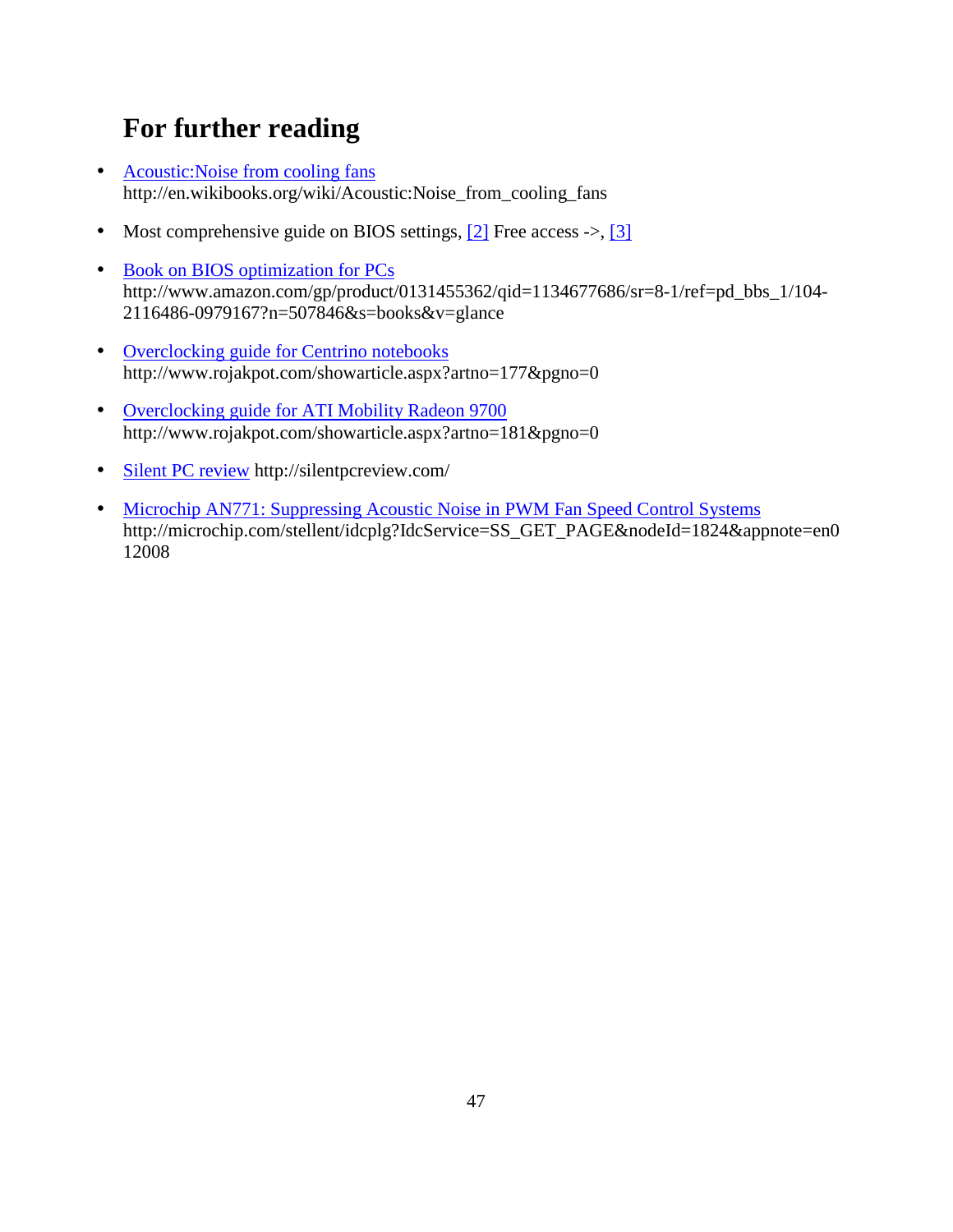# **Conclusion**

Congratulations! If you've got this far through the book, you must have done something right. You now have a computer built entirely to your own specifications, budget, and personality. You've learnt more than is possible to learn from reading any PC Hardware book.

You have a new computer. Great. But it won't always be new. Here are some tips to keep it looking as shiny as ever:

First, always try to look for good deals. If you see a computer part for a good price, think about it, because it is always easier to spread the cost of upgrading a computer over a long time. Although, there is no reason to go overboard and always be on the cutting edge (unless you like playing high-end computer games such as Doom 3 or Half-Life 2).

Second, remember to keep updating your software. Log on to the internet regularly and update:

- 1. Your Virus Checker. This is important. An unprotected computer is not good. Loss of data, random hardware crashes and incredibly annoying glitches can all be the result of viruses.
- 2. Your Operating System(s). Update your operating system regularly to download patches for holes which viruses may enter your computer by, new features, and other cool stuff.

These two tasks can be scheduled to run in the middle of the night. Just remember to leave your internet connection on.

Third, occasionally (every two or three months is plenty) unplug your computer from the wall, take off the side panel, and blow out the dust with a can of compressed air, making sure to clean out the power supply as well. Be sure to not just relocate the dust from one part of the system to another but to actually blow it out. Doing this will improve the airflow inside your PC, lower the temperature, and thus give the computer a longer life. Not doing this can cause some components (such as power supplies) to eventually break a lot sooner than you were prepared for.

# **Noted Contributors**

- Noogz Editor, Hardcore contributor, Team member
- Reub<sub>2000</sub> Original Author, Hardcore contributor, Team member
- Hyperlink Organizer, Team member, Structural Contributor
- Andreas Consultant, **Print version**
- Yayyak Contributors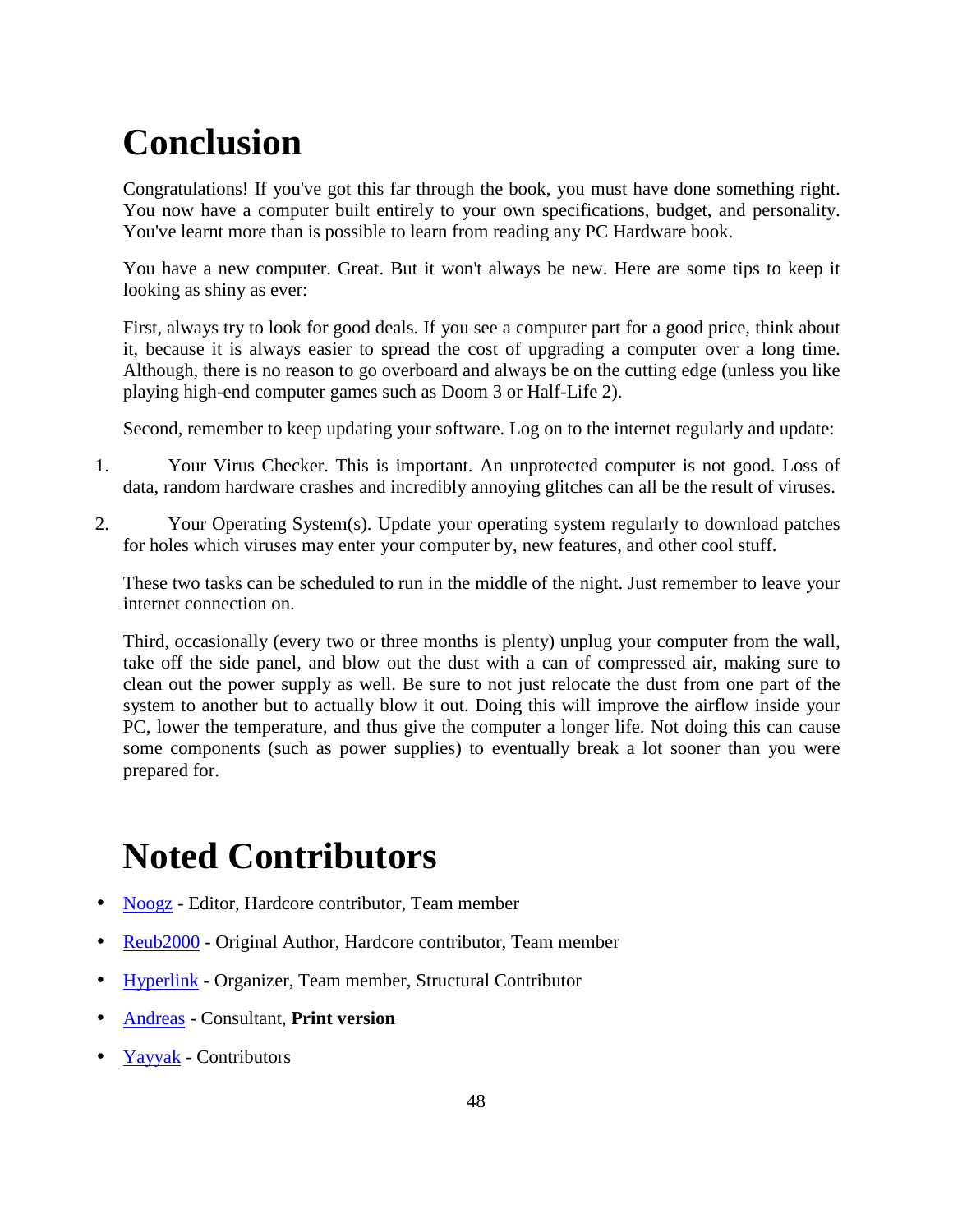## **License**

#### GNU Free Documentation License

#### Version 1.2, November 2002

Copyright (C) 2000,2001,2002 Free Software Foundation, Inc. 51 Franklin St, Fifth Floor, Boston, MA 02110-1301 USA Everyone is permitted to copy and distribute verbatim copies of this license document, but changing it is not allowed.

#### **0. PREAMBLE**

The purpose of this License is to make a manual, textbook, or other functional and useful document "free" in the sense of freedom: to assure everyone the effective freedom to copy and redistribute it, with or without modifying it, either commercially or noncommercially. Secondarily, this License preserves for the author and publisher a way to get credit for their work, while not being considered responsible for modifications made by others.

This License is a kind of "copyleft", which means that derivative works of the document must themselves be free in the same sense. It complements the GNU General Public License, which is a copyleft license designed for free software.

We have designed this License in order to use it for manuals for free software, because free software needs free documentation: a free program should come with manuals providing the same freedoms that the software does. But this License is not limited to software manuals; it can be used for any textual work, regardless of subject matter or whether it is published as a printed book. We recommend this License principally for works whose purpose is instruction or reference.

#### **1. APPLICABILITY AND DEFINITIONS**

This License applies to any manual or other work, in any medium, that contains a notice placed by the copyright holder saying it can be distributed under the terms of this License. Such a notice grants a world-wide, royalty-free license, unlimited in duration, to use that work under the conditions stated herein. The "Document", below, refers to any such manual or work. Any member of the public is a licensee, and is addressed as "you". You accept the license if you copy, modify or distribute the work in a way requiring permission under copyright law.

A "Modified Version" of the Document means any work containing the Document or a portion of it, either copied verbatim, or with modifications and/or translated into another language.

A "Secondary Section" is a named appendix or a front-matter section of the Document that deals exclusively with the relationship of the publishers or authors of the Document to the Document's overall subject (or to related matters) and contains nothing that could fall directly within that overall subject. (Thus, if the Document is in part a textbook of mathematics, a Secondary Section may not explain any mathematics.) The relationship could be a matter of historical connection with the subject or with related matters, or of legal, commercial, philosophical, ethical or political position regarding them.

The "Invariant Sections" are certain Secondary Sections whose titles are designated, as being those of Invariant Sections, in the notice that says that the Document is released under this License. If a section does not fit the above definition of Secondary then it is not allowed to be designated as Invariant. The Document may contain zero Invariant Sections. If the Document does not identify any Invariant Sections then there are none.

The "Cover Texts" are certain short passages of text that are listed, as Front-Cover Texts or Back-Cover Texts, in the notice that says that the Document is released under this License. A Front-Cover Text may be at most 5 words, and a Back-Cover Text may be at most 25 words.

A "Transparent" copy of the Document means a machine-readable copy, represented in a format whose specification is available to the general public, that is suitable for revising the document straightforwardly with generic text editors or (for images composed of pixels) generic paint programs or (for drawings) some widely available drawing editor, and that is suitable for input to text formatters or for automatic translation to a variety of formats suitable for input to text formatters. A copy made in an otherwise Transparent file format whose markup, or absence of markup, has been arranged to thwart or discourage subsequent modification by readers is not Transparent. An image format is not Transparent if used for any substantial amount of text. A copy that is not "Transparent" is called "Opaque".

Examples of suitable formats for Transparent copies include plain ASCII without markup, Texinfo input format, LaTeX input format, SGML or XML using a publicly available DTD, and standard-conforming simple HTML, PostScript or PDF designed for human modification. Examples of transparent image formats include PNG, XCF and JPG. Opaque formats include proprietary formats that can be read and edited only by proprietary word processors, SGML or XML for which the DTD and/or processing tools are not generally available, and the machine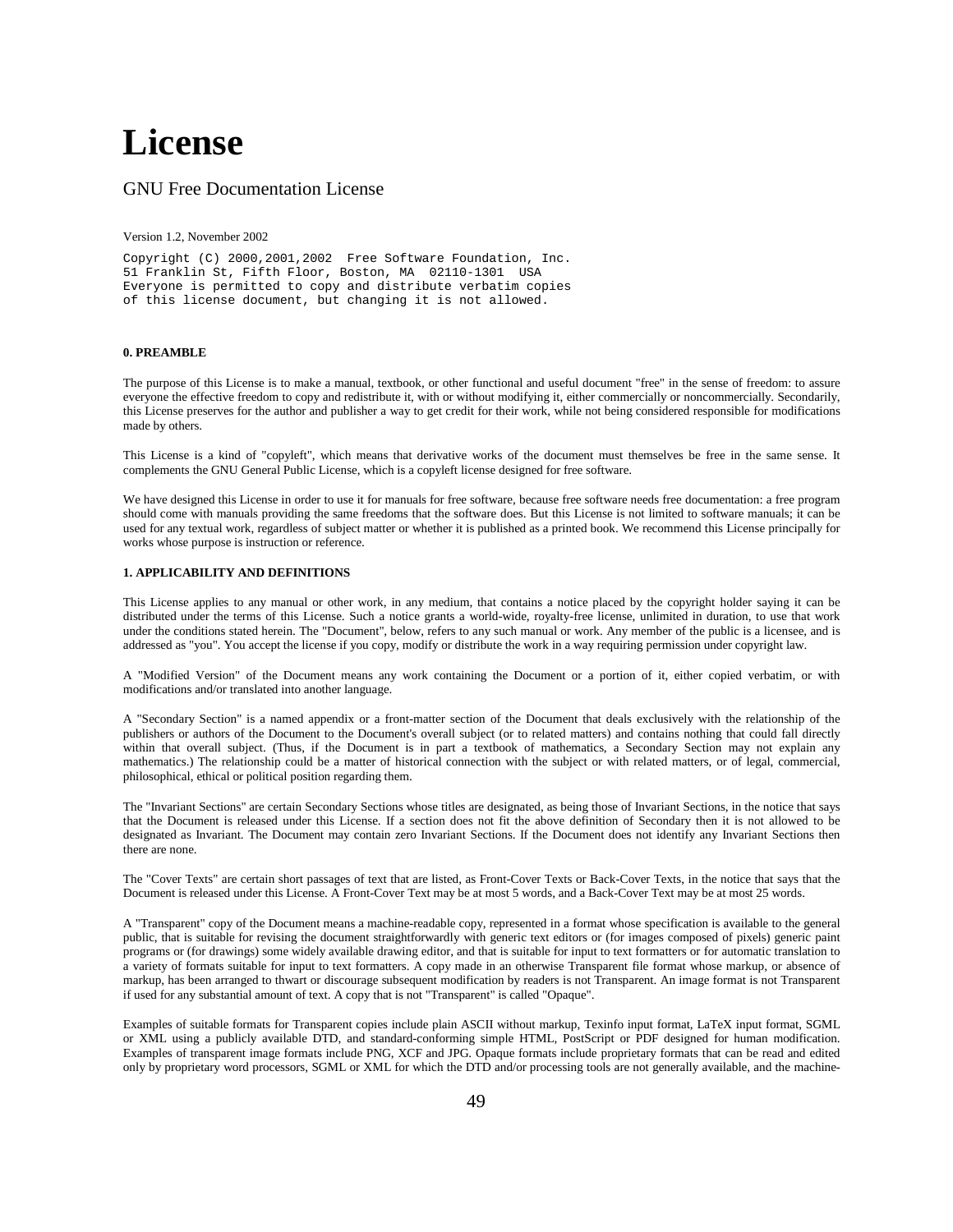generated HTML, PostScript or PDF produced by some word processors for output purposes only.

The "Title Page" means, for a printed book, the title page itself, plus such following pages as are needed to hold, legibly, the material this License requires to appear in the title page. For works in formats which do not have any title page as such, "Title Page" means the text near the most prominent appearance of the work's title, preceding the beginning of the body of the text.

A section "Entitled XYZ" means a named subunit of the Document whose title either is precisely XYZ or contains XYZ in parentheses following text that translates XYZ in another language. (Here XYZ stands for a specific section name mentioned below, such as "Acknowledgements", "Dedications", "Endorsements", or "History".) To "Preserve the Title" of such a section when you modify the Document means that it remains a section "Entitled XYZ" according to this definition.

The Document may include Warranty Disclaimers next to the notice which states that this License applies to the Document. These Warranty Disclaimers are considered to be included by reference in this License, but only as regards disclaiming warranties: any other implication that these Warranty Disclaimers may have is void and has no effect on the meaning of this License.

#### **2. VERBATIM COPYING**

You may copy and distribute the Document in any medium, either commercially or noncommercially, provided that this License, the copyright notices, and the license notice saying this License applies to the Document are reproduced in all copies, and that you add no other conditions whatsoever to those of this License. You may not use technical measures to obstruct or control the reading or further copying of the copies you make or distribute. However, you may accept compensation in exchange for copies. If you distribute a large enough number of copies you must also follow the conditions in section 3.

You may also lend copies, under the same conditions stated above, and you may publicly display copies.

#### **3. COPYING IN QUANTITY**

If you publish printed copies (or copies in media that commonly have printed covers) of the Document, numbering more than 100, and the Document's license notice requires Cover Texts, you must enclose the copies in covers that carry, clearly and legibly, all these Cover Texts: Front-Cover Texts on the front cover, and Back-Cover Texts on the back cover. Both covers must also clearly and legibly identify you as the publisher of these copies. The front cover must present the full title with all words of the title equally prominent and visible. You may add other material on the covers in addition. Copying with changes limited to the covers, as long as they preserve the title of the Document and satisfy these conditions, can be treated as verbatim copying in other respects.

If the required texts for either cover are too voluminous to fit legibly, you should put the first ones listed (as many as fit reasonably) on the actual cover, and continue the rest onto adjacent pages.

If you publish or distribute Opaque copies of the Document numbering more than 100, you must either include a machine-readable Transparent copy along with each Opaque copy, or state in or with each Opaque copy a computer-network location from which the general network-using public has access to download using public-standard network protocols a complete Transparent copy of the Document, free of added material. If you use the latter option, you must take reasonably prudent steps, when you begin distribution of Opaque copies in quantity, to ensure that this Transparent copy will remain thus accessible at the stated location until at least one year after the last time you distribute an Opaque copy (directly or through your agents or retailers) of that edition to the public.

It is requested, but not required, that you contact the authors of the Document well before redistributing any large number of copies, to give them a chance to provide you with an updated version of the Document.

#### **4. MODIFICATIONS**

You may copy and distribute a Modified Version of the Document under the conditions of sections 2 and 3 above, provided that you release the Modified Version under precisely this License, with the Modified Version filling the role of the Document, thus licensing distribution and modification of the Modified Version to whoever possesses a copy of it. In addition, you must do these things in the Modified Version:

**A.** Use in the Title Page (and on the covers, if any) a title distinct from that of the Document, and from those of previous versions (which should, if there were any, be listed in the History section of the Document). You may use the same title as a previous version if the original publisher of that version gives permission.

**B.** List on the Title Page, as authors, one or more persons or entities responsible for authorship of the modifications in the Modified Version, together with at least five of the principal authors of the Document (all of its principal authors, if it has fewer than five), unless they release you from this requirement.

**C.** State on the Title page the name of the publisher of the Modified Version, as the publisher.

**D.** Preserve all the copyright notices of the Document.

**E.** Add an appropriate copyright notice for your modifications adjacent to the other copyright notices.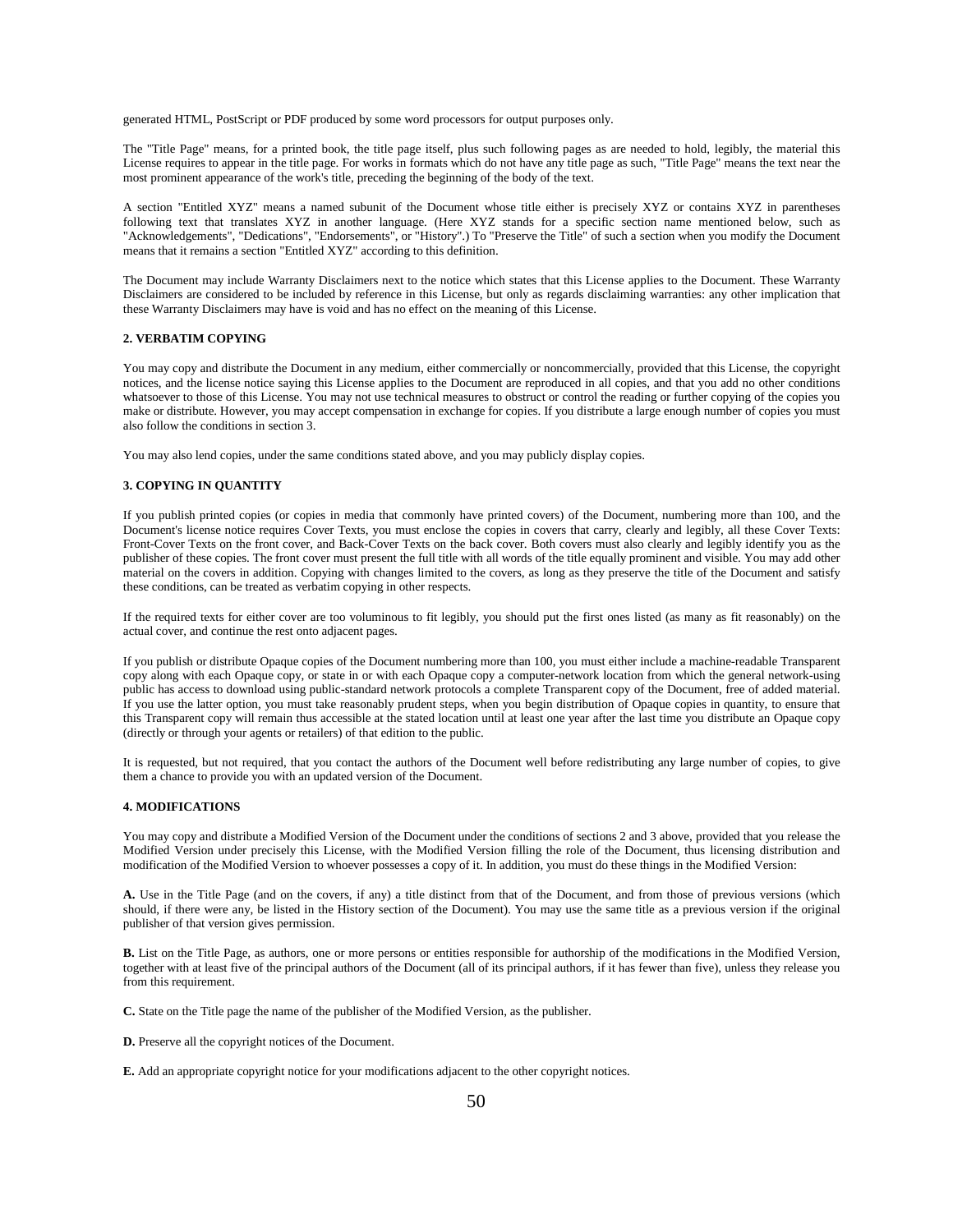**F.** Include, immediately after the copyright notices, a license notice giving the public permission to use the Modified Version under the terms of this License, in the form shown in the Addendum below.

**G.** Preserve in that license notice the full lists of Invariant Sections and required Cover Texts given in the Document's license notice.

**H.** Include an unaltered copy of this License.

**I.** Preserve the section Entitled "History", Preserve its Title, and add to it an item stating at least the title, year, new authors, and publisher of the Modified Version as given on the Title Page. If there is no section Entitled "History" in the Document, create one stating the title, year, authors, and publisher of the Document as given on its Title Page, then add an item describing the Modified Version as stated in the previous sentence.

**J.** Preserve the network location, if any, given in the Document for public access to a Transparent copy of the Document, and likewise the network locations given in the Document for previous versions it was based on. These may be placed in the "History" section. You may omit a network location for a work that was published at least four years before the Document itself, or if the original publisher of the version it refers to gives permission.

**K.** For any section Entitled "Acknowledgements" or "Dedications", Preserve the Title of the section, and preserve in the section all the substance and tone of each of the contributor acknowledgements and/or dedications given therein.

**L.** Preserve all the Invariant Sections of the Document, unaltered in their text and in their titles. Section numbers or the equivalent are not considered part of the section titles.

**M.** Delete any section Entitled "Endorsements". Such a section may not be included in the Modified Version.

**N.** Do not retitle any existing section to be Entitled "Endorsements" or to conflict in title with any Invariant Section.

**O.** Preserve any Warranty Disclaimers.

If the Modified Version includes new front-matter sections or appendices that qualify as Secondary Sections and contain no material copied from the Document, you may at your option designate some or all of these sections as invariant. To do this, add their titles to the list of Invariant Sections in the Modified Version's license notice. These titles must be distinct from any other section titles.

You may add a section Entitled "Endorsements", provided it contains nothing but endorsements of your Modified Version by various parties- for example, statements of peer review or that the text has been approved by an organization as the authoritative definition of a standard.

You may add a passage of up to five words as a Front-Cover Text, and a passage of up to 25 words as a Back-Cover Text, to the end of the list of Cover Texts in the Modified Version. Only one passage of Front-Cover Text and one of Back-Cover Text may be added by (or through arrangements made by) any one entity. If the Document already includes a cover text for the same cover, previously added by you or by arrangement made by the same entity you are acting on behalf of, you may not add another; but you may replace the old one, on explicit permission from the previous publisher that added the old one.

The author(s) and publisher(s) of the Document do not by this License give permission to use their names for publicity for or to assert or imply endorsement of any Modified Version.

#### **5. COMBINING DOCUMENTS**

You may combine the Document with other documents released under this License, under the terms defined in section 4 above for modified versions, provided that you include in the combination all of the Invariant Sections of all of the original documents, unmodified, and list them all as Invariant Sections of your combined work in its license notice, and that you preserve all their Warranty Disclaimers.

The combined work need only contain one copy of this License, and multiple identical Invariant Sections may be replaced with a single copy. If there are multiple Invariant Sections with the same name but different contents, make the title of each such section unique by adding at the end of it, in parentheses, the name of the original author or publisher of that section if known, or else a unique number. Make the same adjustment to the section titles in the list of Invariant Sections in the license notice of the combined work.

In the combination, you must combine any sections Entitled "History" in the various original documents, forming one section Entitled "History"; likewise combine any sections Entitled "Acknowledgements", and any sections Entitled "Dedications". You must delete all sections Entitled "Endorsements."

#### **6. COLLECTIONS OF DOCUMENTS**

You may make a collection consisting of the Document and other documents released under this License, and replace the individual copies of this License in the various documents with a single copy that is included in the collection, provided that you follow the rules of this License for verbatim copying of each of the documents in all other respects.